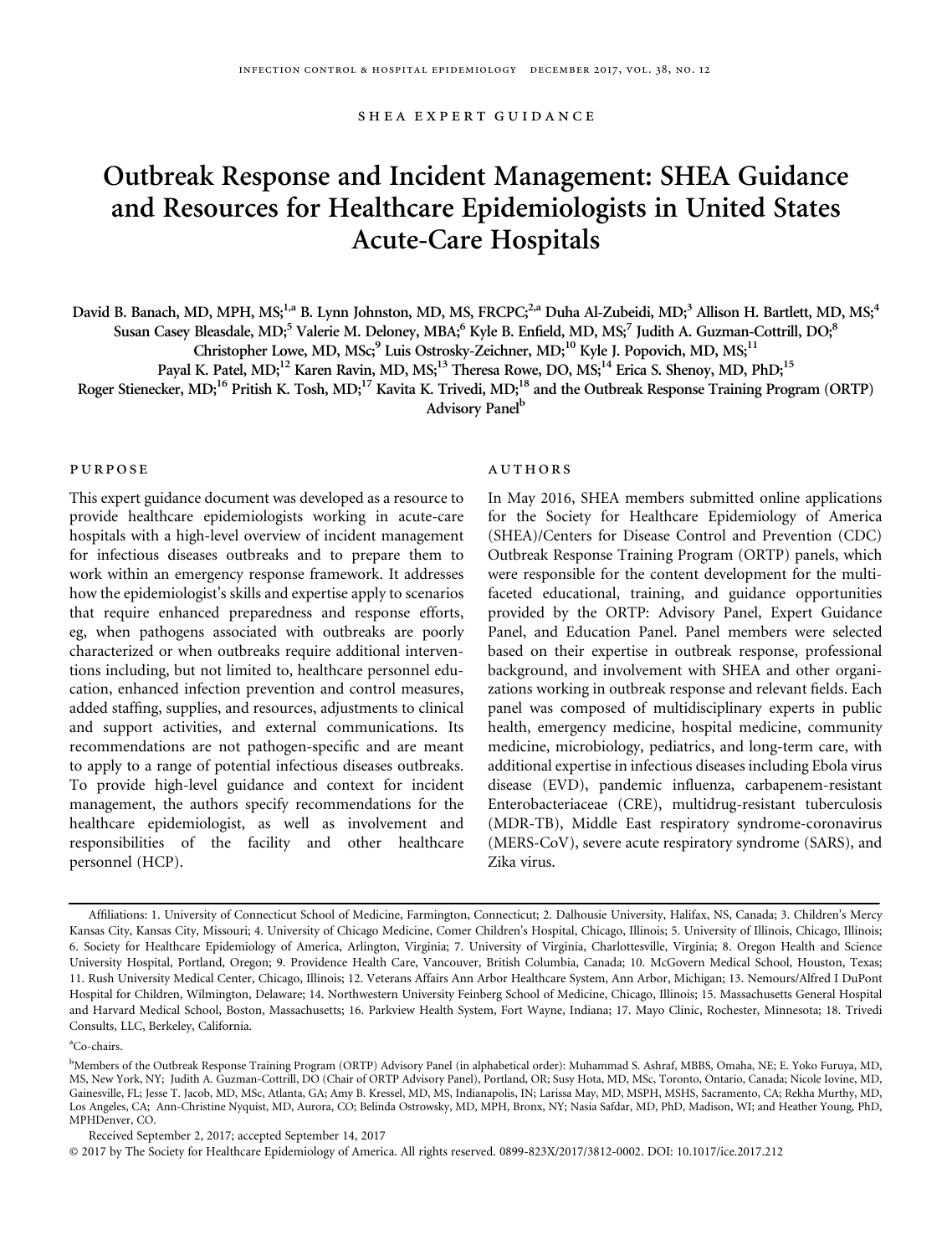The SHEA/CDC ORTP Expert Guidance Writing Panel (ie, the authors) were selected based on additional expertise in guidance and guideline-writing, and are the primary authors of this document. Advisory Panel members, the overseeing body for the entire ORTP, contributed to this guidance by conducting a needs assessment to determine knowledge gaps and identify effective strategies for outbreak response and incident management, and by reviewing, analyzing, and summarizing resources identified by the CDC for the Expert Guidance Panel to consider for inclusion in the expert guidance document, and by reviewing and providing comments on drafts and the final version of the expert guidance document (see the Methods section).

## background

The 6 major factors identified by the Institute of Medicine (IOM) in 1992 as contributing to infectious disease emergence and reemergence—advances in technology, increases in volume and speed of international travel and commerce, microbial adaptation and change, and the breakdown of public health capacity at the local, state, national, and global levels— have intensified over time.<sup>[1](#page-21-0)</sup> Emerging pathogen outbreaks in the United States and abroad can occur with little forewarning, disrupting hospital operations, limiting capacity to provide services to patients, and possibly compromising the safety of healthcare personnel (HCP). This expert guidance document (EG) was developed as a resource to provide healthcare epidemiologists (HEs) with a high-level overview of incident management for infectious diseases outbreaks, and includes references to help with operationalizing its recommendations.

While outbreak management is a major area of responsibility for HEs, $^2$  $^2$  many do not have formal education in incident management or preparation to work within an emergency response framework. This document addresses how HE skills and expertise apply to scenarios that require enhanced preparedness and response efforts, eg, when pathogens associated with outbreaks are characterized poorly (source, means of transmission, and/or disease outcome) or when outbreaks require additional interventions including, but not limited to, healthcare personnel (HCP) education; enhanced infection prevention and control measures; added staffing, supplies, and resources; adjustments to clinical and support activities; and external communications.

# intended use

This document is intended for US HEs working in acute-care hospitals. Its principles may be applicable to other types of facilities, eg, free-standing emergency departments, urgent care centers, long-term care, and nontraditional acute-care settings; however, the primary goal of this document is to provide guidance and resources focused on the acute-care hospital setting. Its recommendations are not pathogenspecific and are meant to apply to a range of potential infectious diseases outbreaks.

To provide high-level guidance and context for incident management, the authors specify recommendations for the HE, as well as involvement and responsibilities of the facility and other HCP. In this guidance document, the term "facility," when used in the recommendations, refers to facility leaders' assignments of responsibilities to appropriate individuals or groups. Roles that these individuals take may vary depending on the facility.

SHEA develops special topic EGs for areas that lack the level of evidence required for a formal guideline developed using the Grading of Recommendations Assessment, Development and Evaluation (GRADE) or a similar systematic methodology; they are important in provision of safe, effective health care. Expert guidance documents are based on synthesis of available evidence, theoretical rationale, current practices, practical considerations, writing group opinion, and consideration of potential harm where applicable. As such, evi-dence level is not provided for individual recommendations.<sup>[3](#page-21-0)</sup> Although regulations are referenced throughout the document, this guidance document should not be used in a regulatory capacity.

No EG can anticipate all situations and this guidance document is not meant to be a substitute for individual judgment by qualified professionals.

#### methods

#### Needs Assessment

The Advisory Panel conducted a needs assessment to determine knowledge gaps and identify effective strategies for outbreak response and incident management. The assessment survey was sent to US SHEA Research Network Members (SRN) via an online survey (Appendix 1: Needs Assessment for Results and Discussion), and the results were used to prioritize topics for the EG.

#### Document Development

The authors followed the process outlined in the "Handbook for SHEA-Sponsored Guidelines and Expert Guidance Docu-ments."<sup>[3](#page-21-0)</sup> The writing panel wrote PICO-style (ie, population, intervention, control, and outcome) questions to set the scope of the document. These questions were used in the development of search terms, and both the questions and search terms were voted on by the writing panel until unanimous approval was achieved (see the online supplemental Literature Review Table).

Resources for this document were drawn from 2 separate review processes. The CDC provided a list of resources that included government resources, hospital policies and guidance, standards and regulations, and articles published in peer-reviewed literature. Advisory Panel members reviewed each resource from the perspective of the HE to identify terminology, frameworks, partners/stakeholders, and skill development opportunities, as well as to evaluate its relevance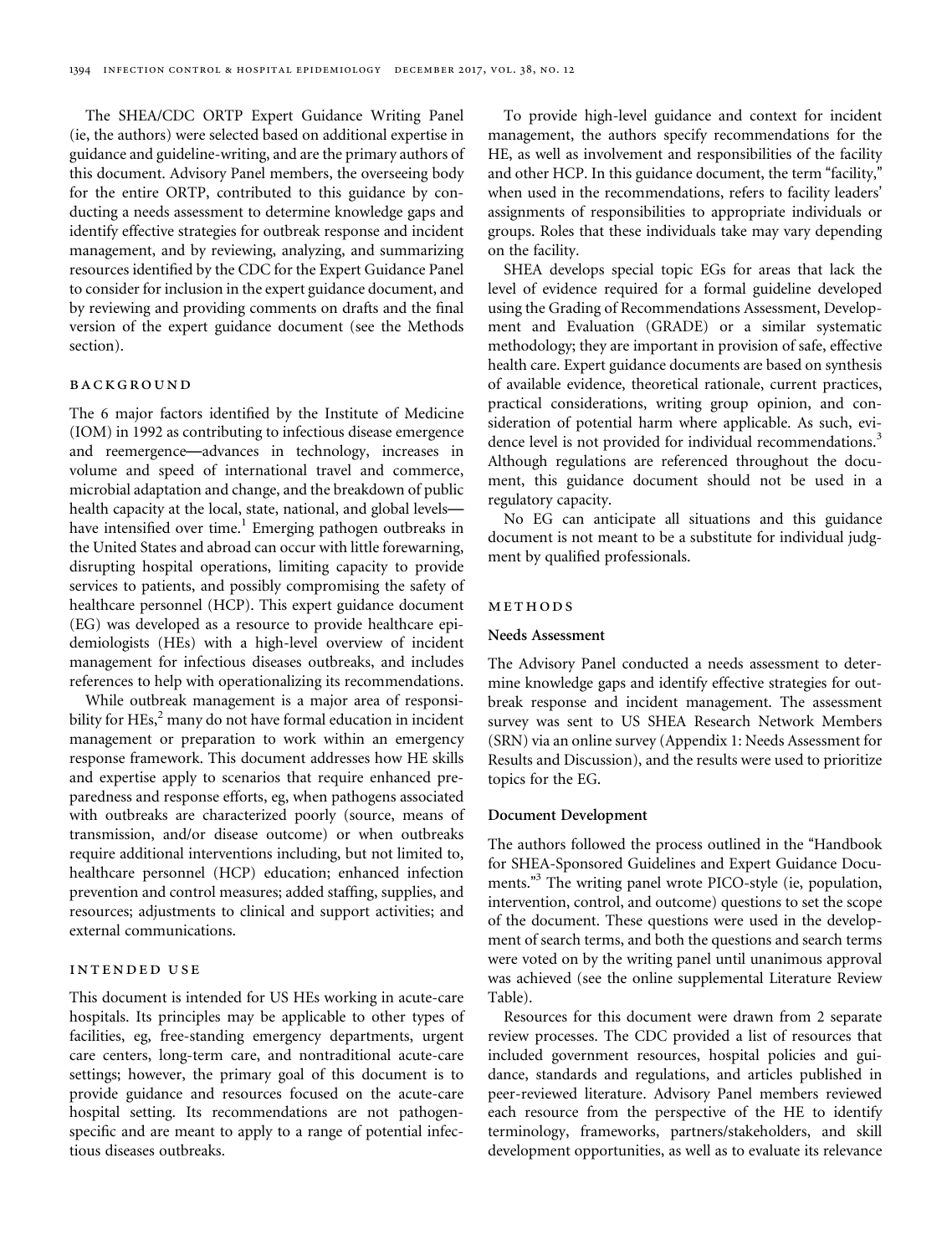for use in facility and/or emerging pathogen outbreaks and provided the reviews to the authors to consider for inclusion in the expert guidance document (EG). When deemed appropriate by the authors, additional resources evaluated for relevance and quality were added (see the online supplemental Literature Review Table).

The authors conducted a separate review of literature published from January 1, 1990, to October 1, 2016. Only English language articles with abstracts were included in the review. A primary reviewer and secondary reviewer assessed the articles generated from the searches for potential inclusion in the document (see the online supplemental Literature Review Table).

The EG synthesizes the CDC-provided resources and literature review findings to provide practical guidance and useful references to the HE for incident management of infectious diseases outbreaks. SHEA expert guidance documents apply a formalized process for obtaining expert consensus. Recommendations are listed with rationale statements that consider relevant evidence as well as the consensus of the group. Consensus is determined via an anonymous voting and comment period.<sup>[3](#page-21-0)</sup>

#### Review, Clearance, and Endorsement

The following organizations provided reviews and comments: American Association of Critical-Care Nurses (AACN), American College of Emergency Physicians (ACEP), the Association for Professionals in Infection Control and Epidemiology (APIC), the CDC, the SHEA Guidelines Committee, the SHEA Publications Committee, and the SHEA Board of Trustees.

The EG was approved for publication by the ORTP Advisory Panel, the SHEA Guidelines Committee, the SHEA Publications Committee, and the SHEA Board of Trustees. It also received CDC clearance.

The following organizations endorse the guidance: SHEA, the American Association of Critical-Care Nurses (AACN), the American College of Emergency Physicians (ACEP), the Council of State and Territorial Epidemiologists (CSTE), HCA Healthcare, the Infectious Diseases Society of America (IDSA), The Joint Commission, the National Association of County and City Health Officials (NACCHO), and the Pediatric Infectious Diseases Society (PIDS).

## guidance statement

#### Incident Management

The term "incident management" describes the activities an organization takes to prepare for, respond to, and learn from an event or hazard, including service interruptions (eg, telecommunication), local events (eg, municipal flood or fire), and larger events (eg, mass casualty or international epidemic). This section provides an overview of incident management for infectious diseases outbreaks and the federal, state/territorial/

regional, and facility-based structures that drive those activities. While the HE does not have responsibility for many of the actions recommended in this section, they provide the HE with relevant context and background into facility incident management.

This section's recommendations reference incident management terminology that may be unfamiliar to the reader [\(Table 1\)](#page-3-0). They are explained further in the rationale sections where they appear.

#### Incident Management Organizational Structures

#### Recommendations.

- 1. A facility should use an Emergency Management Program (EMP) to identify its goals and vision related to emergency management and to guide it through the incident management phases of preparedness, mitigation, response, and recovery from a crisis.
- 2. The facility should use an all-hazards self-assessment to inform the EMP and determine how it can fulfill its core mission of patient care during incidents, including infectious diseases outbreaks.
- 3. Within the EMP, the facility should create an emergency operations plan (EOP) that includes 6 critical components, as required by The Joint Commission's Emergency Management Standards:
	- a. Communications
	- b. Resources and assets
	- c. Safety and security
	- d. Staff responsibilities
	- e. Utilities
	- f. Clinical support activities
- 4. The facility should assess the adequacy of the EOP by conducting drills, competency assessments, and simulation exercises.
- 5. The facility should coordinate and communicate outbreak response through the Hospital Incident Command System (HICS).

Rationale. [Figure 1](#page-4-0) illustrates how the following federal to facility-level incident management structures are organized.

The National Incident Management System (NIMS), overseen by the Federal Emergency Management Agency (FEMA), provides a common standard for collaboration between federal, state, tribal and local governments, and nongovernmental organizations during crises. The NIMS facilitates communication,<sup>[4,5](#page-21-0)</sup> provides a uniform approach to proce-dures, protocols, and expectations,<sup>[6,7](#page-21-0)</sup> and guides integration of diverse entities that, if necessary, can establish unified command by combining incident command structures.<sup>[5](#page-21-0)</sup> The NIMS components for incident management have been summarized as follows<sup>[4,5](#page-21-0)</sup>:

- 1. Preparedness
- 2. Communications and information management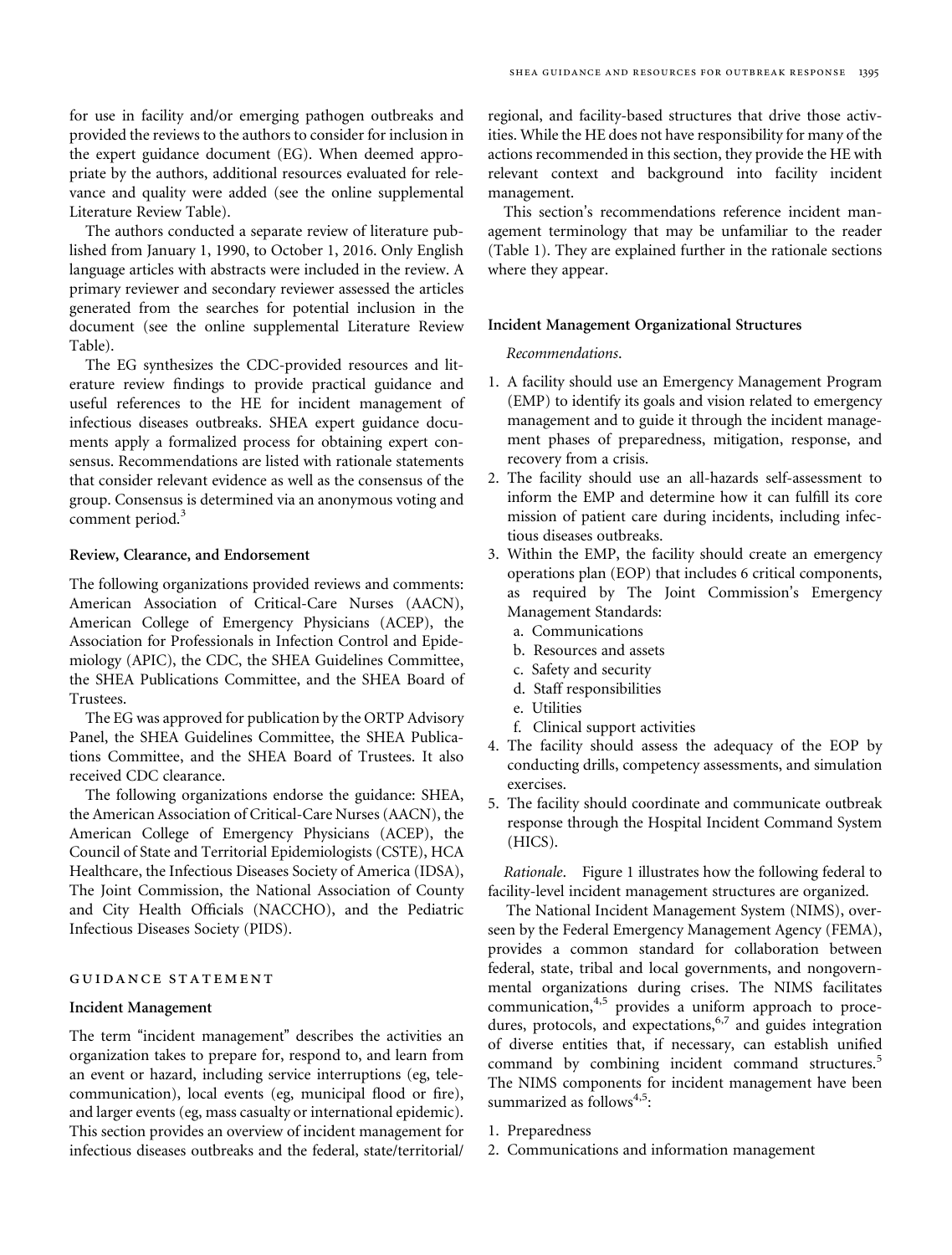<span id="page-3-0"></span>

|                                                    | Acronym(s) and<br>Similar Term(s) |
|----------------------------------------------------|-----------------------------------|
| Term(s)                                            |                                   |
| All-hazards preparedness                           | Needs assessment                  |
| CDC Crisis and Emergency Risk Communication        | <b>CERC</b>                       |
| Centers for Disease Control and Prevention         | CDC                               |
| Centers for Medicare and Medicaid Services         | CMS                               |
| Common operating procedure,                        | COP                               |
| common operating picture                           |                                   |
| Department of Health                               | DOH                               |
| Department of Health and Human Services            | <b>HHS</b>                        |
| Ebola virus disease                                | <b>EVD</b>                        |
| Emergency department                               | ED                                |
| Emergency management program                       | <b>EMP</b>                        |
| <b>Emergency Medical Services</b>                  | <b>EMS</b>                        |
| Emergency operations plan                          | EOP                               |
| Emergency support function                         | ESF                               |
| Expert guidance document (SHEA)                    | EG                                |
| Federal Emergency Management Agency                | <b>FEMA</b>                       |
| Hazard vulnerability analysis, risk assessment     | HVA                               |
| Healthcare personnel                               | <b>HCP</b>                        |
| Healthcare epidemiologist                          | НE                                |
| Hospital incident command system                   | <b>HICS</b>                       |
| Hospital incident management team                  | <b>HIMT</b>                       |
| Hospital command center                            | <b>HCC</b>                        |
| Healthcare coalition                               |                                   |
| Hospital preparedness program                      | HPP                               |
| Incident command system                            | ICS                               |
| Unified command                                    | UC                                |
| Incident commander                                 | IC                                |
| Infectious disease                                 | ID                                |
| Infection preventionist                            | IP                                |
| Job action sheet                                   | <b>JAS</b>                        |
| Laboratory response network                        | <b>LRN</b>                        |
| Liaison officer                                    | LO                                |
| Long-term care facility                            | <b>LTCF</b>                       |
| Medical screening examination                      | MSE                               |
| Middle East respiratory syndrome coronavirus       | MERS-CoV                          |
| Multidrug-resistant organism                       | MDRO                              |
| National Disaster Medical System                   | <b>NDMS</b>                       |
| National Incident Management System                | NIMS                              |
| National response framework                        | NRF                               |
| Office of the Assistant Secretary for Preparedness | ASPR                              |
| and Response                                       |                                   |
| Office of Public Health Preparedness and           | PHPR                              |
| Response, CDC                                      |                                   |
| Person under investigation                         | PUI                               |
| Personal air purifying respirators                 | PAPR                              |
| Personal protective equipment                      | PPE                               |
| Public information officer                         | PIO                               |
| Reusable medical equipment                         | <b>RME</b>                        |
| Safety officer                                     | SО                                |
| Severe acute respiratory syndrome                  | SARS                              |
|                                                    |                                   |

3. Resource management

4. Command and management

5. Ongoing management and maintenance

The NIMS provides the template for incident management, and the US National Response Framework (NRF) describes the structures by which the federal government responds to crises. Together, NIMS and NRF integrate incident management capabilities from the federal to local level. The NRF is comprised of 20 emergency support functions (ESFs), which create a structure for federal interagency response to states.<sup>[8](#page-21-0)</sup> From the federal to facility levels, a common operating picture (COP) ensures consistency in incident information, decision making, and status updates.

The federal government supports state and local authorities when resources are limited or overwhelmed. The Assistant Secretary for Preparedness and Response (ASPR)'s Hospital Preparedness Program (HPP) focuses on preparedness strategies for situations when healthcare capacity is stretched. Under the HPP are Health Care Coalitions (HCCs), which are comprised of healthcare organizations (eg, hospitals, EMS, public health) within a geographic area.<sup>[9](#page-21-0)</sup> The HCCs integrate with Emergency Support Function (ESF)-8 (Public Health and Medical) activities and incident command system (ICS) responsibilities. In addition, each state develops guidance for crisis standards of care (CSC) with input from local and regional authorities.<sup>10</sup> State public health will enact CSC operations emergency declarations to protect the public and healthcare personnel (HCP) in situations when resources are impacted or limited.<sup>[10](#page-21-0)</sup>

The ICS under the Command and Management component of NIMS provides the basis for HICS and creates a management system that provides a coordinated institutional response to any emergency, including an infectious disease outbreak within a facility.<sup>[11](#page-21-0)</sup> When activated for an outbreak, HICS is meant to optimally leverage available resources, allow personnel to organize in a manner that allows them to achieve a desired outcome, and prevent discord and confusion when operating under stressful conditions.[12](#page-21-0) Both NIMS and HICS involve common terminology, a specific chain of command, management sections, and emergency response roles. There are 5 major sections within the  $HICS^{6,7}$  $HICS^{6,7}$  $HICS^{6,7}$  $HICS^{6,7}$  $HICS^{6,7}$ :

- 1. Command
- 2. Operations
- 3. Planning
- 4. Logistics
- 5. Administration/Finance

The HICS structure facilitates rapid integration of multifaceted response elements within a facility, allowing each group (eg, infection prevention and control, public affairs, supply chain management) to work within its area of expertise while accessing the information and operational capabilities of other groups in an efficient and organized manner. Because most organizations with responsibilities in incident management employ an incident command system (ICS), HICS facilitates communication with external groups and agencies. $5,13$  $5,13$  $5,13$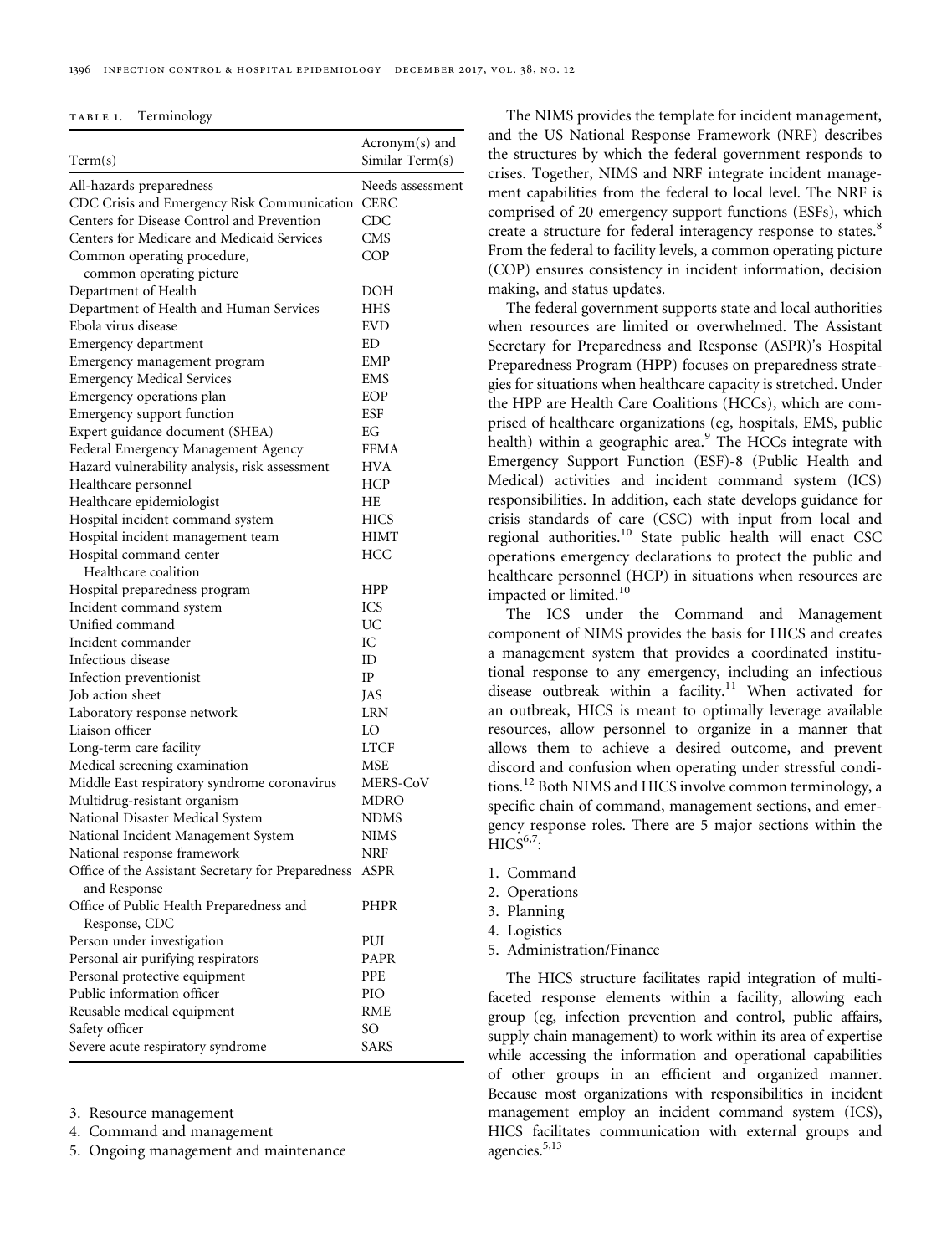<span id="page-4-0"></span>

FIGURE 1. Diagram of incident management preparedness structures and frameworks. This diagram was created by the authors of this expert guidance document to illustrate how US preparedness structures and frameworks relate, starting at the federal level and moving to the facility level. Legend: National Incident Management System (NIMS), National Response Framework (NRF), Emergency Support Function (ESF), Hospital Preparedness Program (HPP), Health Care Coalition (HCC), Crisis Standards of Care (CSC), Hospital Incident Command System (HICS), Emergency Management Program (EMP), Emergency Operations Plan (EOP).

During HICS activation, the hospital may need to activate different response elements within the structure, depending on the nature of the event and the operational needs of the facility. The effectiveness of HICS relies on the familiarity of staff in working within the structure, provided through training, routine exercises, and activation for incidents that require a rapid and multifaceted institutional response.<sup>[13](#page-21-0)-[15](#page-21-0)</sup>

HICS is managed by the Hospital Incident Management Team (HIMT) ([Figure 2](#page-5-0)), whose responsibilities are defined with job action sheets (JASs) that can be amended to fit a scenario. The facility identifies an appropriate physical space for the HIMT to meet during HICS activations, called the hospital command center (HCC).<sup>[6](#page-21-0)</sup>

A facility's Emergency Management Program (EMP) sets the goals and vision for handling crises, builds on the 4 phases of incident management, and informs HICS<sup>[6,16](#page-21-0)</sup>:

1. Preparedness: Planning the actions needed in the case of an emergency or threat.

- 2. Mitigation: Prevention of an emergency or efforts to reduce the damage from a hazard.
- 3. Response: The activities that occur during an emergency.
- 4. Recovery: The actions needed following an emergency to return to normal.

The EMP is informed by a Hazard Vulnerability Analysis (HVA) (also known as a risk assessment), which highlights potential hazards, their likelihood and impact, and the vulnerabilities a facility may have in the setting of such a hazard, and an All-Hazards Self-Assessment of the facility's operational needs to fulfill its core mission of patient care during an incident, regardless of the nature of the incident.<sup>[16,17](#page-21-0)</sup>

The EMP is overseen by an Emergency Program Manager and Emergency Management Committee, which create the Emergency Operations Plan (EOP) that details a facility's plan for responding to and recovering from threats and helps organize the structure of the hospital response, including the execution of HICS during an incident.<sup>[12](#page-21-0)</sup> The EOP is comprised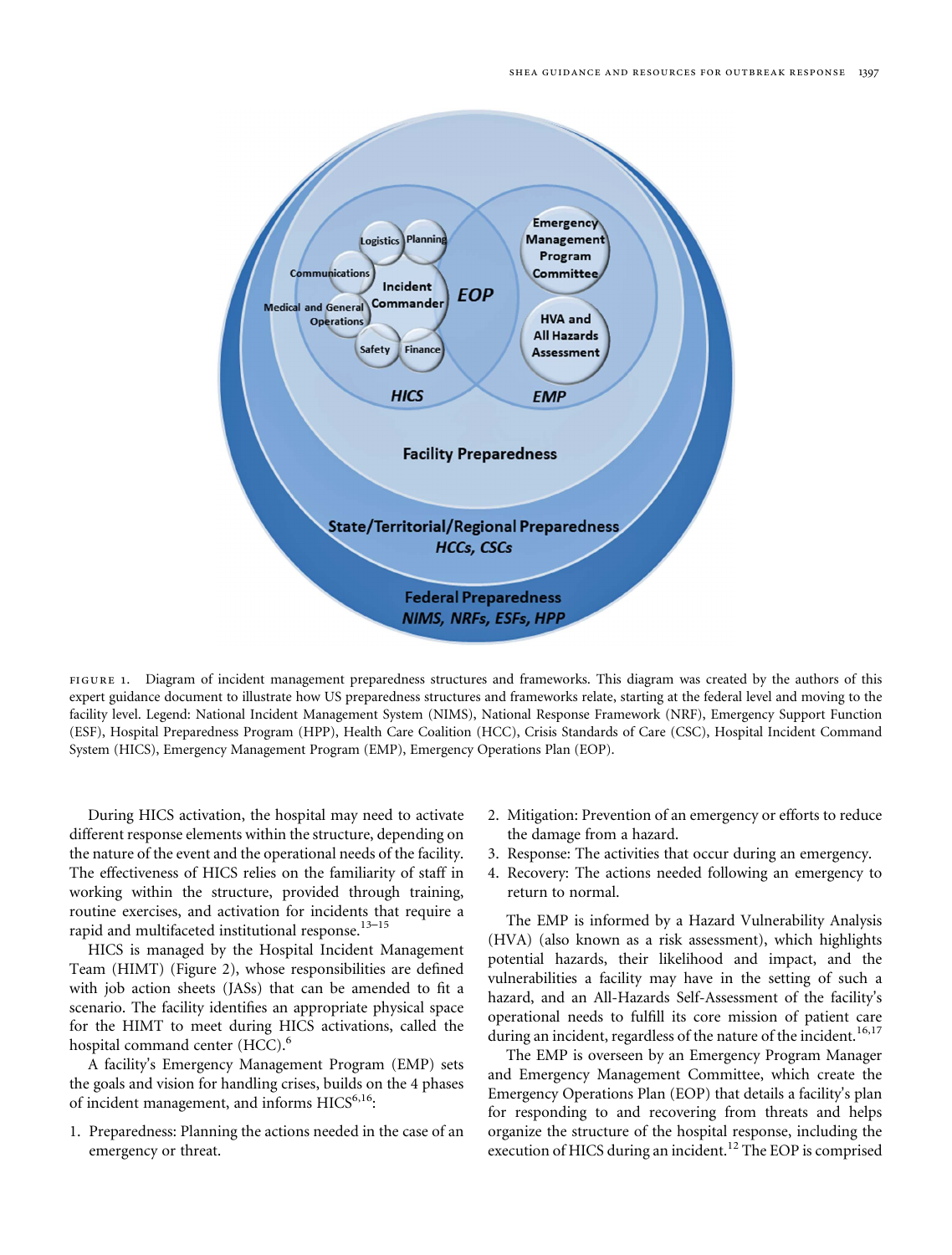<span id="page-5-0"></span>

FIGURE 2. Hospital incident management team (HIMT). From the HICS guidebook<sup>[6](#page-21-0),[7](#page-21-0)</sup> (p. 45):

- ∙ Incident commander (IC): Oversees operation; determines which parts of the plan will be activated.
- ∙ Public information officer (PIO): Provides information updates to internal and external stakeholders.
- ∙ Liaison officer (LO): Conduit between hospital and outside agencies.
- ∙ Safety officer (SO): Responsible for safety of hospital staff, visitors, and patients; monitors response and anticipates hazardous conditions or situations.
- ∙ Medical-technical specialist (likely role of the HE): Assists the incident commander by providing event-specific advice and counsel.
- ∙ Operations section chief: Develops and implements strategies and tactics carried out by the incident commander, i.e., staging, medical care, infrastructure, security, hazardous materials, and business continuity.
- ∙ Planning section chief: Oversees incident related data gathering and analysis and develops alternatives for tactical operations and preparing the incident action plan for each operational period.
- ∙ Logistics section chief: Obtains necessary resources needed by operations and planning; supervises damage reporting and control, sanitation, supply, transport, and nutrition.
- ∙ Finance/Administration section chief: Monitors cost related to the incident; accounting, procurement, and analyses.

of 6 critical components, as required by the Joint Commis-sion's Emergency Management Standards<sup>[18](#page-21-0)</sup>:

- 1. Communications
- 2. Resources and assets
- 3. Safety and security
- 4. Staff responsibilities
- 5. Utilities
- 6. Clinical and support activities

Rather than creating a different plan for every possible extraordinary event, the basic response elements that are common to most potential incidents form the backbone of preparedness within the EOP. In addition, the EOP includes several other elements:

- 1. Plans that address different categories of incidents (eg, emerging pathogens, radiation events, chemical events, mass casualty events). Within the category of biologic events, such as influenza pandemics or outbreaks of emerging pathogens, the EOP leverages commonalities between microorganisms (eg, mode of transmission, laboratory risk, waste management needs). $^{17}$  $^{17}$  $^{17}$
- 2. Protocols for coordinating with external entities
- 3. Personnel training
- 4. EOP implementation plan<sup>[9](#page-21-0)</sup>
- 5. Review and evaluation of the EOP

Federal and state guidance documents and tools are available to help facilities create and assess the adequacy of their EOPs,<sup>19</sup> and outline operational aspects of response, including activation of the EOP, staffing considerations, communication needs, infection prevention and control, and postmortem care.<sup>[17](#page-21-0)</sup>

# Stakeholders in Preparedness and Response

# Recommendations.

- 1. The healthcare epidemiologist (HE) should create, maintain, and/or have access to a list with contact information for individuals and groups/organizations relevant to his/her role in outbreak response, and establish lines of communication with these stakeholders.
- 2. The HE should be familiar with facility, local, and state practices and protocols for interaction with stakeholders, which may vary depending on location.

Rationale. Successful incident management requires the expertise of numerous internal and external stakeholders [\(Table 2](#page-6-0)), with coordination from facility leadership and adherence to communication protocols. $20-23$  $20-23$  $20-23$  For the purposes of this document, the authors define internal stakeholders as parties within the facility that can affect or be affected by the outbreak. Internal stakeholders vary depending on the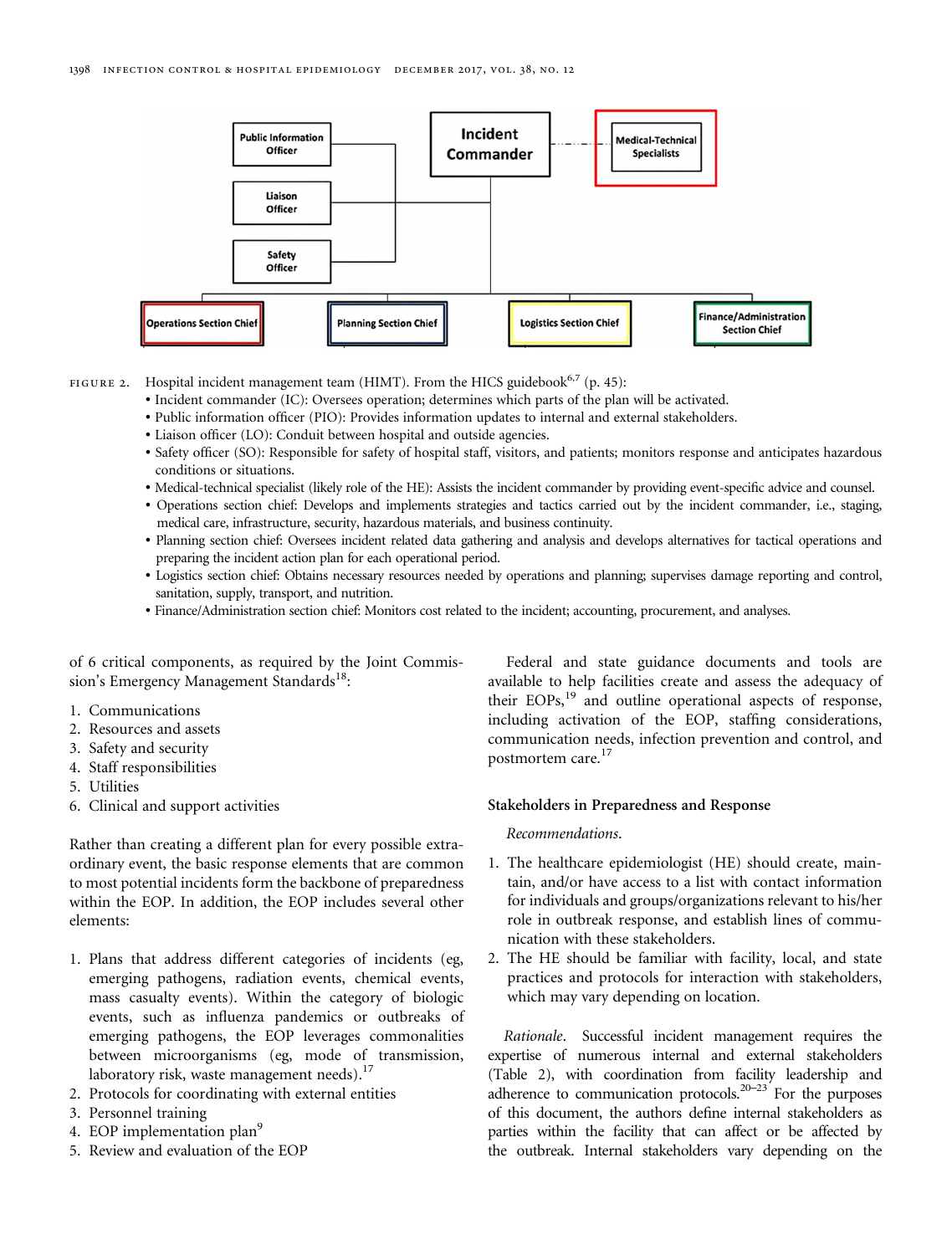<span id="page-6-0"></span>

| TABLE 2. Stakeholders and Resources in Incident Management <sup>a</sup> |  |  |
|-------------------------------------------------------------------------|--|--|
|                                                                         |  |  |

| Internal                     |                                                                                                   |
|------------------------------|---------------------------------------------------------------------------------------------------|
| Patients                     | • Patients                                                                                        |
| (no contact list)            | • Patients' families                                                                              |
|                              | • Visitors                                                                                        |
|                              | • Community                                                                                       |
| Direct care HCP              | • Physicians                                                                                      |
| (no contact list)            | • Nurses                                                                                          |
|                              | · Allied health practitioners                                                                     |
| Clinical leadership          | • Medical and nursing                                                                             |
|                              | ○ Critical care                                                                                   |
|                              | ○ Infectious diseases                                                                             |
|                              | ○ Obstetrics                                                                                      |
|                              | <sup>o</sup> Medicine                                                                             |
|                              | ○ Pediatrics                                                                                      |
|                              | $\circ$ Radiology                                                                                 |
|                              | o Surgery                                                                                         |
|                              | ○ Trauma                                                                                          |
|                              | • Allied health (OT/PT/RT)                                                                        |
|                              | • Emergency department leads                                                                      |
|                              | • Community infectious diseases physicians who would act as medical-technical specialists in HIMT |
|                              | • Volunteer services (facility and emergency response)                                            |
| Administrative leadership    | • Facility                                                                                        |
|                              | <sup>o</sup> President/Chief executive officer                                                    |
|                              | $\circ$ Director of nursing                                                                       |
|                              | O Chief medical officer                                                                           |
|                              | O Chief safety officer                                                                            |
|                              | O Risk manager                                                                                    |
|                              | <sup>o</sup> Vice president of finance                                                            |
|                              | O Communications                                                                                  |
|                              | · Health incident management team (HIMT)                                                          |
|                              | ○ Incident commander (IC)                                                                         |
|                              | ○ Public information officer (PIO)                                                                |
|                              | ○ Liaison officer (LO)                                                                            |
|                              | ○ Safety officer (SO)                                                                             |
|                              | O Medical-technical specialist                                                                    |
|                              | O Operations section chief                                                                        |
|                              | <sup>o</sup> Planning section chief                                                               |
|                              | <sup>o</sup> Logistics section chief                                                              |
|                              | ○ Finance/Administration section chief                                                            |
|                              | <sup>o</sup> Recovery coordinators                                                                |
|                              | • Academics, if applicable                                                                        |
|                              | <sup>o</sup> Dean of students                                                                     |
|                              | ○ Student health medical director                                                                 |
| Support services leadership  | • Infection prevention and control                                                                |
|                              | • Environmental services                                                                          |
|                              | • Food services                                                                                   |
|                              | • Information technology and health information systems                                           |
|                              | • Security                                                                                        |
|                              | · Materials management                                                                            |
|                              | • Ethics                                                                                          |
| Facility services leadership | • Laboratory operations                                                                           |
|                              | <sup>o</sup> Microbiology                                                                         |
|                              | ○ Blood bank                                                                                      |
|                              | O Other laboratory divisions as appropriate                                                       |
|                              | • Dialysis                                                                                        |
|                              | · Diagnostic imaging                                                                              |
|                              | · Occupational health and safety                                                                  |
|                              | • Ambulance services                                                                              |
|                              |                                                                                                   |

- ∙ Pharmacy
-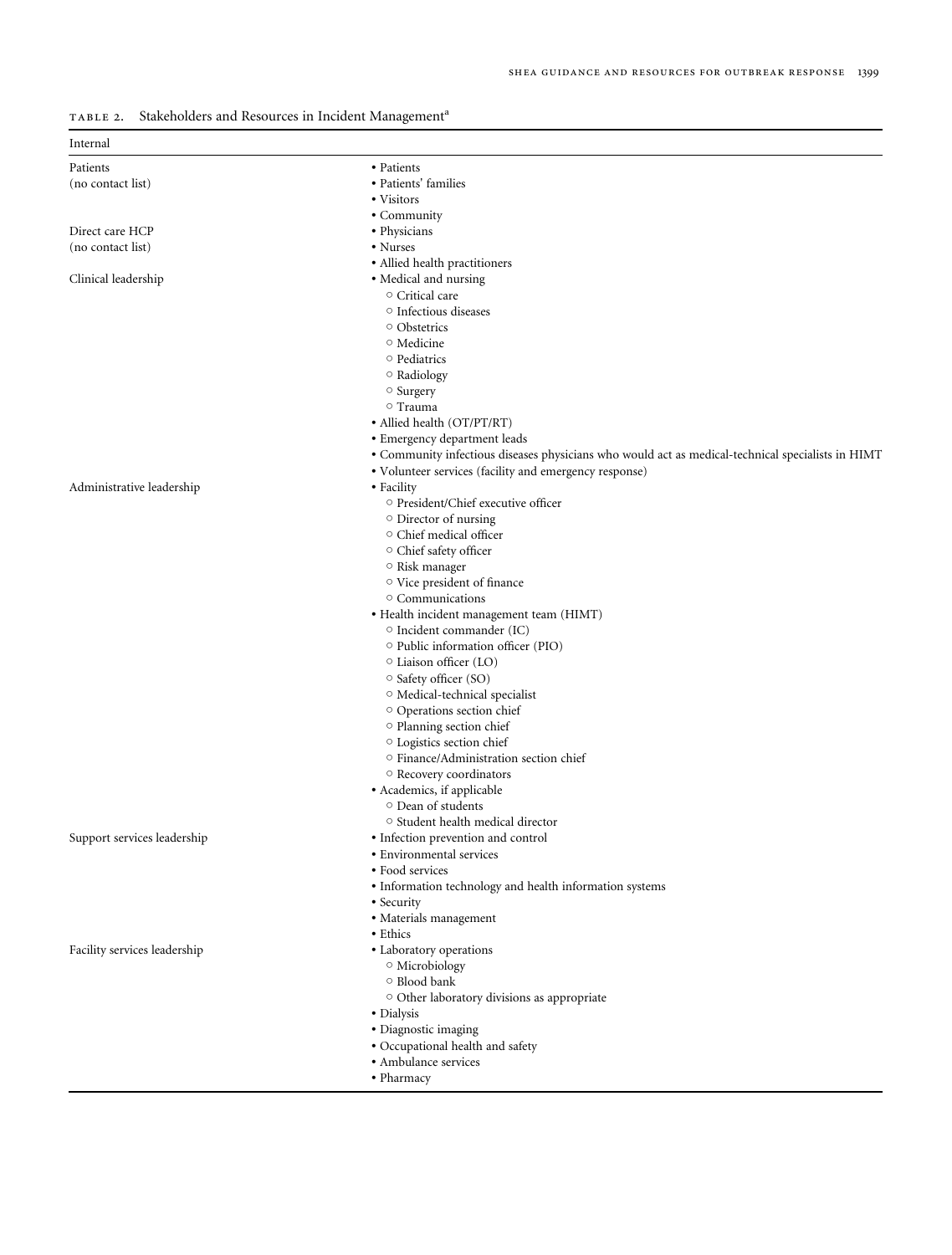| TABLE 2. | Continued |
|----------|-----------|

| External                                       |                                                                                                                                                                                                                                                                                                                                                                                                                                                           |  |  |  |  |  |
|------------------------------------------------|-----------------------------------------------------------------------------------------------------------------------------------------------------------------------------------------------------------------------------------------------------------------------------------------------------------------------------------------------------------------------------------------------------------------------------------------------------------|--|--|--|--|--|
| Public health/departments of health            | • Health care coalition (HCC): Healthcare organizations and public health officials within a geographic area, conducts<br>preparedness and surge capacity exercises, collaborates with Emergency Support Function (ESF)-8.<br>· State/Territorial/Regional/Tribal<br>$\circ$ Contacts at the local health department. These contacts can assist with contacting the state laboratory contacts or the<br>Centers for Disease Control and Prevention (CDC). |  |  |  |  |  |
|                                                | ○ State epidemiologists<br>O Director of health and nursing leadership                                                                                                                                                                                                                                                                                                                                                                                    |  |  |  |  |  |
|                                                | O Public health laboratory leadership                                                                                                                                                                                                                                                                                                                                                                                                                     |  |  |  |  |  |
|                                                | • Federal<br>O Department of Health and Human Services (HHS)<br>$\blacksquare$ CDC                                                                                                                                                                                                                                                                                                                                                                        |  |  |  |  |  |
|                                                | • Laboratory response network (LRN): Integrated network of state/local public health, federal, military, and<br>international laboratories created to respond to bioterrorism, chemical terrorism, and other public health                                                                                                                                                                                                                                |  |  |  |  |  |
|                                                | emergencies.<br>• 24/7 Emergency Operations Center (EOC) Watch Desk<br>National Institutes of Health (NIH)                                                                                                                                                                                                                                                                                                                                                |  |  |  |  |  |
|                                                | O Assistant Secretary for Preparedness and Response (ASPR) Hospital Preparedness Program (HPP): Federally funded<br>program to support regional healthcare system preparedness <sup>9</sup><br><sup>o</sup> Emergency support functions                                                                                                                                                                                                                   |  |  |  |  |  |
|                                                | ■ ESF-8 (Public health and medical services)<br><b>ESF-1</b> (Transportation)<br>■ ESF-3 (Public works and engineering)                                                                                                                                                                                                                                                                                                                                   |  |  |  |  |  |
|                                                | ■ ESF-5 (Emergency management)                                                                                                                                                                                                                                                                                                                                                                                                                            |  |  |  |  |  |
| Regional healthcare organizations/             | • Health care coalition (HCC)                                                                                                                                                                                                                                                                                                                                                                                                                             |  |  |  |  |  |
| facilities                                     | • Hospitals                                                                                                                                                                                                                                                                                                                                                                                                                                               |  |  |  |  |  |
|                                                | • Postacute-care facilities                                                                                                                                                                                                                                                                                                                                                                                                                               |  |  |  |  |  |
|                                                | • Long-term-care facilities                                                                                                                                                                                                                                                                                                                                                                                                                               |  |  |  |  |  |
|                                                | • Healthcare networks                                                                                                                                                                                                                                                                                                                                                                                                                                     |  |  |  |  |  |
|                                                | • Designated specialty care centers                                                                                                                                                                                                                                                                                                                                                                                                                       |  |  |  |  |  |
|                                                | • Healthcare providers<br>• Clinical care centers                                                                                                                                                                                                                                                                                                                                                                                                         |  |  |  |  |  |
| Municipality leadership                        | • Mayor                                                                                                                                                                                                                                                                                                                                                                                                                                                   |  |  |  |  |  |
|                                                | • Emergency medical services                                                                                                                                                                                                                                                                                                                                                                                                                              |  |  |  |  |  |
|                                                | • Fire and rescue                                                                                                                                                                                                                                                                                                                                                                                                                                         |  |  |  |  |  |
|                                                | • Law enforcement                                                                                                                                                                                                                                                                                                                                                                                                                                         |  |  |  |  |  |
|                                                | • Public works                                                                                                                                                                                                                                                                                                                                                                                                                                            |  |  |  |  |  |
| Unions                                         | Relevant union(s) based on facility                                                                                                                                                                                                                                                                                                                                                                                                                       |  |  |  |  |  |
| Nongovernmental organization<br>(NGO) contacts | · Volunteer/donation supported organizations (eg, Red Cross, Salvation Army)<br>• Faith-based organization(s)                                                                                                                                                                                                                                                                                                                                             |  |  |  |  |  |
| Public and media<br>(no contact list)          | Coordinated through public information officer (PIO)                                                                                                                                                                                                                                                                                                                                                                                                      |  |  |  |  |  |
| Resources and Assets                           | Examples                                                                                                                                                                                                                                                                                                                                                                                                                                                  |  |  |  |  |  |
| Facility                                       | • Floor plans                                                                                                                                                                                                                                                                                                                                                                                                                                             |  |  |  |  |  |
|                                                | • Generators                                                                                                                                                                                                                                                                                                                                                                                                                                              |  |  |  |  |  |
|                                                | • Heating, ventilation, and air conditioning (HVAC) systems                                                                                                                                                                                                                                                                                                                                                                                               |  |  |  |  |  |
|                                                | • Power                                                                                                                                                                                                                                                                                                                                                                                                                                                   |  |  |  |  |  |
|                                                | · Sanitation                                                                                                                                                                                                                                                                                                                                                                                                                                              |  |  |  |  |  |
|                                                | • Ventilation                                                                                                                                                                                                                                                                                                                                                                                                                                             |  |  |  |  |  |
| Equipment                                      | • Water<br>• Beds                                                                                                                                                                                                                                                                                                                                                                                                                                         |  |  |  |  |  |
|                                                | • Extracorporeal membrane oxygenation (ECMO) equipment                                                                                                                                                                                                                                                                                                                                                                                                    |  |  |  |  |  |
|                                                | • Hemodialysis equipment                                                                                                                                                                                                                                                                                                                                                                                                                                  |  |  |  |  |  |
|                                                | • Ventilators                                                                                                                                                                                                                                                                                                                                                                                                                                             |  |  |  |  |  |
| Medical supplies                               | · Personal protection equipment (PPE)                                                                                                                                                                                                                                                                                                                                                                                                                     |  |  |  |  |  |
|                                                | $\circ$ Type                                                                                                                                                                                                                                                                                                                                                                                                                                              |  |  |  |  |  |
|                                                | O Quantity on site                                                                                                                                                                                                                                                                                                                                                                                                                                        |  |  |  |  |  |
|                                                | O Quantity stockpiled                                                                                                                                                                                                                                                                                                                                                                                                                                     |  |  |  |  |  |
|                                                | · Reusable medical equipment (RME)                                                                                                                                                                                                                                                                                                                                                                                                                        |  |  |  |  |  |
|                                                | ثعبهم (ADIID) وابسا استمط الموميا المعار                                                                                                                                                                                                                                                                                                                                                                                                                  |  |  |  |  |  |

∙ Alcohol-based hand rub (ABHR) stations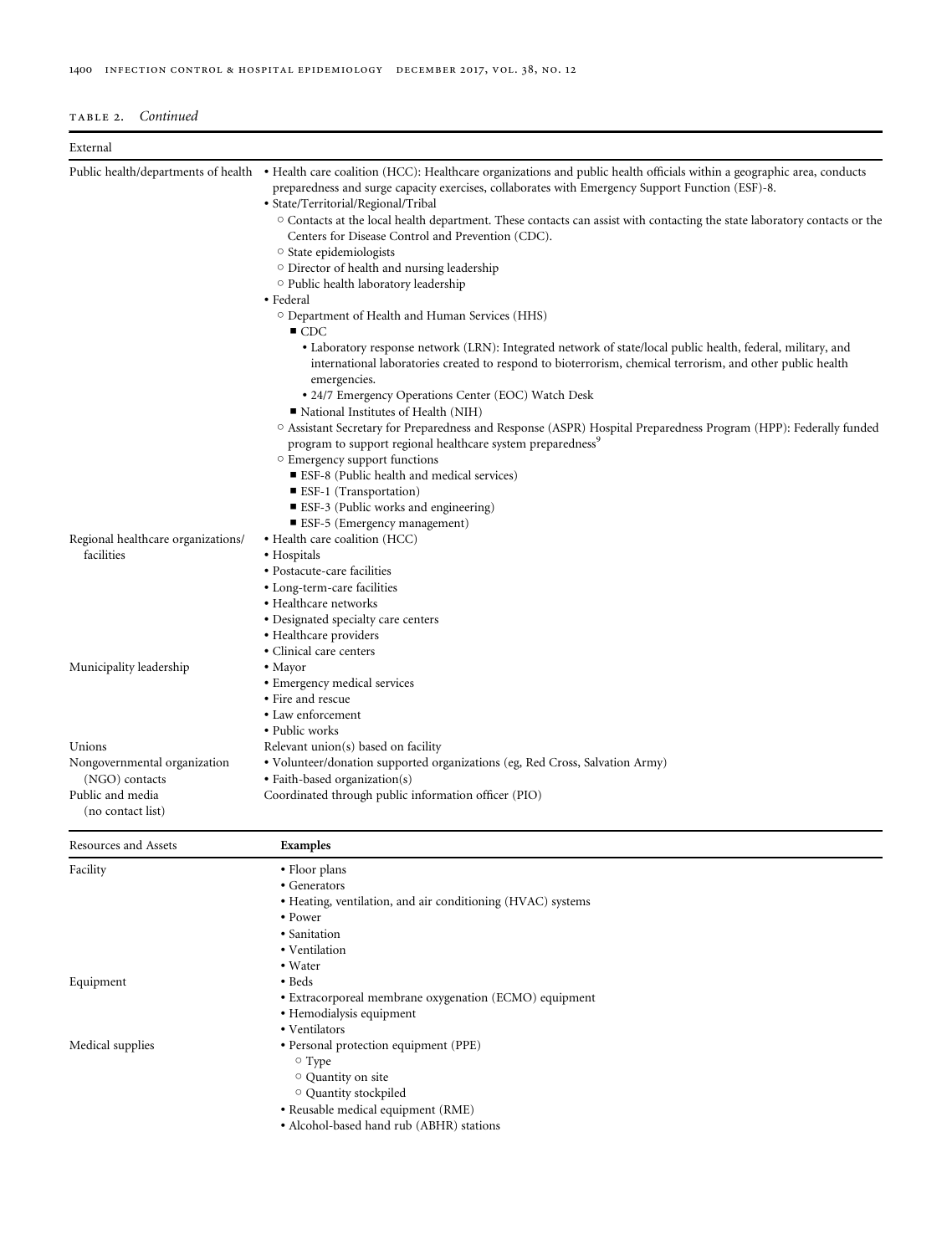# TABLE 2. Continued

| Resources and Assets                 | Examples                                                                                                                                                                                     |
|--------------------------------------|----------------------------------------------------------------------------------------------------------------------------------------------------------------------------------------------|
| Pharmaceuticals                      | • Antimicrobials                                                                                                                                                                             |
|                                      | • Vaccines                                                                                                                                                                                   |
|                                      | • Immune globulin                                                                                                                                                                            |
| Private or academic research centers | • Rapid diagnostics                                                                                                                                                                          |
|                                      | • Treatment                                                                                                                                                                                  |
|                                      | • Technology that may not be ordinarily available                                                                                                                                            |
| Training, education, and toolkits    | · Society for Healthcare Epidemiology of America (SHEA)/ CDC Outbreak Response Training Program (ORTP)<br>O Digital toolkits on preparedness, mitigation, response, recovery, implementation |
|                                      | <sup>o</sup> In-person conference recordings                                                                                                                                                 |
|                                      | O Communication strategies webinar recordings                                                                                                                                                |
|                                      | $\circ$ Online simulation modules                                                                                                                                                            |
|                                      | • Council for Outbreak Response: Healthcare-Associated Infections and Antimicrobial-Resistant Pathogens (CORHA)                                                                              |
|                                      | $\bullet$ ASPR                                                                                                                                                                               |
|                                      | <sup>o</sup> Hospital Preparedness Program (HPP) Performance Measures and Implementation Guide <sup>9</sup>                                                                                  |
|                                      | ○ Technical Resources, Assistance Center, and Information Exchange (TRACIE) <sup>38</sup>                                                                                                    |
|                                      | $\circ$ Public Health and Information Sharing Toolkit <sup>55</sup>                                                                                                                          |
|                                      | • National Ebola Training and Network Center (NETEC)                                                                                                                                         |
|                                      | $\cdot$ CDC                                                                                                                                                                                  |
|                                      | O Preparedness and Emergency Response Learning Centers (PERLC)                                                                                                                               |
|                                      | O Crisis and Emergency Risk Communication (CERC) training <sup>31</sup>                                                                                                                      |
|                                      | ○ Pathogen-specific tool kits <sup>23</sup>                                                                                                                                                  |
|                                      | Outbreak investigation tool kit <sup>69</sup>                                                                                                                                                |
|                                      | ○ Prevention tool kits and transfer forms <sup>80</sup>                                                                                                                                      |
|                                      | • San Francisco Bay Area Advanced Practice Center Infectious Disease Emergency Response (APC IDER) <sup>49</sup>                                                                             |

<sup>a</sup>Hospital epidemiologists should obtain contact information for individuals or groups whose information is available and can be maintained. Individual contacts may change, so permanent office lines should be included. While each stakeholder and resource may not be needed in every outbreak, all should be identified during preparedness.[24, 44](#page-22-0) Additional stakeholders and resources may be needed and/or available depending on the facility.

Patients, visitors, and direct care personnel, while stakeholders, are too numerous and frequently changing to be maintained by the HE for the purposes of an incident management contact list.

situation (eg, specific pathogen, mode of transmission, number of patients involved, severity of illness, geographic distribution of cases). The authors define external stakeholders as organizations, agencies, groups, and individuals external to the facility whose engagement may be required for effective outbreak response.

Internal stakeholders in incident management, in addition to patients, visitors, and volunteers, can be broadly divided into several categories (Table  $2)^{24}$  $2)^{24}$  $2)^{24}$ :

- 1. Direct care providers (eg, physicians, nurses, allied health practitioners)
- 2. Administration (eg, hospital executive, risk management, communications, financial leadership)
- 3. Support services (eg, environmental services, food services, security)
- 4. Facility services (eg, laboratory, diagnostic imaging, occupational health)

An organizational chart for outbreak response, eg, the CDC Hospital Pandemic Influenza Planning Checklist, may assist in defining stakeholder roles and responsibilities. $24,25$  The composition of the team of internal stakeholders may vary depending on the type and scale of the outbreak and the specific pathogen. Responsibilities should be defined in relevant

policies and procedures and reflect members' content expertise, as well as role in planning, implementation, and response.

An emerging pathogen outbreak usually requires resources and expertise beyond the facility's internal stakeholders, in part because of the rapidly evolving nature of the outbreak, the likelihood that multiple jurisdictions will be affected, and the speed and consistency needed for guidance and policy development and implementation. External stakeholders include health authorities at the state/territorial/regional level, including HCCs, and federal levels, who may lead coordina-tion across public and private sectors ([Table 2](#page-6-0)).<sup>[10,](#page-21-0)[26](#page-22-0)-[28](#page-22-0)</sup> Depending on the pathogen, the breadth of stakeholders may expand or contract. In the case of pathogens resulting in imported US cases with the potential for local and sustained human-to-human transmission (eg, SARS, MERS-CoV, EVD), the response may include involvement of the US National Response Framework (NRF)'s Emergency Support Functions (ESFs) for interagency response to states, including Emergency Support Function (ESF)-8 (Public Health and Medical Services), ESF-1 (Transportation), ESF-3 (Public Works and Engineering), ESF-5 (Emergency Management), and/or others. Activating state and/or federal ESFs require state emergency management or FEMA. State and local emergency management should be contacted if a facility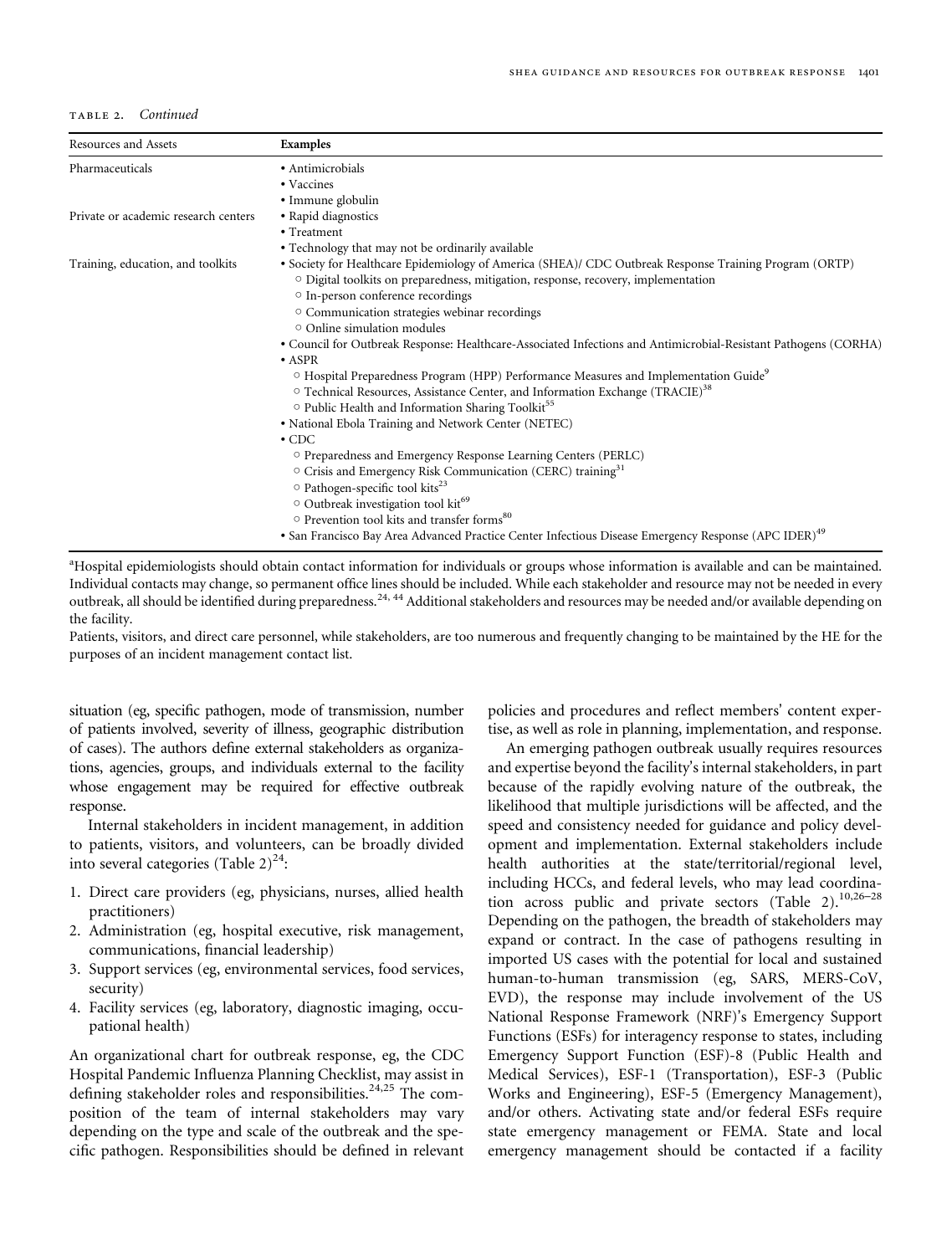determines ESFs are needed. State emergency management would serve as the conduit for FEMA if federal ESFs are needed.

#### Communication Strategies

# Recommendations.

- 1. Facilities should employ communication standards described in NIMS, which recommends common or plain language used across systems (emergency management, law enforcement, emergency medical services, fire department, and public health agencies).
- 2. Facilities should adhere to the 6 principles of CDC's Crisis and Emergency Risk Communication (CERC).
- 3. The HE should be trained in CERC, which can be accomplished through in-person and online training.

Rationale. In public health emergencies, including emerging pathogen outbreaks, effective communication to stakeholders and the community at large requires use of common language. NIMS provides core concepts, principles, terminology, and organizational processes for both internal and external communications regardless of the cause, size, location, or complexity of the situation.<sup>5</sup> Internal communications make staff situationally aware by confirming the nature of the threat, what is currently known about the threat, and the resources committed. Communications with external audiences provide updates and direction for the audience.<sup>29,[30](#page-22-0)</sup> In most cases, external communication is handled by a public information officer (PIO) in HICS to maintain consistency of message and centralized knowledge of information and resources shared or requested.<sup>[6](#page-21-0)</sup> The facility should anticipate and plan for follow-up questions on background, implications of the outbreak, and speculations.<sup>[4](#page-21-0)</sup> The CDC's CERC combines elements of crisis communication (informing or alerting the community of an emerging pathogen) and risk communication (providing the community with information about the expected type and magnitude of an outcome), giving a set of principles that teach effective communication before, during, and after an emergency.<sup>31</sup> CERC also addresses how to communicate effectively in situations of evolving guidance and findings, and addresses the imperfect nature of choices made during a crisis.<sup>31</sup> The principles of CERC have been defined as follows:

- 1. Be first
- 2. Be right
- 3. Be credible
- 4. Express empathy
- 5. Promote action
- 6. Show respect

#### Legal, Ethical, and Regulatory Requirements

Recommendations.

1. Federal, accrediting, state, and local/regional bodies set requirements/standards pertinent to infectious diseases outbreaks, which may change or be updated due to anticipated, occurring, or past outbreaks. Requirements should be identified in the facility's EMP, which should incorporate these 2 elements:

- a. Public health structures that influence delivery of care during an outbreak investigation and/or declared public health emergency.
- b. Regulations that influence delivery of care around facility and emerging pathogen outbreaks, as well as declared public health emergencies.
- 2. The facility should ensure hospital legal counsel (or equivalent) is part of the HICS structure.
- 3. The facility's Ethics Committee (or equivalent) should be involved in EMP and EOP reviews, especially when plans deviate from accepted standards of clinical care.
- 4. The facility should be aware of its state's "crisis standards of care" (CSC) guidance when outbreaks limit the resources needed to provide the usual standard of care.

Rationale. The first line of contact in the response to an outbreak is the state/territorial/regional public health authority. A number of laws and regulations exist at each level relating to outbreak investigation and incident management in a public health emergency. Public health events (eg, 2003 SARS epidemic, 2009 influenza A (H1N1) pandemic, and 2013–2014 EVD epidemic) led public health officials to strengthen their jurisdictions' legal preparedness for all types of public health emergencies.<sup>32,33</sup> Specific to federal authorities, a compilation can be found in the CDC publication "Selected Federal Legal Authorities Pertinent to Public Health Emergencies." [34](#page-22-0)

These laws overlap with important ethical principles central to the care of patients in public health emergencies. Specific to EVD, the Centers for Medicare and Medicaid Services (CMS) published the "Emergency Medical Treatment and Labor Act (EMTALA) Requirements and Implications Related to EVD," which states that every hospital must provide appropriate screening, treatment, and isolation as needed for all individuals who come to the emergency department (ED), including those suspected of having been exposed to EVD, regardless of whether they arrive by ambulance or are walk-in patients. $35$  CMS does allow for local authorities with responsibility for multiple hospitals to designate Emergency Medical Services (EMS) response to specific hospitals when EVD is considered possible.

In November 2016, CMS published its "Emergency Preparedness Requirements for Medicare and Medicaid Partici-pating Providers and Suppliers."<sup>[36](#page-22-0)</sup> In November 2017, these regulations will apply to 17 Medicare and Medicaid providers types with requirements under 4 core elements of emergency preparedness $37$ :

- 1. Risk assessment and emergency planning
- 2. Communication plan
- 3. Policies and procedures
- 4. Training and testing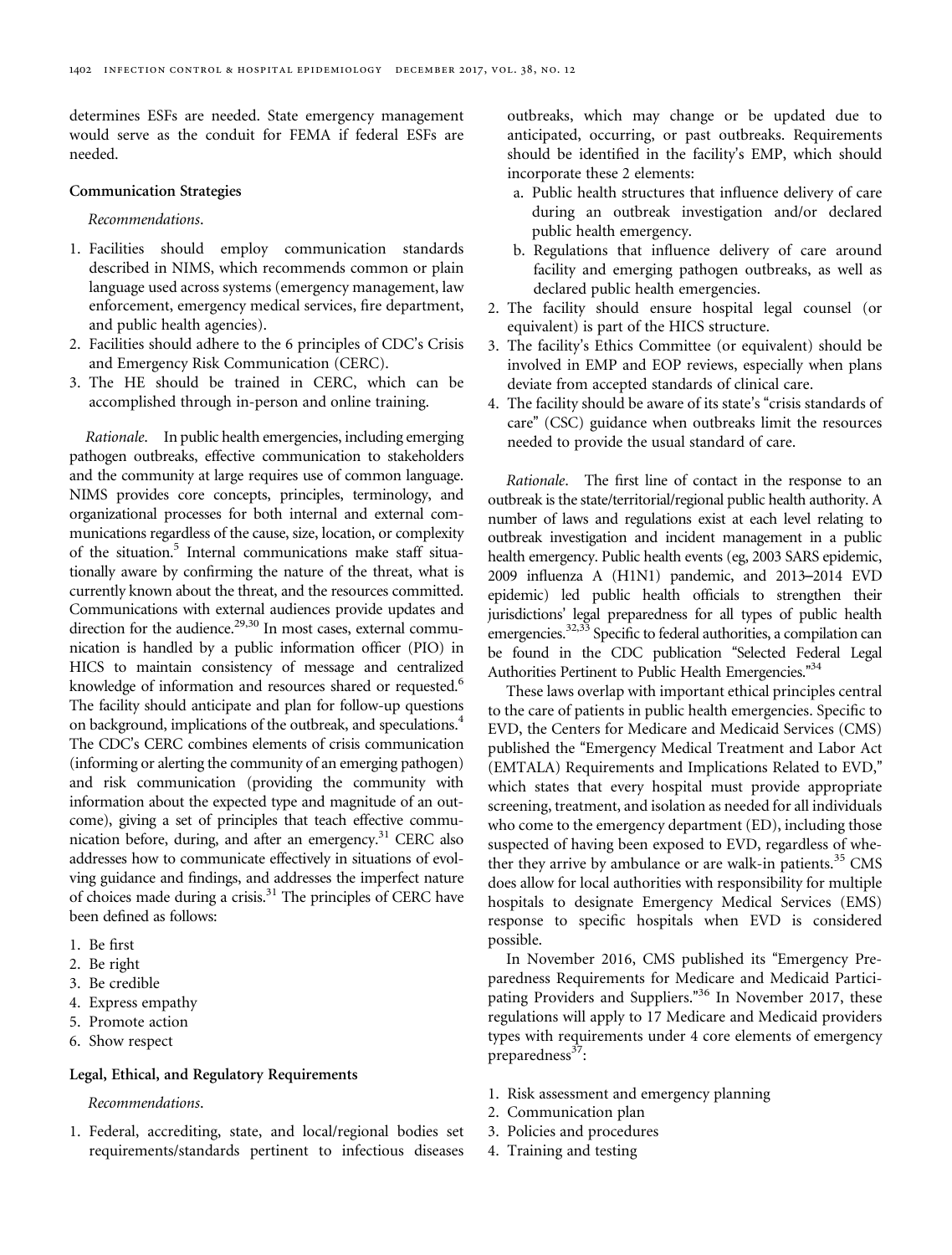Numerous checklists summarize requirements for HCP under this rule.<sup>[37](#page-22-0),[38](#page-22-0)</sup>

Using EVD as an example of an emerging pathogen outbreak response, CMS provides requirements of clinical care to be provided through the EMTALA, also supported by Joint Commission's Standards to guide how to manage a person under investigation  $(PUI).$ <sup>[35,39](#page-22-0)</sup> Facilities are required to provide the following:

- a. Medical screening examination (MSE)
- b. Risk assessment
- c. Triage
- d. Care using effective personal protective equipment (PPE)

The Joint Commission amended and revised its requirements related to emergencies to bring those regulations into line with the NIMS/HICS framework. The requirements include (1) identifying a leader to oversee emergency management, (2) seeking staff input when evaluating exercises and responses to events, and  $(3)$  involving senior leadership.<sup>[4,](#page-21-0)[39](#page-22-0)</sup>

The facility's Ethics Committee (or equivalent) should provide early consultation, particularly in situations when standards of care may be altered based on the pathogen. In addition, the facility should understand and be able to access resources relevant to its state's CSC, based on the 2009 Institute of Medicine (IOM) guidance for situations that cause substantial changes in operations and the ability for the facility to provide established levels of care. Crisis standards of care provide an ethical framework for stewardship of limited resources.<sup>38,40</sup>

# Roles and Responsibilities of the Healthcare Epidemiologist in Facility and Emerging Pathogen Outbreaks

For the purposes of this document, the authors consider a facility outbreak to be a situation in which the number of cases of infection exceeds the facility's normal baseline and intrafacility transmission is suspected or proven. Even a single case may be considered an outbreak if normally there are no cases (eg, healthcare-associated legionella infection). The authors use the 1992 IOM report definition of an emerging pathogen as a new, reemerging, or drug-resistant infection with an incidence in humans that has increased within the past 20 years or threatens to increase in the near future.<sup>[1](#page-21-0)</sup>

This section addresses the role of the HE, as well as roles and responsibilities of the facility and direct care HCP, to provide context regarding the division of labor and team responsibilities during incident management and outbreak response.

# 1. Leadership Role of the HE in Incident Management

# Recommendations.

- 1. The HE should be versed and trained in basic HICS response.
- 2. In most facilities, the HE serves as the medical-technical specialist in domains relevant to infection prevention and control and infectious diseases within HICS when the system is being utilized.

3. The HE should ensure that liability coverage is provided for the duties undertaken based on his/her role in HICS.

Rationale. Under HICS, in most facilities the HE operates within the command staff as the medical/technical specialist within the HIMT [\(Figure 2\)](#page-5-0), offering scientific advice to the incident commander (IC) and safety officer, assisting the section chiefs and liaison officer (LO) with identifying risk mitigation and response options, and providing input to the public information officer (PIO) on communications. $6,7$  $6,7$  $6,7$  In smaller cluster investigations, when HICS has not been activated or in situations where the HE has additional training or expertise in incident management, he/she may assume other roles, including that of the IC.

The HE should have a working knowledge of HICS to provide expertise and oversee the infection prevention and control components of the EOP. FEMA provides training opportunities for HCP with a direct role in emergency preparedness, incident management, and/or emergency response.<sup>15</sup> The facility should define the HE's role during planning for facility and emerging pathogen outbreaks within job action sheets  $(IAS).<sup>13</sup>$  $(IAS).<sup>13</sup>$  $(IAS).<sup>13</sup>$  This role may involve several elements $^{25}$ :

- 1. Providing advice and direction to the facility leadership and the multidisciplinary team managing the outbreak.
- 2. Drafting clinical guidance in directing the response to a facility outbreak.
- 3. Providing input into clinical operations.
- 4. Evaluating management options for addressing clinical issues.
- 5. Reviewing messages that will be provided to the public for accuracy and clarity.
- 6. Reviewing communications to the professional medical community to ensure accuracy and acceptance by participating responders.
- 7. Alerting the facility's emergency management leadership regarding the need and timing for HICS activation in response to an infectious diseases outbreak.

During facility and emerging pathogen outbreaks, while HEs may provide clinical care to individual patients, they should not be required to do so unless dictated by the clinical schedule, and should be relieved of clinical duties if possible.<sup>2</sup> The HE may not be covered under the facility's risk management structure or liability insurance, and he/she should ensure that coverage is provided by the facility for roles undertaken during outbreak response and incident management.<sup>[12](#page-21-0)[,41](#page-22-0)</sup>

# Activities and Responsibilities of the HE in Incident Management

#### Recommendations.

1. The HE should provide input into the facility's EMP and the 4 phases of incident management as they relate to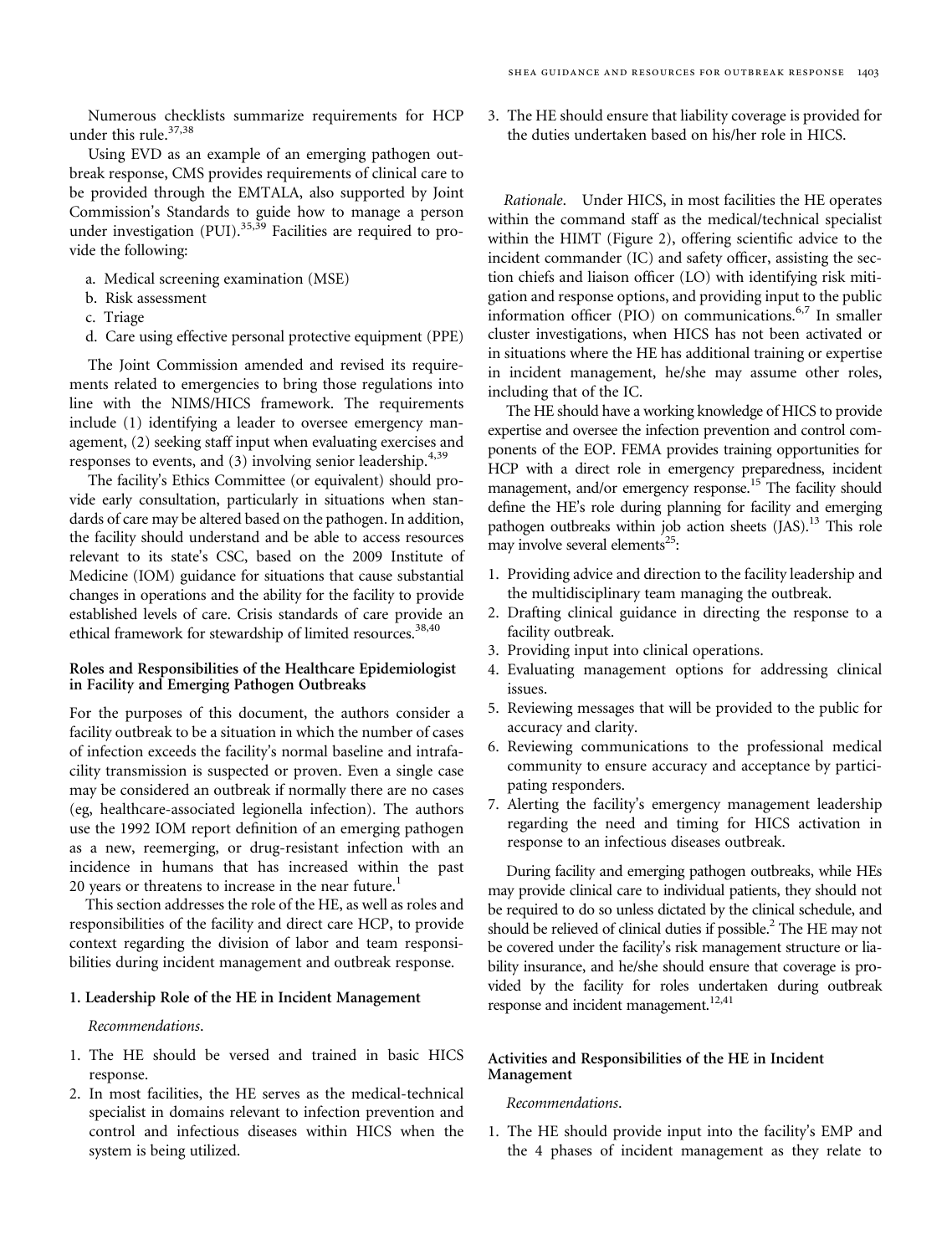infectious diseases and infection prevention and control: preparedness, mitigation, response, and recovery [\(Table 3](#page-12-0)).

- 2. The HE should be involved in the development, maintenance, and evaluation of a facility's EOP as it relates to infectious diseases outbreaks.
- 3. The HE should ensure that the hospital systematically monitors local, federal, and international public health advisories and alerts of emerging pathogens.
- 4. The HE should ensure the existence of, or help develop when needed, a hospital-wide surveillance program that accurately and rapidly identifies exposed and infected patients and HCP, including protocols for reporting these individuals to infection prevention and control staff.
- 5. The HE should interpret advisories/alerts and surveillance data to identify when the healthcare facility is faced with a potential or actual outbreak, and report this information to the Emergency Program Manager, the Incident Commander (IC), and/or appropriate leadership as established by the facility.
- 6. The HE should have access to contact information for, and have working knowledge of, stakeholders' roles in responding to a facility or emerging pathogen outbreak [\(Table 2\)](#page-6-0).
- 7. The HE should ensure that the facility develops easily accessible and widely disseminated written multidisciplinary protocols for identifying, investigating, responding to, and containing facility and emerging pathogen outbreaks.
- 8. When HICS is activated, the HE should provide the Incident Commander (IC) with situational awareness to contribute to the common operating picture (COP) of the crisis.

Rationale. Many resources describe the specifics of how to manage patients with a variety of infectious diseases, including the infection prevention and control elements; however, knowledge of guidelines and guidance are insufficient to prepare the HE for the complexities of managing a facility-level or emerging pathogen outbreak. To optimize the facility's ability to manage an infectious disease outbreak, the HE should work with the EMP, Emergency Management Committee, relevant planning committees (eg, regional emergency preparedness committees), emergency department staff, and public health departments to assess how to adapt the EMP to respond to infectious disease emergencies. The HE should be involved in the development, maintenance, and evaluation of the facility's EOP as it relates to infectious diseases and should provide input into modifications needed to address specific infectious diseases.

Resources from CDC and The Joint Commission provide guidance on core components of the EOP and tools to assess plans.<sup>[17,](#page-21-0)[39,42](#page-22-0)</sup> Specifically, the HE may provide input to the EMP and EOP in the following areas $42-45$  $42-45$  $42-45$ :

- 1. Surveillance to detect and report infectious diseases threats.<sup>[17](#page-21-0)</sup>
- 2. Policies and procedures including, but not limited to, screening and triage, patient placement, cohorting,

transport, patient care, environmental decontamination, and postmortem care.

- 3. Triage of patients, HCP, visitors, and volunteers.<sup>[46](#page-22-0)</sup>
- 4. Hospital readiness related to infection prevention, such as availability of isolation rooms, PPE, and hand hygiene products and stations.
- 5. Patient populations that may be disproportionately impacted (eg, children, immunocompromised patients, pregnant women).
- 6. Education for HCP, including physicians, direct care HCP, indirect care HCP, students, and volunteers.
- 7. Occupational health policies and procedures including but not limited to nonpunitive sick leave and postexposure prophylaxis.
- 8. Surge capacity
- 9. Protocols for specific pathogens $46$
- 10. Communication protocols, to include coordination and communication with local, state, and federal agencies.<sup>[5](#page-21-0)[,31](#page-22-0)</sup>
- 11. Information management
- 12. Laboratory issues
- 13. Immunoprophylaxis, chemoprophylaxis, and antiinfective treatment
- 14. Physical plant, including but not limited to waste management
- 15. Exercises/drills to test and update the EOP

#### Role of the HE in Coordination with Stakeholders

## Recommendations.

- 1. When HICS is activated, the HE should assist the IC and the PIO in creating and/or reviewing messaging for internal and external stakeholders. If HICS is not activated, the HE will assist designated facility communications leadership.
- 2. The HE should work collaboratively with internal and external stakeholders to coordinate the outbreak response in accordance with his/her designated role within HIMT [\(Table 2\)](#page-6-0).

Rationale. As part of preparedness, the HE should identify internal and external stakeholders before an incident occurs, to include communications personnel/PIO, senior leadership of the facility (eg, President/Chief Executive Officer, Director of Nursing, Chief Medical Officer, Chief Information Officer), the local health department, and other community contacts [\(Table 2](#page-6-0)). External stakeholders may include local, state/territorial/regional, and federal health departments, reference laboratories, and local hospitals. The Hospital Pandemic Influenza Planning Checklist assists in identifying potential contacts.[4,](#page-21-0)[44](#page-22-0)

The HE should inform staff via established protocols of the status of an outbreak response. When HICS is activated, the HIMT liaison officer will be responsible for updates to and correspondence with stakeholders.<sup>[11](#page-21-0)</sup> The response and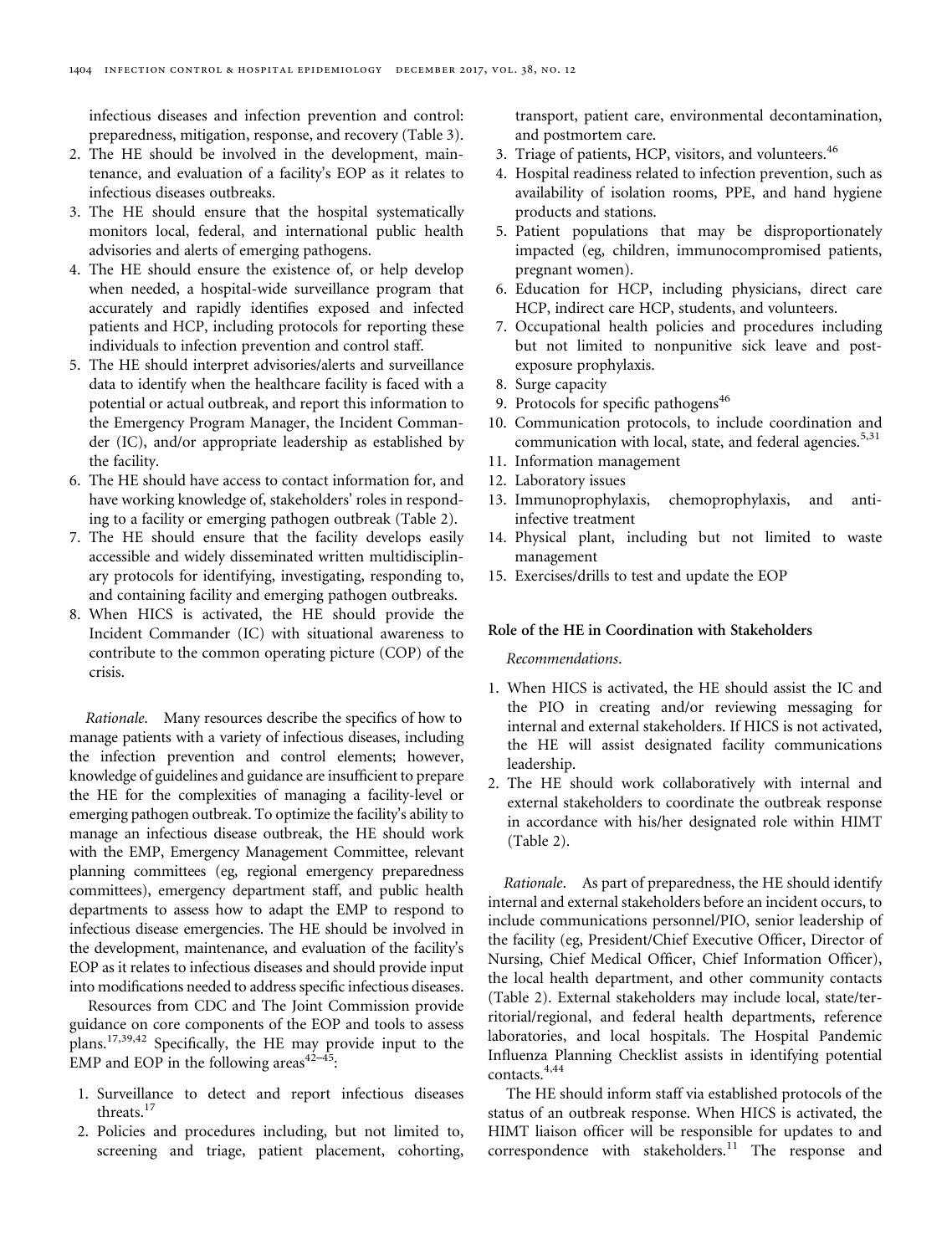<span id="page-12-0"></span>TABLE 3. Activities of the Hospital Epidemiologist in Incident Management<sup>a</sup>

| Phase                                                                                   | Example Activities <sup>b</sup>                                                                                                                                                                                                                                                                                                                                                                                               |
|-----------------------------------------------------------------------------------------|-------------------------------------------------------------------------------------------------------------------------------------------------------------------------------------------------------------------------------------------------------------------------------------------------------------------------------------------------------------------------------------------------------------------------------|
| HE Role in EMP and EOP                                                                  |                                                                                                                                                                                                                                                                                                                                                                                                                               |
| Preparedness: Planning actions needed in the case<br>of an emergency or threat          | • Identify strengths and/or gaps as they relate to infectious diseases outbreaks<br>• Bring forward for specific consideration and training findings of infection prevention and control<br>assessments that show potential vulnerabilities or weaknesses, eg, hand hygiene compliance or<br>environmental cleaning<br>• Identify and/or establish protocols within the facility's EOP as they relate to outbreak or emerging |
|                                                                                         | pathogen management:<br>$\circ$ Policies for specific pathogens<br>○ Environmental decontamination<br><sup>O</sup> Environmental safety                                                                                                                                                                                                                                                                                       |
|                                                                                         | $\circ$ Respiratory etiquette<br>$\circ$ Evaluation, diagnosis, and management of patients, including screening, triage, placement,<br>transport, care                                                                                                                                                                                                                                                                        |
|                                                                                         | ○ Surveillance and triage of HCP, volunteers, patients, and visitors<br>O Patient populations that may be disproportionately impacted by a threat (eg, children,<br>immunocompromised patients)                                                                                                                                                                                                                               |
|                                                                                         | ○ Transfer policies (eg, LTCF or specialized facility)<br>○ Postmortem care<br><sup>o</sup> Information security                                                                                                                                                                                                                                                                                                              |
|                                                                                         | • Identify and establish points of contact, stakeholders, and resources (Table 2)                                                                                                                                                                                                                                                                                                                                             |
|                                                                                         | • Provide input into infection prevention and control education and training for HCP, including direct<br>patient care HCP, clinical staff, laboratory staff, housekeeping, emergency personnel, and<br>environmental services, especially in measures such as hand hygiene, respiratory etiquette, and                                                                                                                       |
|                                                                                         | isolation                                                                                                                                                                                                                                                                                                                                                                                                                     |
|                                                                                         | • Provide input into exercises/drills to test EOP<br>• Provide input regarding resource and staffing needs, including the potential for enhanced supports for                                                                                                                                                                                                                                                                 |
|                                                                                         | laboratory, housekeeping, and environmental services.                                                                                                                                                                                                                                                                                                                                                                         |
|                                                                                         | • Provide input into occupational health considerations, including nonpunitive sick leave, furlough,<br>quarantine, and postexposure prophylaxis so that the facility can maintain:                                                                                                                                                                                                                                           |
|                                                                                         | ○ Rapid identification of potentially exposed patients/staff/visitors and create line list of those<br>individuals<br><sup>o</sup> Notification of exposed individuals, with proper documentation                                                                                                                                                                                                                             |
|                                                                                         | ○ PEP for exposed individuals<br>$\circ$ Tracking of HCP work                                                                                                                                                                                                                                                                                                                                                                 |
|                                                                                         | O Approval of communications by appropriate individuals (eg, PIO, Risk Management)                                                                                                                                                                                                                                                                                                                                            |
|                                                                                         | • Ensure adequate surveillance and detection for infectious diseases threats (eg, syndromic surveillance,<br>monitoring national and global epidemics)<br>· Plan how patients with a suspected or confirmed infection would be isolated or cohorted                                                                                                                                                                           |
| Mitigation: Prevention of an emergency or efforts to<br>reduce the damage from a hazard | • Evaluate and recommend alternative management strategies based on the suspected mode of<br>transmission                                                                                                                                                                                                                                                                                                                     |
|                                                                                         | • Work with staff/HIMT to ensure adequate supplies of PPE (respiratory protection, eye protection,<br>impervious body coverings, gloves), isolation rooms, and hand hygiene stations and products, and<br>PPE stockpile                                                                                                                                                                                                       |
|                                                                                         | • Work with staff/HIMT in design and/or implementation of HCP training on PPE use<br>• Manage HCP exposures                                                                                                                                                                                                                                                                                                                   |
|                                                                                         | · Input into quantity needed for disposable and nondisposable supplies and equipment and adequate<br>numbers of RME                                                                                                                                                                                                                                                                                                           |
|                                                                                         | • Provide guidance in cleaning and disinfection of RME and the environment<br>• Input into strategy for continuing activities in the setting of limited supply quantities                                                                                                                                                                                                                                                     |
| Response: Activities that occur during an emergency                                     | • Fill role of medical-technical specialist in HIMT (most likely role of the HE), providing expert medical-<br>technical content                                                                                                                                                                                                                                                                                              |
|                                                                                         | • Identify/draft clinical guidance pertaining to pathogen, eg, screening/triage protocols, care protocols,<br>isolation                                                                                                                                                                                                                                                                                                       |
|                                                                                         | • Adjust clinical and support activities depending on mode of transmission<br>• Monitor the incident for infection prevention and control implications                                                                                                                                                                                                                                                                        |
|                                                                                         | · For HCP, patient, and visitor post-exposure management:                                                                                                                                                                                                                                                                                                                                                                     |
|                                                                                         | O Identify and line-list all potentially exposed HCP/patients/visitors                                                                                                                                                                                                                                                                                                                                                        |
|                                                                                         | $\circ$ Work within structure to notify all exposed individuals                                                                                                                                                                                                                                                                                                                                                               |
|                                                                                         | O Determine whether post-exposure prophylaxis is available and indicated<br>O Determine whether exposed individuals need to be furloughed or quarantined                                                                                                                                                                                                                                                                      |
|                                                                                         | ○ Supervise tracking and documentation of all post-exposure management activities, including<br>exposure notification                                                                                                                                                                                                                                                                                                         |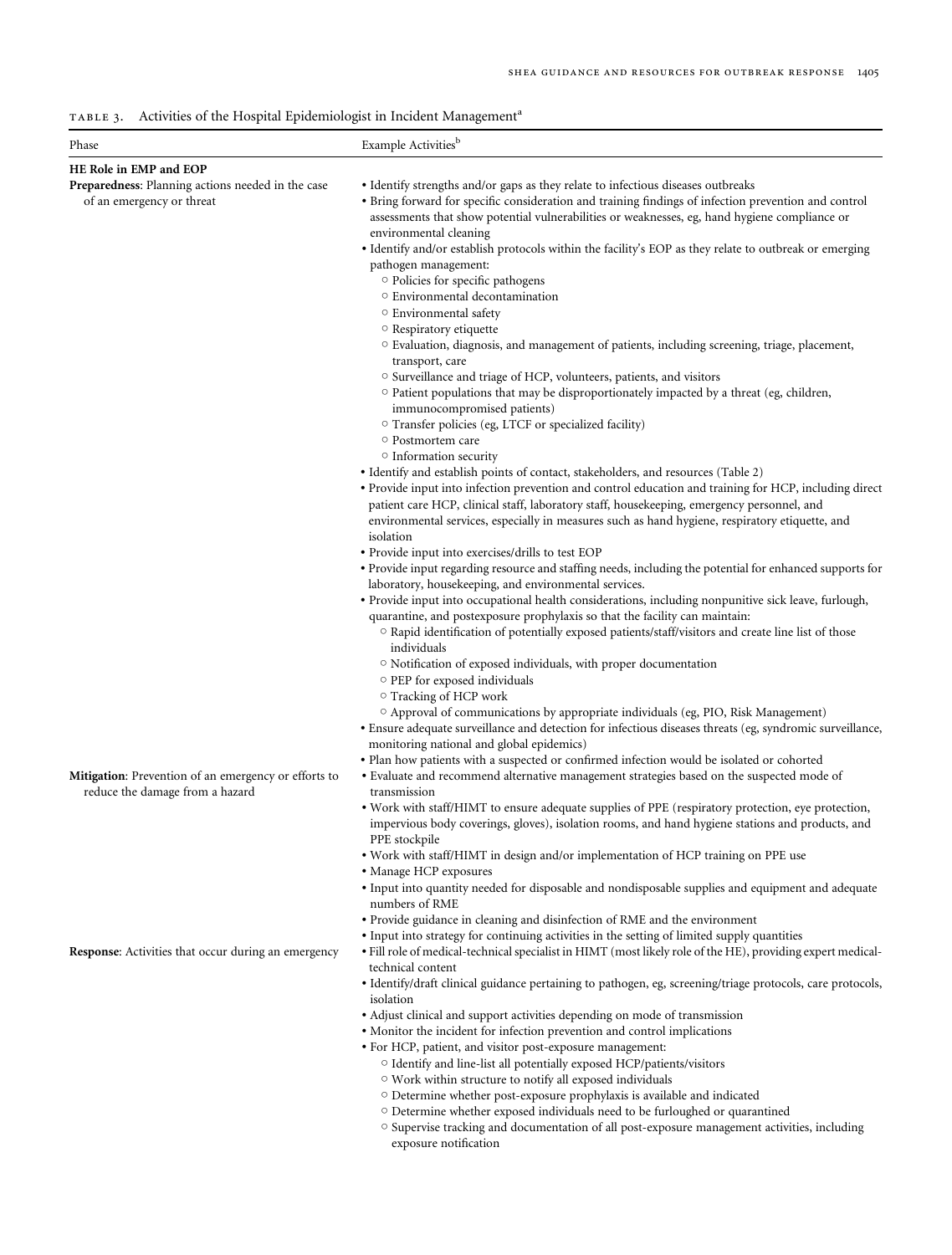| TABLE 3. | Continued |
|----------|-----------|

| Phase                                                                         | Example Activities <sup>b</sup>                                                                                                                  |
|-------------------------------------------------------------------------------|--------------------------------------------------------------------------------------------------------------------------------------------------|
|                                                                               | • Provide input into physical plant/waste management                                                                                             |
|                                                                               | • Provide input into post-mortem placement or storage if needed                                                                                  |
|                                                                               | • Collaborate with communications staff/PIO:                                                                                                     |
|                                                                               | 1. Ensure effective communication with local and regional public health departments                                                              |
|                                                                               | 2. Draft and/or review internal and external messages                                                                                            |
|                                                                               | 3. Serve as media spokesperson on issues pertaining to the pathogen                                                                              |
| <b>Recovery:</b> Actions needed following an emergency to<br>return to normal | • Be familiar with the facility's recovery plan and the HE's role:<br>○ Cleanup                                                                  |
|                                                                               | O Garbage and waste disposal                                                                                                                     |
|                                                                               | $\circ$ Re-supplying inventory and resources, eg, PPE; return of outside resources as they pertain to<br>infection prevention and control        |
|                                                                               | <sup>o</sup> Equipment repair                                                                                                                    |
|                                                                               | <sup>o</sup> Physical repair and restoration                                                                                                     |
|                                                                               | ○ Follow-up on HCP exposures<br>○ Employee assistance program                                                                                    |
|                                                                               | <sup>o</sup> Incident debriefing, ie, review PPE, training, and exposures                                                                        |
|                                                                               | ○ After-action report                                                                                                                            |
|                                                                               | O Process for formally acknowledging assistance received                                                                                         |
|                                                                               | • Identify infection prevention and control risks and vulnerabilities that may impede recovery                                                   |
|                                                                               | O HCP fatigue and illness                                                                                                                        |
|                                                                               | Outbreak fatigue                                                                                                                                 |
|                                                                               | • Contribute to recovery phase needs assessment:                                                                                                 |
|                                                                               | ○ Short and long-term healthcare systems recovery priorities                                                                                     |
|                                                                               | <sup>o</sup> Immediate operating needs for delivery of essential services                                                                        |
|                                                                               | • Revise procedures and policies based on corrective actions required during the response phase <sup>10,17</sup>                                 |
|                                                                               | • Provide input into when the organization may shut down HICS and return to normal operations<br>• Collaborate with communications staff/PIO in: |
|                                                                               |                                                                                                                                                  |
|                                                                               | $\circ$ Developing messages for HCP and the public explaining the reasons for demobilization and the<br>recovery phase and processes             |
|                                                                               | ○ Serving as media spokesperson on issues pertaining to the pathogen                                                                             |
|                                                                               | O Communicating infection prevention and control recovery phase issues to local and state/<br>territorial/regional agencies as indicated         |
| Regulations and Legal Considerations for the HE                               |                                                                                                                                                  |
| Preparedness                                                                  | • Local public health laws (state/territorial/regional specific)                                                                                 |
|                                                                               | • CMS regulations related to specific pathogens <sup>35</sup>                                                                                    |
|                                                                               | · Joint Commission management of a PUI                                                                                                           |
| Mitigation                                                                    | Ensure liability coverage for duties undertaken in role of medical-technical specialist in HICS                                                  |
| Response                                                                      | Seek consultation with internal risk management, ethics specialists, and local and national public health                                        |
|                                                                               | authorities as needed                                                                                                                            |
| Recovery                                                                      | Input into how laws and regulations affected the response                                                                                        |
| <b>Resource Management</b>                                                    |                                                                                                                                                  |
| Preparedness                                                                  | • Develop strategies for dealing with limited/constrained resources and/or surge capacity<br>· Review "State Crisis Standards of Care"           |
| Mitigation                                                                    | • Input into inventory supplies at the facility                                                                                                  |
|                                                                               | • Input into items needed from regional stockpile inventory, if necessary                                                                        |
|                                                                               | • Work with staff to ensure adequate supplies of PPE (respiratory protection, eye protection, impervious                                         |
|                                                                               | body coverings, gloves), isolation rooms, and hand hygiene stations and products                                                                 |
| Response                                                                      | Adapt airflow for surge capacity                                                                                                                 |
| Recovery                                                                      | • Contribute to recovery phase needs assessment:                                                                                                 |
|                                                                               | O Identification of facility's short and long-term recovery priorities                                                                           |
|                                                                               | <sup>o</sup> Identification of immediate operating needs for delivery of essential services:                                                     |
|                                                                               | ■ Personnel                                                                                                                                      |
|                                                                               | ■ Equipment                                                                                                                                      |
|                                                                               | $\blacksquare$ Supplies                                                                                                                          |
|                                                                               | • Along with the facility recovery team, coordinate with internal and external stakeholders such as other                                        |
|                                                                               | hospitals in the network, local and state health departments, and nongovernmental stakeholders (eg,                                              |
|                                                                               | home care services, LTCF, Red Cross, etc.) to develop collaborative strategies for delivery of essential                                         |
|                                                                               |                                                                                                                                                  |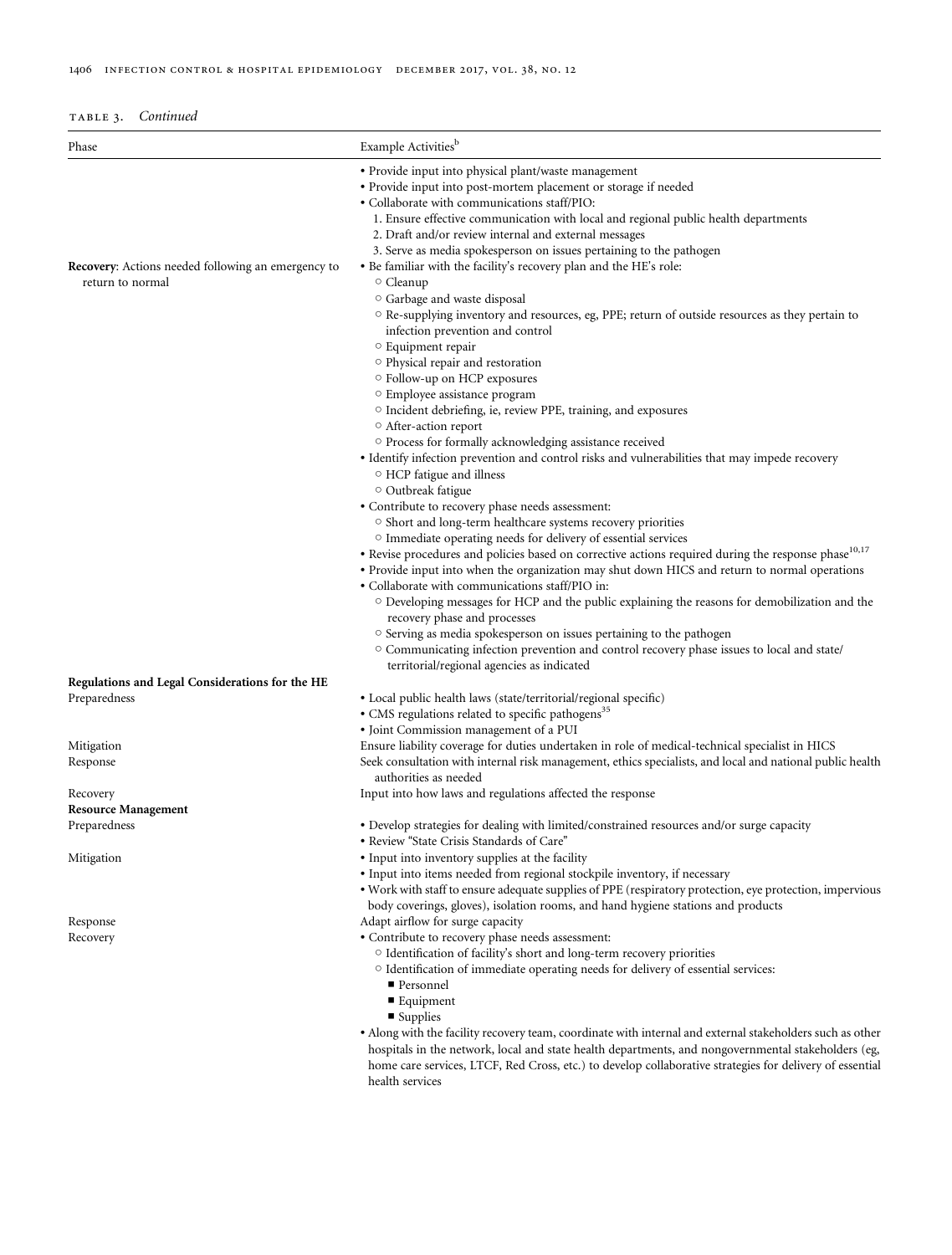TABLE 3. Continued

| Phase                                  | Example Activities <sup>b</sup>                                                                                                                                                                                          |  |  |  |
|----------------------------------------|--------------------------------------------------------------------------------------------------------------------------------------------------------------------------------------------------------------------------|--|--|--|
| Clinical Research Related to the $HEc$ |                                                                                                                                                                                                                          |  |  |  |
| Preparedness                           | • Identify local investigators                                                                                                                                                                                           |  |  |  |
|                                        | • Identify key personnel to assist with IRB or IND process                                                                                                                                                               |  |  |  |
|                                        | • Participate in webinars discussing research on emerging infectious diseases                                                                                                                                            |  |  |  |
| Mitigation                             | Identifying experimental vaccines or therapeutics for patients cared for within the HE's institution                                                                                                                     |  |  |  |
| Response                               | Participating in clinical research within the institution, including administration of experimental<br>vaccines or therapeutics, obtaining clinical samples, and conducting chart reviews as part of approved<br>studies |  |  |  |
| Recovery                               | • Publishing findings of event evaluations as appropriate<br>○ After-action report<br>○ Corrective action plans                                                                                                          |  |  |  |

NOTE: HE, hospital epidemiologist; EMP, emergency management program; EOP, emergency operations plan; HCP, healthcare personnel; LTCF, long-term-care facility; PEP, postexposure prophylaxis; PIO, public information officer; HIMT, hospital incident management team; PPE, personal protection equipment; RME, reusable medical equipment; CMS, Center for Medicare and Medicaid Services; PUI, person under investigation; HICS, hospital incident command system.

<sup>a</sup>Activities may vary based on facility structure and needs. Many of these responsibilities may be shared or assigned to other facility or incident

notification footprint may differ depending on the outbreak, eg, MRSA cluster in a neonatal intensive care unit (NICU) contained within the facility, versus a norovirus outbreak with nursing home exposure that may require intervention and detection by the local health department, versus a measles or SARS cluster that would require state or federal involvement after the local public health department was notified.

In emerging pathogen outbreaks, the facility must ensure timely sharing of information and efficient responses both internally and externally.<sup>6</sup> As the subject matter expert informing the HIMT, the HE may also serve as an external point-person for local, regional, and federal public health authorities. $27,47$ 

#### Additional Resources and Assets for Outbreak Response

Recommendations.

- 1. In coordination with the facility, the HE should know how to access and use the following resources for additional assistance:
	- a. The facility's HVA/risk assessment for most likely threats, to identify gaps
	- b. Office of the Assistant Secretary for Preparedness and Response (ASPR) Technical Resources, Assistance Center, and Information Exchange (TRACIE)
	- c. Internal and external stakeholders (see [Table 2\)](#page-6-0)
- 2. The HE should have knowledge of the following resources:
	- a. Regional centers with specialized capabilities for managing patients with suspected or confirmed infection with the pathogen of interest
	- b. Principles and processes related to transfer of care and coordination for EMS transport

Rationale. In the event of an infectious diseases outbreak, facilities may require additional resources, which should be identified through the facility's HVA/risk assessment and incorporated into preparedness efforts.<sup>[25,](#page-22-0)[48](#page-23-0)</sup> The US

Department of Health and Human Services (HHS) ASPR TRACIE provides technical resources and assistance in emergency preparedness, including emergencies caused by emer-ging pathogens.<sup>[38](#page-22-0)</sup>

In the EOP, the facility should identify regional specialty care centers for management of care, coordination of transport, and conservation of supplies and resources to streamline safe and effective care ([Table 2\)](#page-6-0). Additionally, the facility may have access to regional collaboratives and/or healthcare networks that can be utilized for standardization of policies and procedures and self-designation of centers for specialized services.<sup>10</sup> Some organizations have developed toolkits to assist with accessing needed resources during an outbreak response.<sup>[49](#page-23-0)</sup>

#### Clinical and Support Activities

Recommendations.

- 1. The HE should ensure that a facility's policies and procedures address, encourage, and facilitate infection prevention and control measures, including but not limited to hand hygiene, respiratory etiquette, and transmissionbased precautions.
- 2. The HE should be familiar with facility resources identified in the EMP, including
	- a. Number of isolation rooms and their locations
	- b. Plans and capability to adapt patient care rooms or units' airflow for surge capacity.
	- c. Cleaning and decontamination processes for both the environment and medical equipment.
	- d. PPE and medical supplies
- 3. In collaboration with the facility's Ethics Committee (or equivalent), the HE should provide expertise to leadership, or the IC when HICS is activated, in determining whether clinical care practices warrant modification or avoidance, depending on how the pathogen is transmitted, and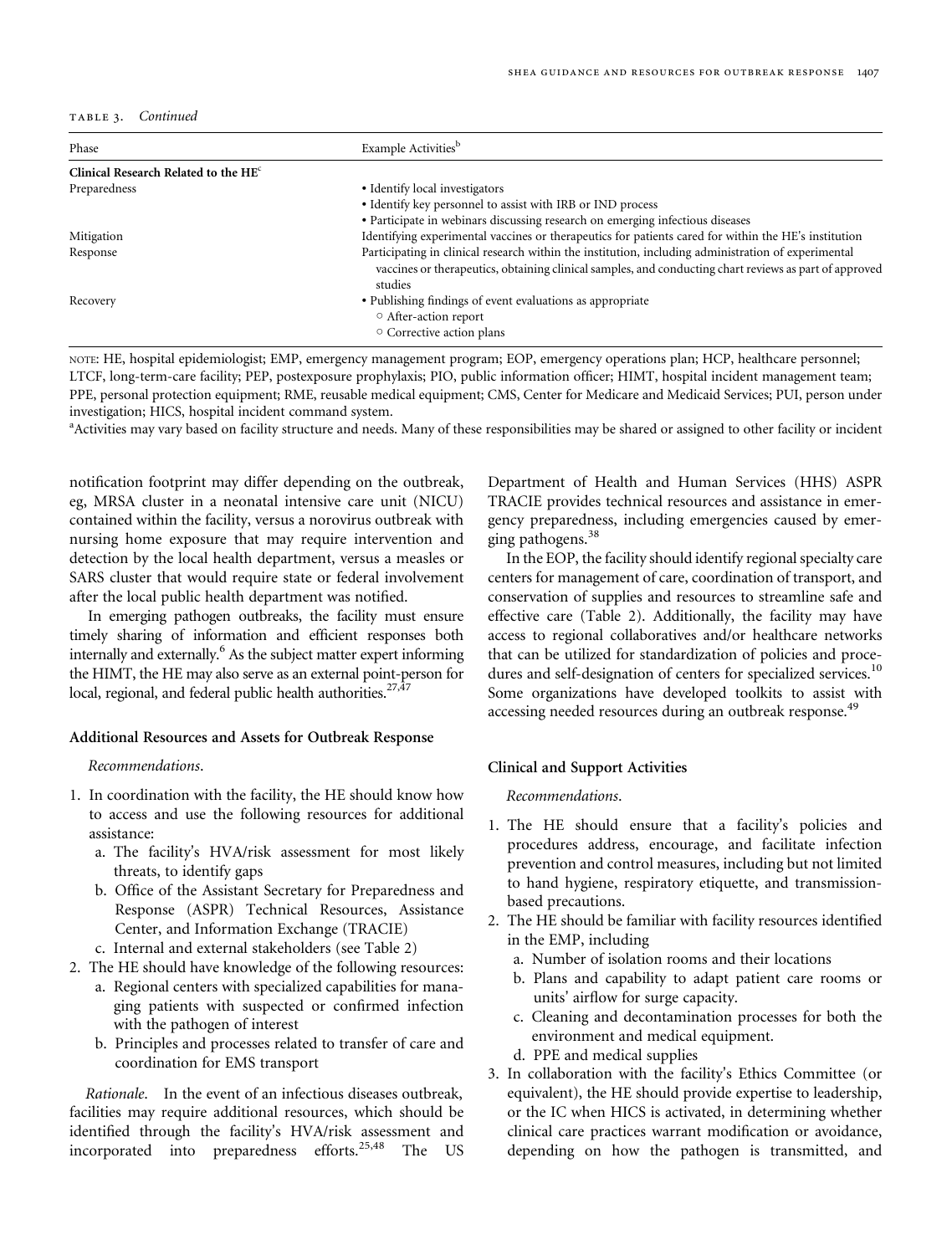whether additional measures or resources are needed to protect patients and HCP.

- 4. The HE should provide input to ensure that the facility:
	- a. Uses syndromic surveillance to detect an emerging pathogen outbreak in collaboration with and based on guidance from public health authorities.
	- b. Is prepared to provide a medical screening examination (MSE) of patients in clinical areas.
	- c. Provides critical care with appropriate PPE.
	- d. Places PUIs in private rooms as soon as possible until transfer to an appropriate isolation room, which may be in another center that has specialized capabilities, if needed.
	- e. Has appropriate environmental controls available, including rooms that meet airborne infection isolation specifications when airborne transmission may be a potential mode of transmission.

Rationale. At all times, a facility's policies and procedures should address, encourage, and facilitate infection prevention and control measures, including but not limited to hand hygiene, respiratory etiquette, and transmission based pre-cautions.<sup>[50](#page-23-0)</sup> Healthcare organizations should have a hierarchy of controls to provide a safe workplace:

- 1. Engineering (eg, airborne isolation rooms, hand hygiene stations)
- 2. Administrative (eg, policies and procedures, including fitness to work)
- 3. The HE should collaborate with facility leadership/IC and provide guidance in the 4 phases of incident management as they relate to clinical and support activities, and infrastructure of the facility. $33$  The HE may be involved in recommending alternative management strategies and/or reallocation of resources:
	- 1. Training of clinical, laboratory, housekeeping, and environmental services staff in infection prevention and control procedures pertinent to specific pathogens.
	- 2. Providing protocols for use of equipment. When appropriate, disposable items should be used in caring for infected patients and PUIs. Items that are nondisposable should be dedicated for use only on the infected patient.<sup>[51](#page-23-0)</sup>
	- 3. Reviewing support activities for enhancement or adjustment based on the pathogen of concern and suspected mode of transmission, including but not limited to laboratory specimen handling and diagnostic testing, cleaning and decontamination processes, and waste management.
	- 4. Assessing resource allocation to support outbreak management activities, including but not limited to laboratory, housekeeping, and/or environmental services, as dictated by the specific situation.
	- 5. Reorganization, reassignment, or retraining of clinical and support staff.
- 6. Investigating and providing risk assessment for specific clinical activities if there is concern that a pharmaceutical, procedure, or medical device is causally linked to pathogen transmission.
- 7. Limiting number of staff caring for infected patients (eg, nurses, nursing assistants).[23](#page-22-0) Staff members who are ill should be excluded from work and non-essential staff, students, and volunteers may need to be excluded from areas in which infection transmission may be occurring.<sup>[22](#page-22-0)</sup>
- 8. Temporary closure of an area of the facility.<sup>[22,](#page-22-0)[52](#page-23-0)</sup>
- 9. Utilization of information technology (IT) to provide electronic health records (EHR) alerts/flags for exposed people in their incubation period and screening or treatment algorithms within the EHR for triage.

The HE should be familiar with a facility's EMP, including clinical, core support, and infrastructure for the facility. Clinical services and infrastructure include, but are not limited to the following<sup>[10,](#page-21-0)45</sup>:

- 1. Clinical examinations: The facility should have syndromic surveillance in place to detect an emerging pathogen outbreak in collaboration with and guidance from public health authorities<sup>[50](#page-23-0)</sup> and be prepared to provide medical screening examination (MSE) for patients suspicious of infection with an emerging pathogen or highly transmissible infectious disease.
- 2. Respiratory therapy
- 3. Radiology
- 4. Trauma
- 5. Critical care
- 6. Pediatrics
- 7. Labor and delivery
- 8. Medication administration
- 9. Isolation capacity: PUIs should be placed in private rooms and facilities should provide critical clinical care with appropriate environmental controls and necessary PPE until transfer to centers with specialized capabilities.<sup>[35,](#page-22-0)[53,54](#page-23-0)</sup>

Core support services include the following:

- 1. Blood bank
- 2. Communications
- 3. Decontamination: Proper specimen handling (cleaning, disinfection, or sterilization) and environmental infection prevention and control procedures are important to prevent transmission of pathogens.[42](#page-22-0) For emerging pathogens, special facility arrangements may be needed for waste disposal, including linens and supplies, and processing effluents for specific pathogens.<sup>[45](#page-22-0)</sup>
- 4. Human resources
- 5. Information systems: Leadership responsible for information technology and information management should minimize risks for data breaches that may compromise patient and staff confidentiality, which include the following: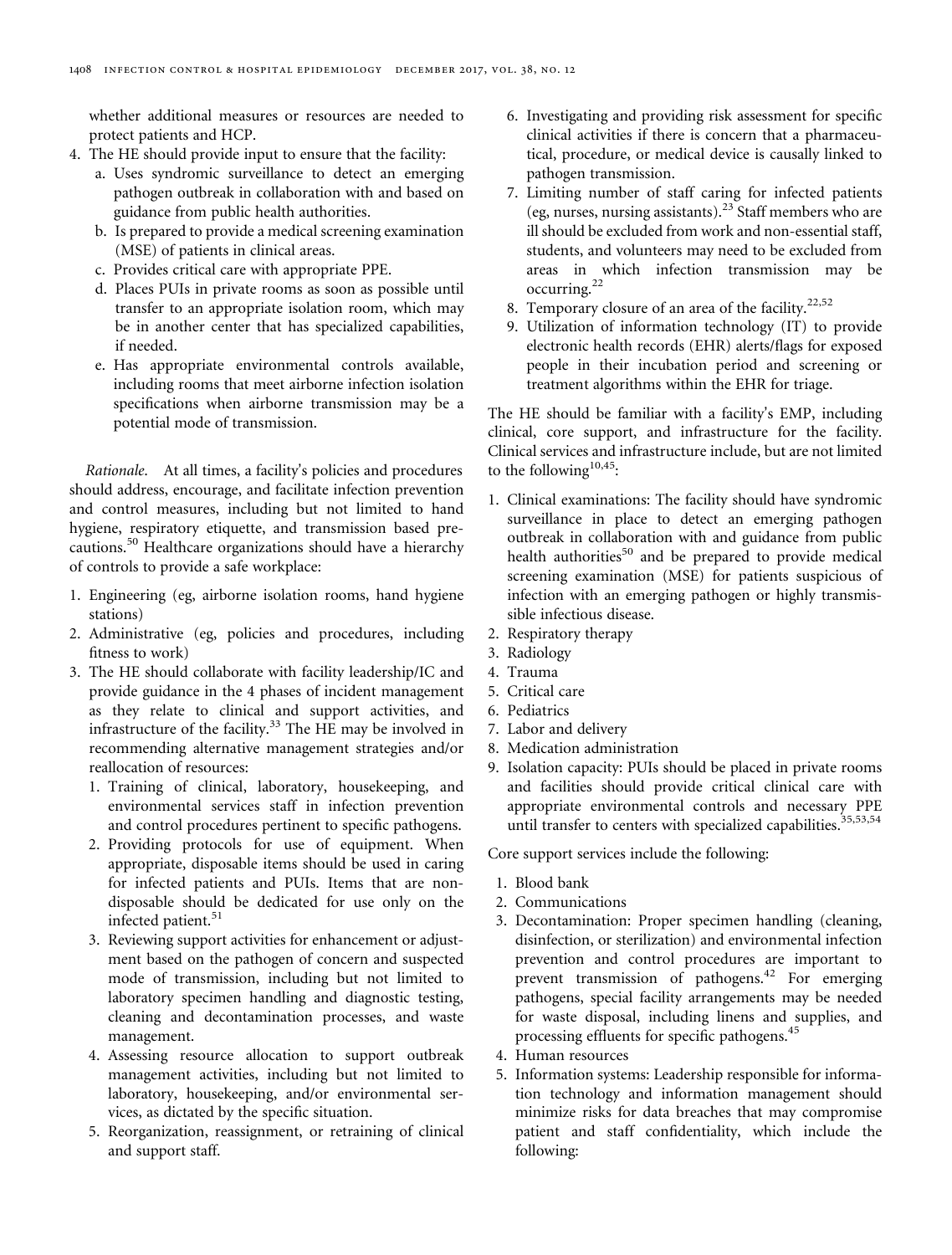- a. Coordinating and limiting communication and data to the minimum necessary for outbreak investigation and management.<sup>[55](#page-23-0)</sup>
- b. Monitoring access to patient health records and procedures for electronic communication with external laboratories or organizations involved in outbreak investigation to ensure electronic data transfer is adequately secured and encrypted.
- 6. Laboratory: Laboratory personnel can be particularly vulnerable during an emerging pathogen outbreak. The facility must notify and identify personnel who may be working with samples with transmission risks. Personnel must follow appropriate laboratory standards. The facility should train HCP and laboratory personnel in:
	- a. Appropriate selection and use of PPE, including donning and doffing procedures.<sup>[57,58](#page-23-0)</sup>
	- b. Buddy systems and safety stops to prevent exposures and encourage safety.

During a potential or identified emerging pathogen outbreak, laboratory services should be coordinated within the frame-work of the CDC Laboratory Response Network (LRN).<sup>[42](#page-22-0)</sup> Due to the potential risk for laboratory specimens to be used in bioterrorism, the facility's laboratory should ensure security of specimens' containment and disposal.<sup>[56](#page-23-0)</sup>

- 7. Mental health/psychology
- 8. Occupational health, $10$  including staffing models with considerations for:
	- a. Nonpunitive sick leave
	- b. Alternative ways to provide care, such as telemedicine, as a strategy to reduce potential HCP exposures
	- c. Post-exposure prophylaxis
	- d. Quarantine
	- e. Furlough
	- f. The potential for heat stress and fatigue with the use of PPE.
- 9. Pharmacy
- 10. Security: Facility safety and security concerns may arise during the investigation of an outbreak and the facility may need to limit or restrict visitation to protect patients and the public and minimize transmission risks, requiring collaboration with members of the HIMT and others, including the following<sup>[59,60](#page-23-0)</sup>:
	- a. Facility security and law enforcement agencies in situations where limitations are placed on patient and/or visitor movement.<sup>[61](#page-23-0)</sup>
	- b. Communications leadership/PIO to maintain a high level of security when interacting with the media to preserve the privacy of hospital staff, patients, and their families.
	- c. A facility's EOP should encompass a security risk assessment of the physical plant and HCP, including the following:
		- i. Enactment of enhanced perimeter controls
		- ii. Restriction of visitation

iii. Protection of resources (including stockpiled items) such as PPE, medications, and vaccines $62$ 

# 11. Transport

Facility infrastructure supports include the following:

- 1. Power
- 2. Water
- 3. Ventilation
- 4. Isolation rooms
- 5. Quarantine areas
- 6. Surge capacity
- 7. Morgue capacity
- 8. PPE: To limit spread through direct or indirect contact, the HE may need to initiate transmission-based precautions depending on the mode of transmission of the implicated microorganism.<sup>[50](#page-23-0)</sup> The EOP should estimate PPE needs and ensure adequate supply and during an outbreak audit staff use.<sup>[63](#page-23-0)</sup> Microorganisms transmitted through droplets and aerosols warrant the use of PPE, including masks (droplet spread) and N95 respirators or powered air purifying respirators (PAPRs) (aerosol spread). In past outbreaks, inconsistent use of PPE and lack of attention to proper doffing techniques was shown to lead to infection.<sup>[54,64,65](#page-23-0)</sup> As part of the preparedness phase, the facility should take the following steps:
	- a. Train HCP in donning and doffing techniques
	- b. Conduct fit testing of frontline HCP for N95 respirators
	- c. Train and certify HCP in the use of PAPRs, when appropriate.

## Equipment and Supplies for Management of an Emerging Pathogen Outbreak

### Recommendations.

- 1. As part of the EMP, the facility should undertake the following measures:
	- a. Maintain and make easily accessible an inventory of PPE and medical equipment that identifies what is on hand and what is needed for specific categories of emerging pathogen outbreaks.
	- b. Designate an individual responsible for maintaining levels of equipment, managing out-of-date supplies, and determining a plan to relay critical supply shortages to the local and state emergency response centers (eg, via the Logistics Section Chief in HIMT).
	- c. Identify and coordinate communication channels with other regional medical centers regarding equipment, supplies, and capacity for a regional response to an emerging pathogen.
	- d. Depending on the nature of the suspected pathogen, when possible and appropriate, utilize disposable medical equipment to minimize the need for decontamination.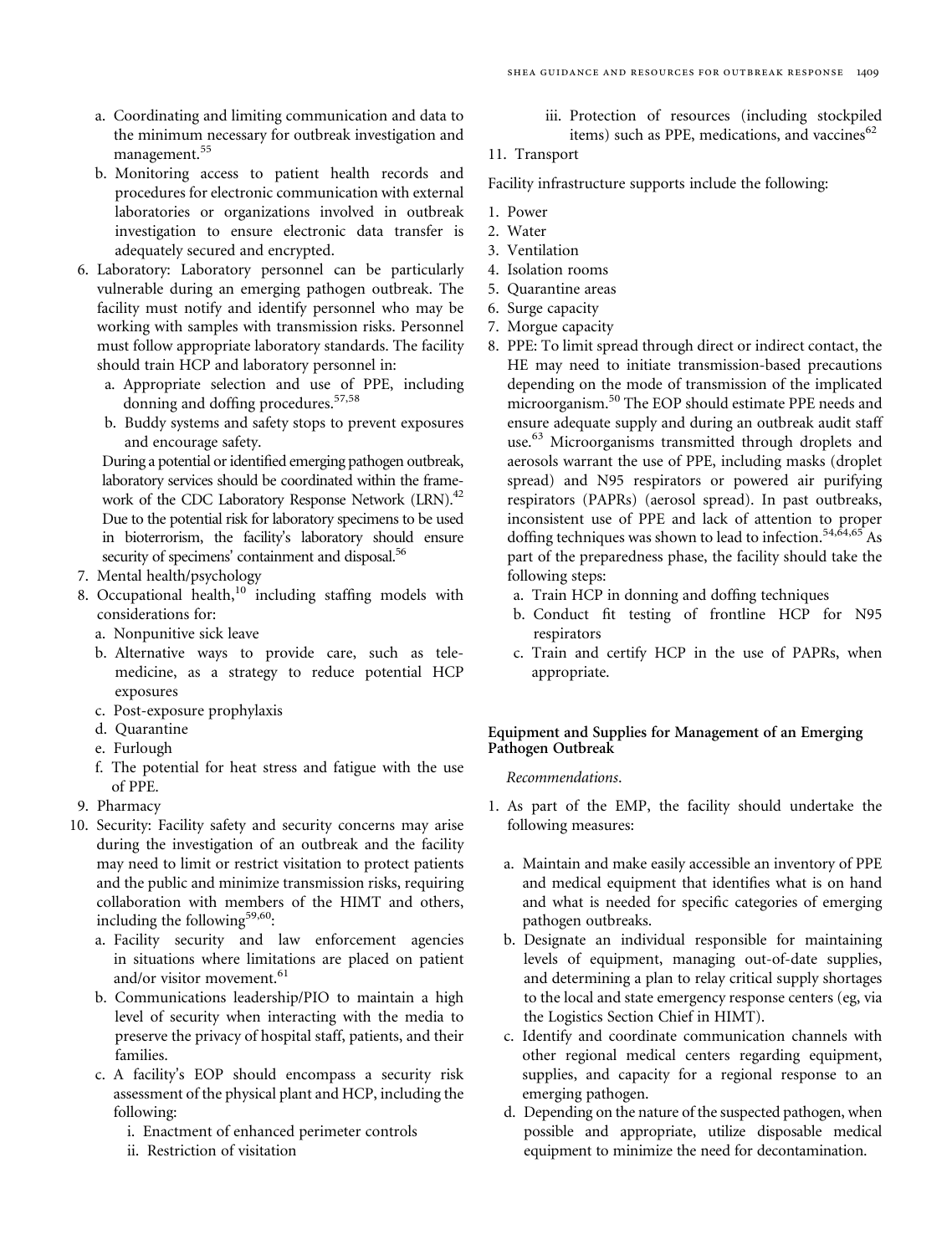Rationale. Using an all hazard self-assessment, the hospital should identify risks and appropriate combinations of PPE items based on specific emerging pathogens, including the following $17,45,66$  $17,45,66$  $17,45,66$ :

- 1. Respiratory protection (eg, masks, respirators, PAPRs)
- 2. Eye protection (eg, face shields, goggles)
- 3. Impervious body coverings (eg, gowns, aprons, leggings, boots, head coverings)
- 4. Gloves

These items should be procured and stockpiled. Additional PPE may be required and designated personnel should ensure monitoring of supplies and a strategy for accessing PPE in a situation where quantities are limited.<sup>[44](#page-22-0)</sup>

The CDC Hospital All Hazard Self-Assessment has a checklist for maintaining resources for emergency response.<sup>[17](#page-21-0)</sup> These include considerations for the following:

- 1. Use of disposable supplies and equipment over reusable medical equipment (RME) when managing highly transmissible pathogens. If RME must be used, the facility should consider having multiple pieces to cohort for known and/or suspect patients and reserve other equipment to maintain routine work flow.
- 2. Pathogen-specific indications for antivirals and vaccines. $^{28}$  $^{28}$  $^{28}$
- 3. Telemedicine for patient care to reduce the amount of exposed equipment that requires decontamination, as well as PPE requirements.
- 4. Strategies to help maintain routine patient care activities (eg, using point-of-care testing for isolated patients to keep potentially highly infectious samples from contaminating laboratory equipment and allow for normal laboratory function; autoclave capabilities for medical waste). $67$
- 5. The number of ventilators (adult and pediatric) available in the facility.
- 6. The capacity of other regional medical centers to coordi-nate triage of patients when faced with surge events.<sup>[17](#page-21-0)</sup>

# Role of the HE in Experimental Vaccines, Therapeutics, and Clinical Research during an Emerging Pathogen Outbreak

Recommendations.

- 1. A facility, depending on its structure and resources, may engage in work on experimental vaccines, therapeutics, and/ or clinical research during an emerging pathogen outbreak. If the facility determines it may have a role in these activities, the facility should identify external partners, resources, and HCP roles during the preparedness phase and outline them in the EOP. The HE may assume a leadership role in such activities or the facility may designate another individual to assume this role, which may involve the following:
	- a. Collaboration with external partners, including HCCs or other state/territorial/regional public health authorities, industry, the US Food and Drug Administration (FDA), and facility structures such as the

Human Subjects Review Committee (or equivalent), to identify experimental vaccines or therapeutics that may be used.

b. Conduct of clinical research, conforming to all applicable regulations.

Rationale. Clinical research during an emerging pathogen outbreak can advance knowledge and provide potential countermeasures (medical and/or surgical) for affected individuals. Clinical research conducted during such periods must adhere to scientific and ethical standards.<sup>[68](#page-23-0)</sup>

In an emerging pathogen outbreak, the HE may assume a role in approved clinical research that meets ethical and scientific standards (eg, identifying experimental vaccines or therapeutics, administration of experimental vaccines or therapeutics, obtaining clinical samples for analysis, and conducting chart review). Given the HE's potential leadership role in an emerging outbreak response, the HE may consider delegating clinical research to another qualified individual within the facility. This individual may be an infectious disease physician, infectious disease pharmacist, or other HCP with appropriate expertise and requisite clinical research experience and training (eg, Collaborative Institutional Training Initiative (CITI), Good Clinical Practice).

# Role of Infection Prevention Staff and Direct Care HCP

# Recommendations.

- 1. During all phases of incident management, infection prevention staff should:
	- a. Collaborate with and support the HE.
	- b. Continue to perform outbreak surveillance and effectively communicate this information to the HE.
	- c. Provide knowledge and skills regarding infection prevention practices.
- 2. A direct-care HCP should be able to do the following:
	- a. Recognize that clusters of patients or HCP with infection, or a single patient or HCP with a very unusual infection, may represent the start of an outbreak.
	- b. Report this to infection prevention and control staff.
	- c. Continue to perform standard infection prevention and control measures while awaiting further guidance from infection prevention and control.
- 3. The direct-care HCP designated to provide patient care during an outbreak setting should demonstrate competency in standard and special protocols to respond to and contain pathogens within the scope of practice.

Rationale. A facility's surveillance program must include protocols for direct care HCP to identify, isolate, and notify relevant authorities, as front line HCP often notice outbreaks in very early stages.<sup>[12](#page-21-0)[,25,41](#page-22-0)[,69](#page-23-0)</sup> HCP should follow their organization's policies and procedures. Once a facility or emerging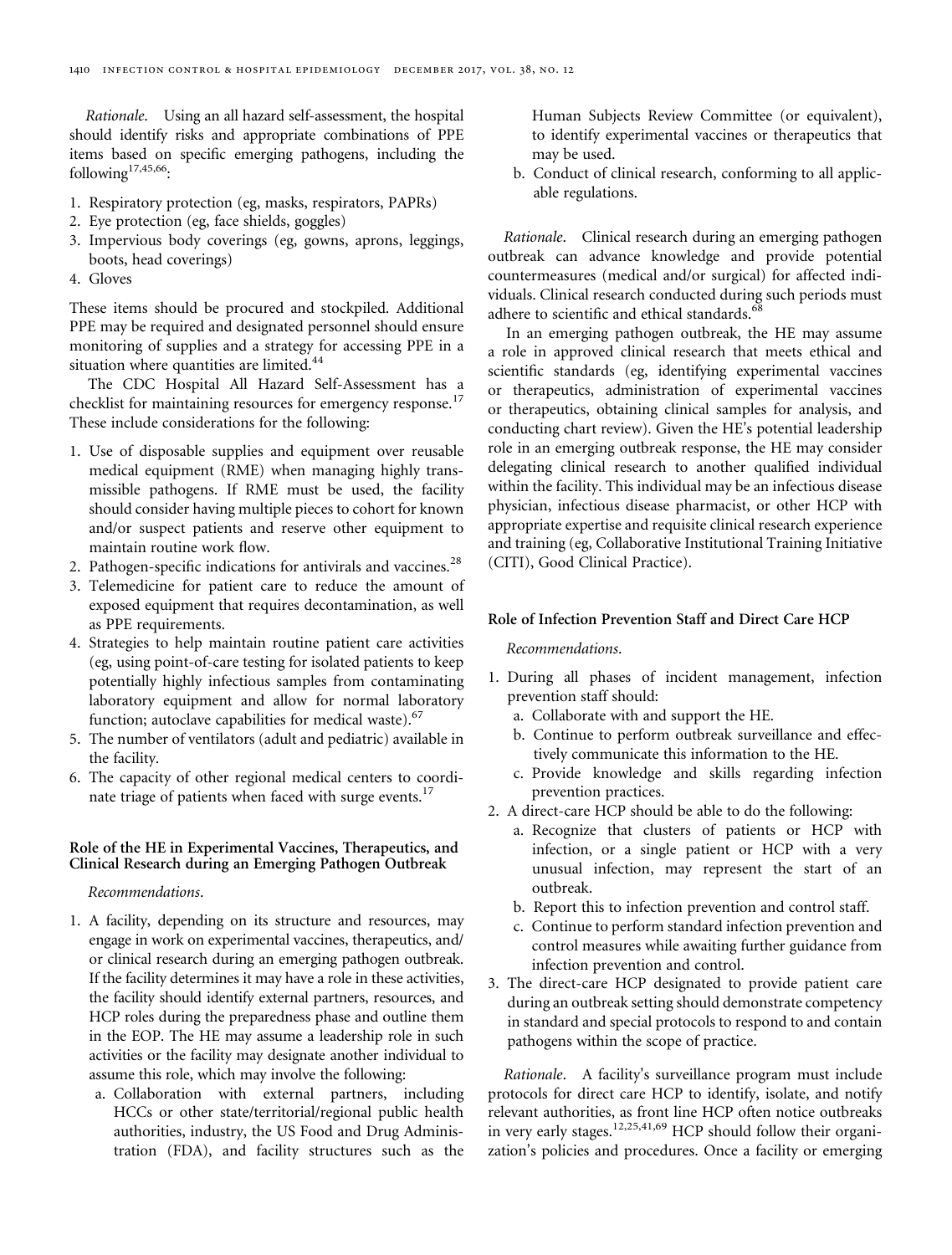pathogen outbreak is identified, the direct-care HCP should continue to follow the facility's infection prevention and control and occupational health and safety policies and procedures, including interim guidance from infection prevention and facility leadership regarding specific measures to contain the outbreak. For certain pathogens, such as EVD, the facility should ensure additional training to create dedicated teams of HCP for provision of care within their scope of practice.<sup>[70](#page-23-0)</sup>

The knowledge and skills required to plan for and respond to a facility or emerging pathogen outbreak fall within the infection prevention and control areas of responsibility.<sup>[41](#page-22-0)[,71](#page-23-0)</sup> The infection preventionist (IP) applies surveillance definitions and methodologies and ensures timely communication with the HE. The core competencies of an IP include infection prevention and control activities and championing a safety culture within multidisciplinary incident management teams and clinical supportive staff. $4^{1,71}$  $4^{1,71}$  $4^{1,71}$  Infection prevention staff members are not expected to participate in direct patient care activities unless those activities are within the scope of their background and training.<sup>[42](#page-22-0)</sup>

## Special Considerations for Resource-Limited Facilities and Special Patient Populations

Certain populations and healthcare settings, such as pediatric patients, resource-limited facilities, and long-term-care facilities (LTCFs) may have unique challenges in preparing for and responding to infectious disease outbreaks. Below are setting and population-specific recommendations and resources.

# Resource-Limited Facilities

Recommendations.

- 1. Resource-limited facilities should use an HVA to assess their capacity to respond to outbreaks, and mitigate deficiencies through identification and training of local experts, collaboration with established infection prevention and control programs, and consultation with HEs.
- 2. Resource-limited facilities should access local, state/ territorial/regional, and federal EMPs and services when developing their EMP.
- 3. Resource-limited facilities should develop JASs that combine and prioritize HIMT positions according to the facility's capabilities and needs.
- 4. The HE should participate in exercises/drills, which provide experience in incident management procedures and interaction with facility leaders and staff.

Rationale. Community and critical access hospitals and other healthcare facilities, such as long-term care facilities (LTCFs), face unique challenges when approaching incident management for infectious diseases outbreaks because of significant variability in available resources. During the preparedness stage, such facilities should conduct HVAs/risk assessments to identify gaps, including potential for decreases in number of personnel due to illness and limitations due to the facility's location (eg, rural). Once resource gaps are identified, the facility should contact local hospitals or public health partners to assist in mitigating gaps.

Facilities can improve response plans though collaboration with other local facilities, $4$  partnership with a larger facility or network of hospitals with established infection prevention and control policies, and hiring a consultant HE. As resourcelimited facilities may not be equipped to handle all emerging pathogens, hospitals should work with state and public health departments to facilitate transfer of patients to the closest facility in their region with the appropriate level of care. Effective planning should lead to the preemptive establishment of emergency assistance agreements, including mutual aid agreements or memoranda of understanding among commu-nity and local facilities.<sup>[32](#page-22-0)</sup> Facilities should ensure a detailed understanding of supports and resources available through local/county, state/territorial/regional, and federal public health agencies that can be accessed if outbreak management resources need to be mobilized in an urgent situation. Assistance also may be available from state/territorial/regional emergency operations centers and state and federal response teams within NIMS, the National Disaster Medical System (NDMS), CDC, HHS biocontainment units, and the National Response Framework (NRF).<sup>[13](#page-21-0)</sup>

Facilities should use HICS to manage threats or emergency incidents, including emerging pathogen outbreaks, and align their EMP with local EMS, fire and law enforcement, public and behavioral health facilities, other area or regional hospitals, and public or private organizations.<sup>[10](#page-21-0)</sup> The facility may need to develop modifications to HICS specifically to address limited resources. For smaller hospitals, most adaptations require combining job roles of the HIMT using JAS, which can be modified to blend positions to better fit hospitals that have fewer staff to respond in an incident, recognizing that some positions are more easily combined than others. Several resources provide instructions and sample worksheets to effectively combine and prioritize HIMT positions.<sup>[6,14](#page-21-0)[,72](#page-23-0)</sup>

Smaller hospitals or nonhospital healthcare facilities may contract with another facility or a specific individual to provide HE services. The HE will likely serve in the role of medicaltechnical specialist within the HICS structure. Community infectious diseases physicians who will act as medical-technical specialists to the IC may be challenged by lack of partners inside and outside the facility. They should prioritize developing relationships with facility staff and decision-makers inside the facility. This may be accomplished by pairing the HE with an administrative counterpart who is familiar with the facility and key personnel. If the HE is contracting with a facility, he/she should address his/her role in incident management and emergency response and negotiate for financial resources for training and leadership development, as well as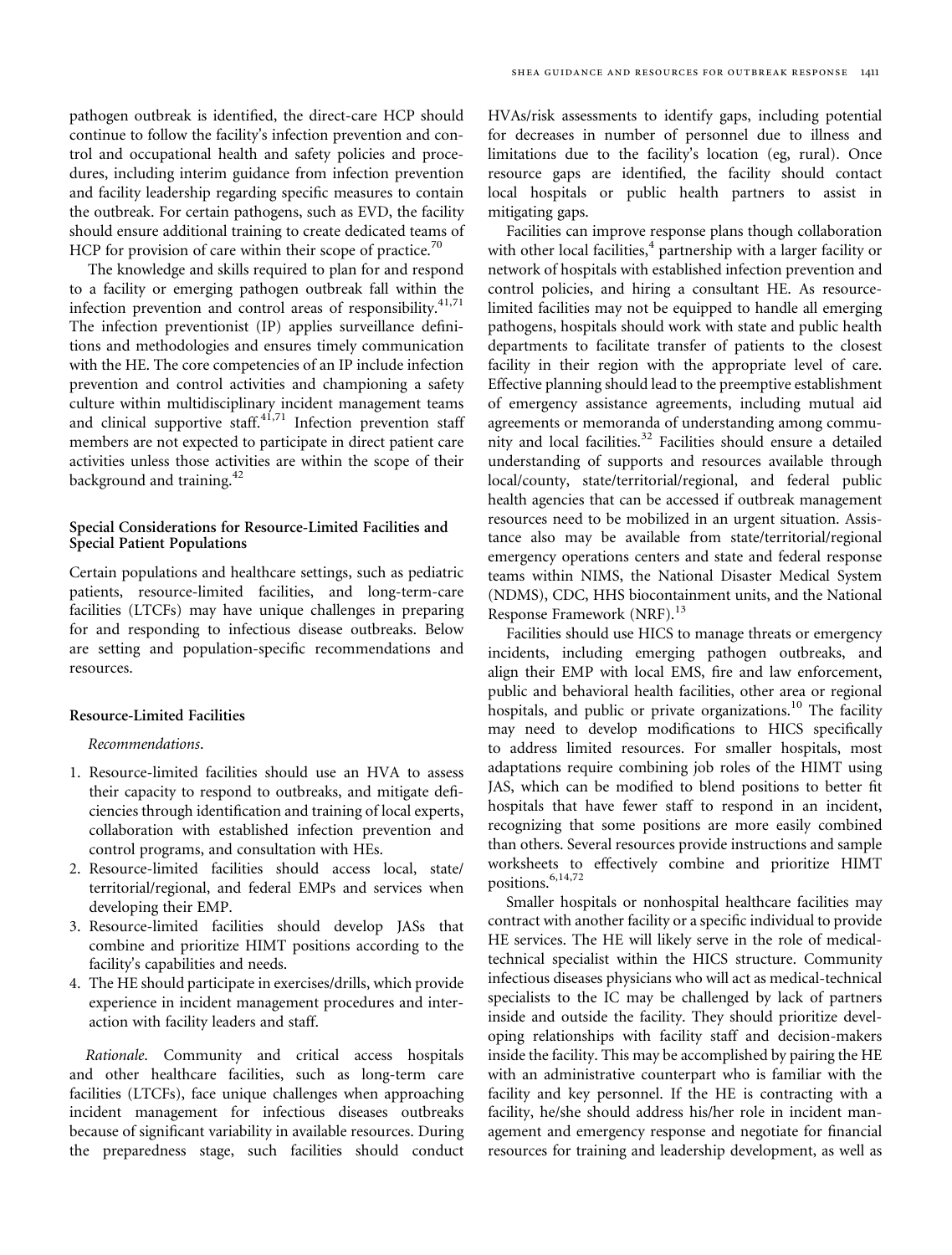provisions for remote assistance if the HE normally practices in other locations. Facilities should consider sending key staff, including HEs, for educational training to build personnel knowledge and expertise in outbreak response. The HE should have access to the facility's contacts that will provide operational assistance, to include the local health commissioner, chief of police, sheriff, local emergency management and safety officials the facility's legal counsel, and state/territorial/regional department of health contacts.

## Special Patient Populations

# Recommendations.

- 1. Facilities should be aware that pregnant women and immunocompromised individuals may have atypical presentations of illness that could lead to delayed diagnosis, or be at higher risk for severe complications or prolonged contagiousness, all of which may lead to greater potential for cross transmission to other patients, HCP, and visitors.
- 2. The EOP should incorporate special considerations for pediatric patients:
	- a. Encouragement of parental/guardian involvement in the care and support of children, whether in person or through videoconferencing technology.
	- b. Safety considerations for parent(s)/guardian(s) to be at the bedside, including:
		- i. Whether the parent/guardian already has been exposed to the pathogen, or is considered immune (eg, measles).
		- ii. Whether the facility has the capacity to provide care for the parent/guardian if he or she becomes ill.
		- iii. If the parent/guardian has a condition that places them at increased risk (eg, pregnancy, immunocompromised).
		- iv. If the parent/guardian can don/doff appropriate PPE and follow infection prevention and control policies and procedures.
- 3. In staffing considerations, the facility should consider the following:
	- a. The added daily care and supervision tasks children require when parent(s)/guardian(s) cannot be involved.
	- b. The potential for increased liaising with public health departments in outbreaks involving school children, university students, childcare centers, and residential facilities.

Rationale. Outbreaks of infections that disproportionately affect pregnant women require special resources and preparedness plans, including coordination with adult and neonatal intensive care units and labor and delivery HCP.<sup>[73](#page-23-0)</sup>

Few evidence-based recommendations exist to inform policies and procedures around parental/guardian presence during outbreak situations. The American Academy of Pediatrics issued a clinical report based on experience during the 2014 EVD Outbreak, $74$  which reviews options,

including minimizing visitors by utilizing electronic means of communication (eg, videophone, email) to allow the patient to interact with a larger sphere of family and friends. Planning for parental/guardian presence should occur prior to patient arrival, and should include input from the ethics committee (or equivalent) and child's life (or equivalent), in addition to physician, nursing, hospital administration, and infection prevention. Hospital staff must be aware of parental/guardian anxiety, and encourage frequent communication regarding the child's clinical condition and progress.<sup>[75](#page-23-0)</sup> If parent(s)/guardian(s) are affected by the outbreak and hospitalized, videophone communication can provide an important link to children; however, the psychological impact to a child of seeing an ailing parent/ guardian should be weighed against the benefit of mutual support.

Notably, while this section focuses on pediatric patients, issues regarding family members/visitors at the bedside also arise for adult patients. The facility should plan for how it will handle family members and visitors of all patients, including adults, and include those plans in the EOP.

In an outbreak setting, staffing considerations must consider the added daily care and supervision tasks children require.<sup>[76](#page-23-0)</sup> As part of facility preparedness, facilities should consider the number of daily care activities that rely on parental/guardian presence. Depending on their age, many children rely on assistance with feeding, bathing, diaper changing, nose wiping, and other care, even when healthy. Parent(s)/guardian(s) routinely participate in these activities for their hospitalized children, and when parent(s)/guardian(s) are not available to perform these tasks, they fall to the nursing staff.

Because of the close quarters, dormitory living, and frequent contacts, outbreaks of contagious pathogens occur in universities, childcare centers, schools, and residential care facilities. Ongoing outbreaks at the time of a school break can lead to widespread expansion as students bring the infection to their homes and communities. To contain spread, the facility may need to provide increased communication/liaising with relevant local and state/territorial/regional health departments.<sup>[76](#page-23-0)</sup>

# Long-Term-Care Facilities

## Recommendations.

- 1. During preparedness and response to an emerging pathogen outbreak, the acute-care hospital should do the following:
	- a. Develop collaborative protocols and conduct preplanning exercises/drills to facilitate interaction.
	- b. Ensure clear and timely communication with LTCFs and EMS transport.
- 2. This document does not provide recommendations for adapting acute-care policies to other settings, such as longterm-care (LTC) and postacute-care facilities, due to the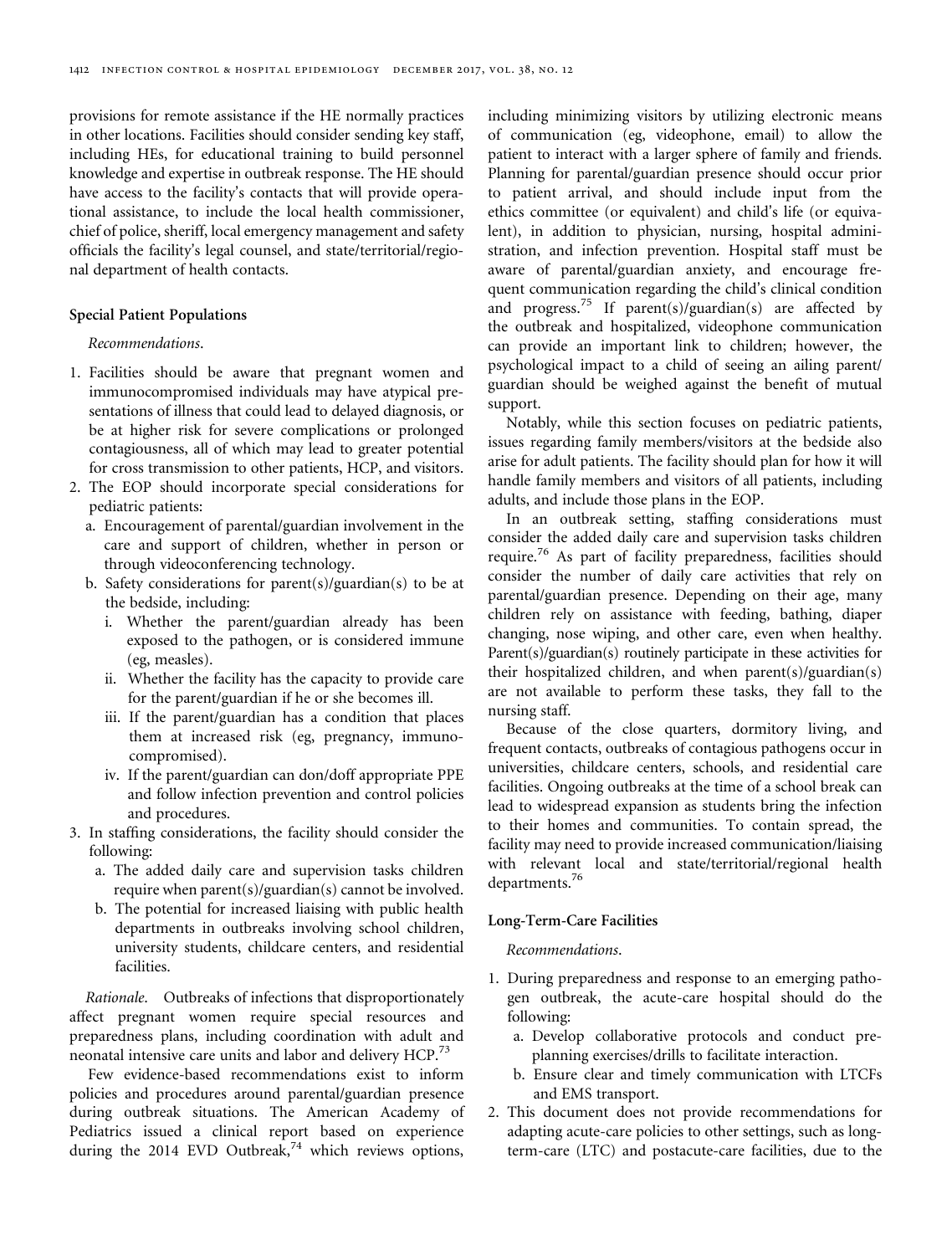lack of literature on the topic; however, these facilities should review the resources listed below to help their preparedness and response efforts for infectious diseases outbreaks.

Rationale. LTCFs are a critical component of the healthcare system. Recent focus on the role of LTCFs in disaster preparedness and response has led to numerous resources supporting the integration of these facilities into incident management efforts:

- a. CDC planning resources by setting: long-term, acute, and chronic care.<sup>[77](#page-23-0)</sup>
- b. The California Association of Health Facilities Disaster Preparedness Program: resources and tools to assist LTCFs with disaster planning and provide standardized methods specifically intended for LTCFs to respond to new incidents[.78](#page-24-0)
- c. Nursing Home Incident Command System (NHICS): Appendix I: Resources and References.<sup>[72](#page-23-0)</sup>
- d. HICS for Small Hospitals $14$ : provides guides intended for small and rural hospitals that also face issues with limited personnel and other resources. Technical support and facilitation, from a federal or local partner or the private sector may improve communication and information sharing.<sup>[79](#page-24-0)</sup>
- e. Transfer forms
	- i. CDC Prevention Tool Kits<sup>[80](#page-24-0)</sup>
	- ii. Registries used to monitor spread of multidrug-resistant organisms (MDROs) and improve communication with interfacility transfer at the state/territorial/regional  $levels<sup>81</sup>$

During an emerging pathogen outbreak, clear, effective, and timely communication between the acute-care hospital and LTCF is essential to support infection prevention and control efforts, assist in antibiotic stewardship, and provide surveillance in real time. $82$  Establishing communications channels between an acute-care hospital and LTCF helps identify barriers/gaps prior to an outbreak. The infection prevention and control team at the acute-care hospital should identify a designated contact person, infection preventionist, or HE for all transfers to an LTCF.

After stabilization and supportive care in an acute-care setting is complete, patients with chronic disabilities or rehabilitation needs may be transferred to an LTCF. The extent and type of information relayed from the facility to the LTCF will vary depending on the type of outbreak and the resources needed to prevent transmission and maintain HCP and patient safety. Transfer of information should occur prior to the patient arriving in an LTCF so that appropriate accommodation (eg, private room, necessary contact supplies) can be arranged. Essential information should be transmitted both verbally (eg, RN/MD to RN/MD/LPN) and either electronically through a dedicated computer system, or through a standardized form.<sup>[5](#page-21-0)[,80](#page-24-0)</sup>

Essential communication components should include, but are not limited to:

- a. Need for isolation
- b. Type of isolation (eg, contact, droplet)
- c. Duration of isolation, if known
- d. Type of infection
- e. Immunization status
- f. Current symptoms (eg, incontinence of stool, wounds)
- g. Need for additional personnel to provide care
- h. Devices (eg, central line) information including time of insertion and plan for management
- i. Plan for anti-infective therapy administration and infectious disease follow-up
- j. Plan for scheduled monitoring of any predetermined clinical finding and/or laboratory values specific to the anti-infective therapy and reporting those to the physicians managing the infection
- k. Environmental cleaning recommendations

LTCFs should be encouraged to ask questions to have a clear understanding of all components listed above or any details regarding a patient's care prior to transfer.

#### acknowledgments

Financial support: This manuscript was supported in part by the SHEA Research Network. This guidance was written as part of the SHEA/CDC Outbreak Response Training Program (ORTP contract no. 200-2016-89263).

Potential conflicts of interest: The following disclosures reflect what has been reported to SHEA. To provide thorough transparency, SHEA requires full disclosure of all relationships, regardless of relevancy to the guideline topic. Evaluation of such relationships as potential conflicts of interest is determined by a review process which includes assessment by the SHEA Guidelines Chair, the SHEA Conflict of Interest Committee, and may include the Board of Trustees and Editor of Infection Control and Hospital Epidemiology. The assessment of disclosed relationships for possible conflict of interest is based on the relative weight of the financial relationship (ie, monetary amount) and the relevance of the relationship (ie, the degree to which an association might reasonably be interpreted by an independent observer as related to the topic or recommendation of consideration). The reader of these guidelines should be mindful of this when the list of disclosures is reviewed. B.L.J. reports research grants/contracts with Canadian Institute Health Research (CIHR), Capital District Research Fund, Canadian HIV Trials Network/Canadian Cohort of Slow Progressors (coinvestigator), Capital District Health Authority/Frailty in HIV Infection (principal investigator), Pfizer (co-investigator HIV drug contract) and Nova Scotia Health Research Fund and serves as the SHEA representative for the IDSA Influenza Management Guideline update, the Co-Chair of the Public Health Agency of Canada (PHAC) Expert Working Group Infection Prevention and Control Guidelines, and member of the working group for guidelines for the HCP infected with a blood borne pathogens. J.G.C. serves in an advisory/consultant Role with the Infection Prevention Consulting of Oregon, LLC, and reports research grants/contracts with AHRQ, the Community Central Line Infection Prevention (CCLIP) Trial (site PI). S.B. reports research grants/contracts with Rempex Pharmaceuticals, INC and organizational relationships with Rempex, NIAID, and serves on the Rempex UIC Department of Medicine, Clinical Trials (>\$25,000), NIAID/UIC Department of Medicine, Clinical Trials (>\$25,000) and is a committee member of the IDSA Clinical Affairs Committee. V.D. works as a consultant for SHEA supporting the Guidelines Committee and SHEA Research Network and as a subcontractor for the ORTP (CDC contract no. 200-2016-89263). K.E. reports research grants/contracts with the NIH, organizational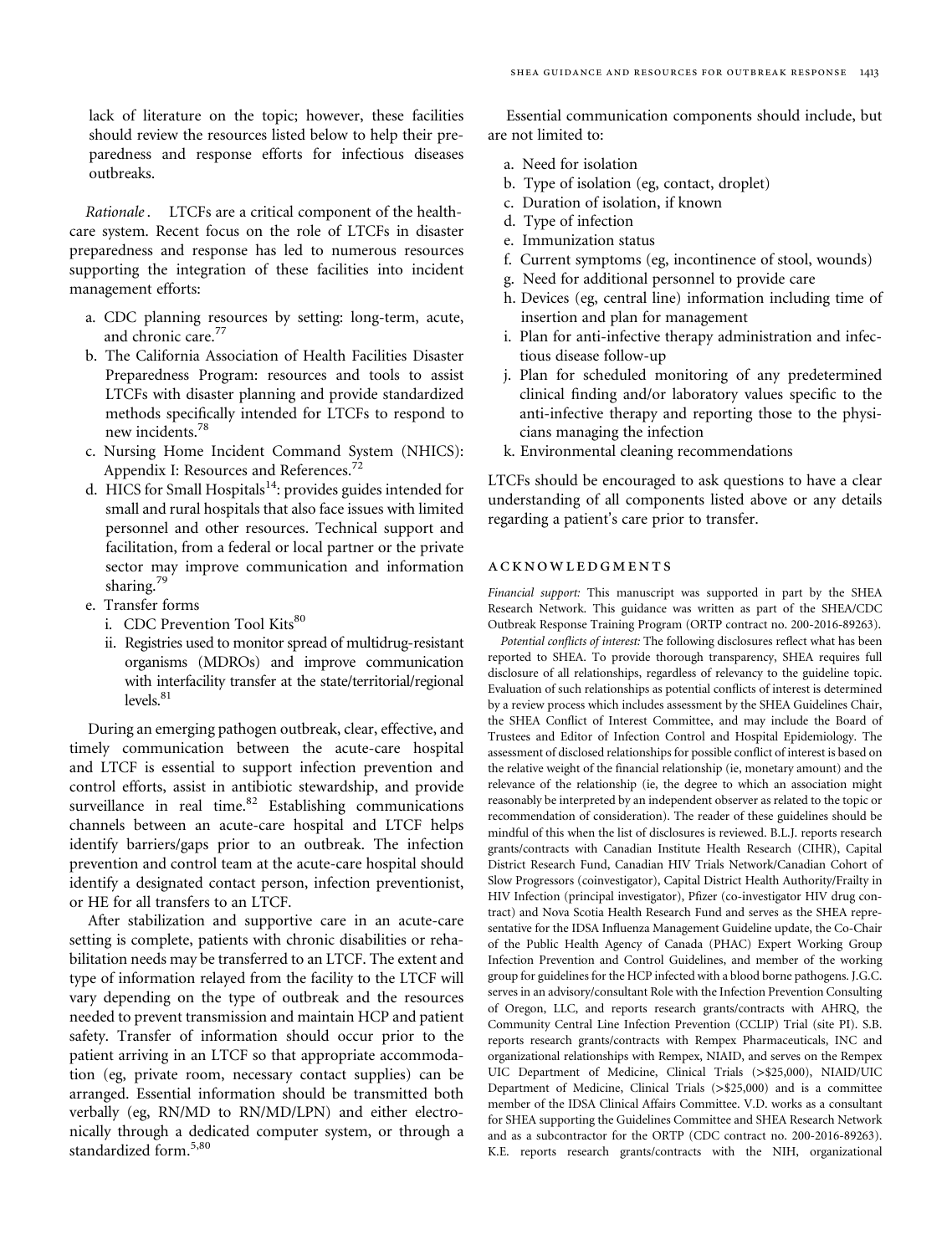<span id="page-21-0"></span>relationships with the NIH and Boston Scientific. C.L. reports research grants/ contracts with Sage Products, LLC, and serves on the Providence Health Care development of a chlorhexidine gluconate QAC and SMR PCR (\$10,000). L.O.Z. reports an advisory/consultant role with Astellas, Merck, Cidara, Xenex; honoraria from T2 Biosystems, Pfizer; research grants/contracts with Astellas; organizational relationships with T2 Biosystems, Pfizer, Scynexis; and serves on the IDSA guidelines task force and as Associate Editor JAC. P.K.P. reports research grants/contracts with AHRQ and organizational relationships with CDC/HERT. K.J.P. reports research grants/contracts with NIAID; organizational relationships with CDC, and serves on the IDSA SPGC. E.S.S. reports research grants/contracts with NIAID; organizational relationships with MGH-MIT Grand Challenge; and serves as a member of the IDSA Antimicrobial Resistance Committee and Board member of the Massachusetts Infectious Diseases Society. R.S. reports research grants/contracts with Parkview Health; organizational relationships with Geo-epidemiology and Molecular Characterization of Hepatitis C in Northeastern Indiana A Retrospective Study; and serves on the Board of Directors of Ohio State Medical Association. All other authors report no conflicts of interest relevant to this article.

Address correspondence to David B. Banach, MD, MPH, MS, University of Connecticut Health Center, 263 Farmington Ave, Farmington, CT 06030 [\(dbanach@uchc.edu\)](mailto:dbanach@uchc.edu).

#### supplementary material

To view supplementary material for this article, please visit <https://doi.org/10.1017/ice.2017.212>

#### references

- 1. Institute of Medicine (IOM). Emerging infections: microbial threats to health in the United States. National Academeies Press website.<www.nap.edu/read/2008/chapter/1>. Published 1992. Accessed September 28, 2017.
- 2. Kaye KS, Anderson DJ, Cook E, Huang SS, Siegel JD, Zuckerman JM, et al. Guidance for infection prevention and healthcare epidemiology programs: healthcare epidemiologist skills and competencies. Infect Control Hosp Epidemiol 2015;36: 369–380.
- 3. The SHEA handbook for SHEA-sponsored guidelines and expert guidance documents. Society for Healthcare Epidemiology of America (SHEA) website. [www.shea-online.org/index.php/](www.shea-online.org/index.php/practice-resources) [practice-resources](www.shea-online.org/index.php/practice-resources). Published 2015. Accessed January 2017.
- 4. Hospital Preparedness Program (HPP), National Incident Management System (NIMS) Implementation for Healthcare Organizations Guidance. Office of the Assistant Secretary for Preparedness and Response (ASPR) website. [www.phe.gov/Preparedness/](www.phe.gov/Preparedness/planning/hpp/reports/Documents/nims-implementation-guide-jan2015.pdf) [planning/hpp/reports/Documents/nims-implementation-guide](www.phe.gov/Preparedness/planning/hpp/reports/Documents/nims-implementation-guide-jan2015.pdf)[jan2015.pdf](www.phe.gov/Preparedness/planning/hpp/reports/Documents/nims-implementation-guide-jan2015.pdf). Published 2015. Accessed January 2017.
- 5. Federal Emergency Management Agency (FEMA), Emergency Management Institute (EMI). National Incident Management System (NIMS) website.<https://training.fema.gov/nims/>. Published 2015. Accessed November 2016.
- 6. Emergency Medical Services Authority (EMSA). Hospital Incident Command System (HICS) Guidebook, 5th ed., website. Published May 2015. Accessed November 2016.
- 7. Stanford Health Care. The hospital incident command system: a guide for hospital personnel. YouTube website. [www.youtube.com/](www.youtube.com/watch?v=14SGKLZM5c0&feature=youtu.be) watch?v=[14SGKLZM5c0&feature](www.youtube.com/watch?v=14SGKLZM5c0&feature=youtu.be)=youtu.be. Published 2015. Accessed January 2017.
- 8. Emergency support function annexes: introduction. Federal Emergency Management Agency website. [www.fema.gov/media](www.fema.gov/media-library-data/20130726-1825-25045-0604/emergency_support_function_annexes_introduction_2008_.pdf)[library-data/20130726-1825-25045-0604/emergency\\_support\\_](www.fema.gov/media-library-data/20130726-1825-25045-0604/emergency_support_function_annexes_introduction_2008_.pdf) [function\\_annexes\\_introduction\\_2008\\_.pdf](www.fema.gov/media-library-data/20130726-1825-25045-0604/emergency_support_function_annexes_introduction_2008_.pdf). Published 2008. Accessed January 2017.
- 9. 2017–2022 Hospital preparedness program performance measures implementation guidance. Office of the Assistant Secretary for Preparedness and Response website. [www.phe.gov/Preparedness/](www.phe.gov/Preparedness/planning/hpp/reports/Documents/hpp-pmi-guidance-2017.pdf) [planning/hpp/reports/Documents/hpp-pmi-guidance-2017.pdf.](www.phe.gov/Preparedness/planning/hpp/reports/Documents/hpp-pmi-guidance-2017.pdf) Published 2017. Accessed May 2017.
- 10. Healthcare preparedness capabilities: National guidance for healthcare system preparedness. Office of the Assistant Secretary for Preparedness and Response website. [www.phe.gov/](www.phe.gov/preparedness/planning/hpp/reports/documents/capabilities.pdf) [preparedness/planning/hpp/reports/documents/capabilities.pdf](www.phe.gov/preparedness/planning/hpp/reports/documents/capabilities.pdf). Published 2012. Accessed November 2016.
- 11. NIMS Appendix B: Incident command system. Federal Emergency Management Agency website. [www.fema.gov/pdf/emergency/](www.fema.gov/pdf/emergency/nims/NIMS_AppendixB.pdf) [nims/NIMS\\_AppendixB.pdf](www.fema.gov/pdf/emergency/nims/NIMS_AppendixB.pdf). Published 2008. Accessed November 2016.
- 12. Healthcare Organization (HCO) Emergency Operations Plan (EOP). Office of the Assistant Secretary for Preparedness and Response website. [www.phe.gov/Preparedness/planning/mscc/](www.phe.gov/Preparedness/planning/mscc/handbook/chapter2/Pages/hcoemergen.aspx) [handbook/chapter2/Pages/hcoemergen.aspx.](www.phe.gov/Preparedness/planning/mscc/handbook/chapter2/Pages/hcoemergen.aspx) Published November 2012. Accessed October 10, 2017.
- 13. Hospital Incident Command System (HICS). Emergency Medical Services Authority website. [www.emsa.ca.gov/disaster\\_medical\\_](www.emsa.ca.gov/disaster_medical_services_division_hospital_incident_command_system_resources) [services\\_division\\_hospital\\_incident\\_command\\_system\\_resources](www.emsa.ca.gov/disaster_medical_services_division_hospital_incident_command_system_resources). Published 2014. Accessed November 2016.
- 14. Hospital Incident Command System (HICS) for small hospitals. Association of Healthcare Emergency Preparedness Professionals (AHEPP) website. [https://ahepp.site-ym.com/?page](https://ahepp.site-ym.com/?page=IncidentCommand)=Incident [Command](https://ahepp.site-ym.com/?page=IncidentCommand). Published 2014. Accessed November 2016.
- 15. NIMS Training Program website. Federal Emergency Management Agency website. [www.fema.gov/training-0.](www.fema.gov/training-0) Published 2016. Accessed 2017 February.
- 16. What is the relationship between an Emergency Management Program (EMP) and an Emergency Operations Plan (EOP)? California Hospital Association (CHA) website. [www.calhospitalprepare.org/](www.calhospitalprepare.org/post/what-relationship-between-emergency-management-program-emp-and-emergency-operations-plan-eop-0) [post/what-relationship-between-emergency-management-program](www.calhospitalprepare.org/post/what-relationship-between-emergency-management-program-emp-and-emergency-operations-plan-eop-0)[emp-and-emergency-operations-plan-eop-0](www.calhospitalprepare.org/post/what-relationship-between-emergency-management-program-emp-and-emergency-operations-plan-eop-0). Published 2015. Accessed May 2017.
- 17. CDC, HHS, Oak Ridge Institute for Science and Education (ORISE). Hospital All-Hazards Self-Assessment (HAH). Centers for Disease Control and Prevention Healthcare Preparedness Activity (CDC-HPA) website. [www.cdc.gov/phpr/readiness/](www.cdc.gov/phpr/readiness/healthcare/documents/hah_508_compliant_final.pdf) [healthcare/documents/hah\\_508\\_compliant\\_](www.cdc.gov/phpr/readiness/healthcare/documents/hah_508_compliant_final.pdf)final.pdf. Published 2012. Accessed November 2016.
- 18. Emergency management standards supporting collaboration planning. The Joint Commission website. [www.jointcommission.](www.jointcommission.org/assets/1/6/EM_Stds_Collaboration_2016.pdf) [org/assets/1/6/EM\\_Stds\\_Collaboration\\_2016.pdf.](www.jointcommission.org/assets/1/6/EM_Stds_Collaboration_2016.pdf) Published 2016. Accessed November 2016.
- 19. Hospital preparedness planning: core capabilities. Centers for Disease Control and Prevention websites. [www.cdc.gov/phpr/](www.cdc.gov/phpr/healthcare/documents/dsns-hah_portfolio.final.pdf) [healthcare/documents/dsns-hah\\_portfolio.](www.cdc.gov/phpr/healthcare/documents/dsns-hah_portfolio.final.pdf)final.pdf and [www.](www.cdc.gov/infectioncontrol/index.html) [cdc.gov/infectioncontrol/index.html.](www.cdc.gov/infectioncontrol/index.html) Published 2010. Accessed November 2016.
- 20. National Center for Immunication and Respiratory Diseases (NCIRD). Prevention strategies for seasonal influenza in healthcare settings. Centers for Disease Control and Prevention website.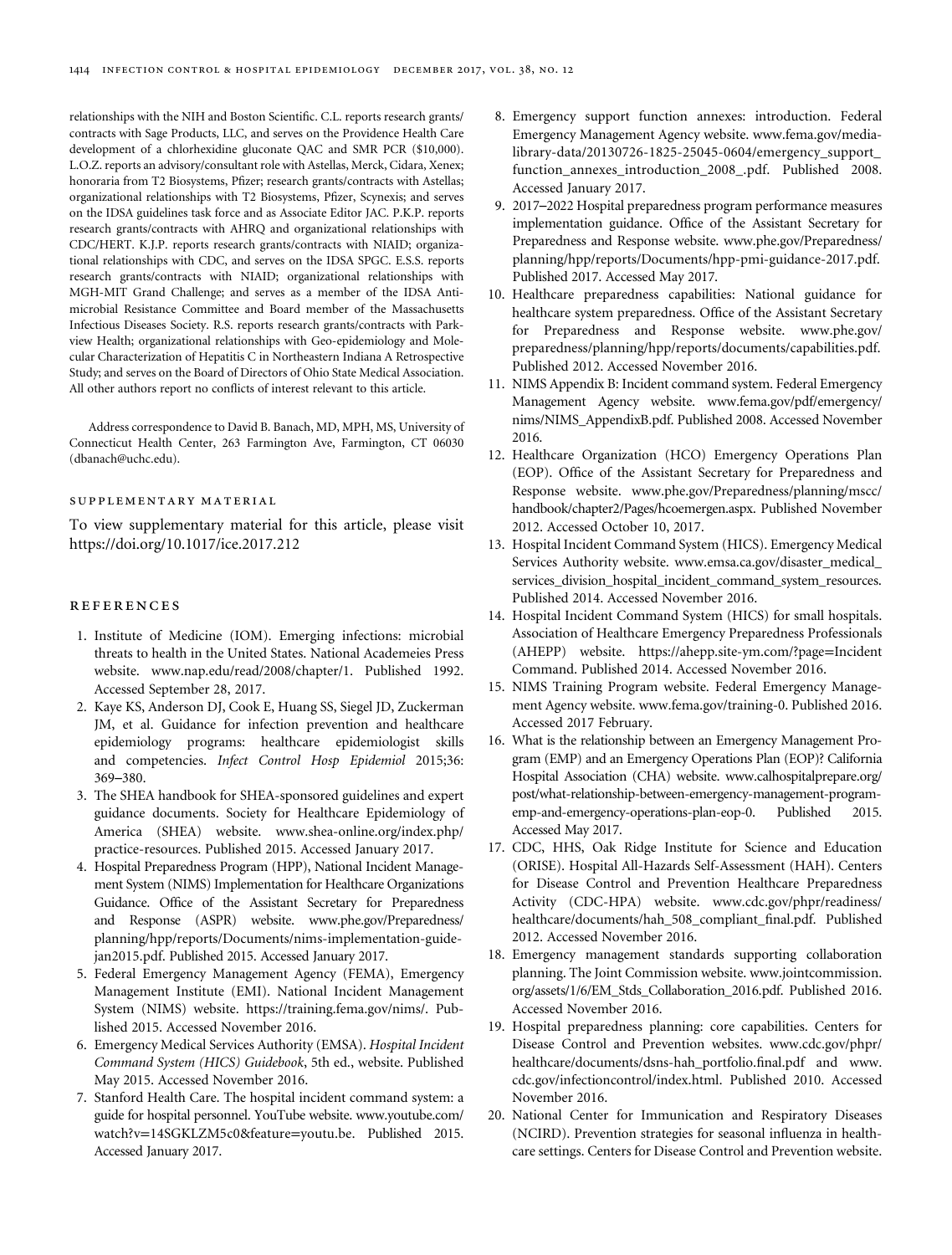<span id="page-22-0"></span>www.cdc.gov/fl[u/professionals/infectioncontrol/healthcaresettings.](www.cdc.gov/flu/professionals/infectioncontrol/healthcaresettings.htm.) [htm.](www.cdc.gov/flu/professionals/infectioncontrol/healthcaresettings.htm.) Published 2016. Accessed November 2016.

- 21. NCIRD. Pandemic influenza. Centers for Disease Control and Prevention website. www.cdc.gov/fl[u/pandemic-resources/](www.cdc.gov/flu/pandemic-resources/). Published 2016. Accessed November 2016.
- 22. CDC, NCIRD. Updated norovirus outbreak management and disease prevention guidelines. MMWR Recomm Rep 2011; 60:1–18.
- 23. National Center for Emerging and Zoonotic Infectious Diseases (NCEZID). Guidance for control of carbapenem-resistant Enterobacteriaceae (CRE) tool kit. Centers for Disease Control and Prevention website. [www.cdc.gov/hai/organisms/cre/](www.cdc.gov/hai/organisms/cre/cre-toolkit/index.html) [cre-toolkit/index.html.](www.cdc.gov/hai/organisms/cre/cre-toolkit/index.html) Published 2015. Accessed November 2016.
- 24. Public health emergency response guide for state, local, and tribal public health directors. Centers for Disease Control and Prevention website. [https://emergency.cdc.gov/planning/pdf/cdcresponseguide.](https://emergency.cdc.gov/planning/pdf/cdcresponseguide.pdf) [pdf](https://emergency.cdc.gov/planning/pdf/cdcresponseguide.pdf). Published 2011. Accessed November 2016.
- 25. National Association of County and City Health Officials (NACCHO). Infectious Disease Emergency Response (IDER) tool kit. San Francisco Bay Area Advanced Practice Center (APC) website. [http://toolbox.naccho.org/pages/tool-view.html?id](http://toolbox.naccho.org/pages/tool-view.html?id=2190)=2190 APC project retired 2017. NACCHO Project Public Health Ready for additional tools: [https://www.naccho.org/programs/](https://www.naccho.org/programs/public-health-preparedness/pphr) [public-health-preparedness/pphr](https://www.naccho.org/programs/public-health-preparedness/pphr). Published 2011. Accessed November 2016.
- 26. Bartlett JG. Planning for avian influenza. Ann Intern Med 2006;145:141–144.
- 27. Nhan C, Laprise R, Douville-Fradet M, Macdonald ME, Quach C. Coordination and resource-related difficulties encountered by Quebec's public health specialists and infectious diseases/medical microbiologists in the management of A (H1N1)—a mixedmethod, exploratory survey. BMC Public Health 2012;12:115.
- 28. McCullers JA. Preparing for the next influenza pandemic. Pediatr Infect Dis J 2008;27:S57–9.
- 29. Biological and chemical terrorism: strategic plan for preparedness and response. Recommendations of the CDC Strategic Planning Workgroup. MMWR Recomm Rep 2000;49:1–14.
- 30. Sandman P, Lanard J. Crisis Communication I: How bad is it? How sure are you? Centers for Disease Control and Prevention website. [www.cdc.gov/nceh/tracking/conf04/pdfs/thu/ses4A/](www.cdc.gov/nceh/tracking/conf04/pdfs/thu/ses4A/j_lanard.pdf) [j\\_lanard.pdf](www.cdc.gov/nceh/tracking/conf04/pdfs/thu/ses4A/j_lanard.pdf). Published 2004. Accessed November 2016.
- 31. Office of Public Health Preparedness and Response (OPHPR). Crisis & Emergency Risk Communication (CERC). Centers for Disease Control and Prevention website. [http://emergency.cdc.](http://emergency.cdc.gov/cerc/index.asp) [gov/cerc/index.asp.](http://emergency.cdc.gov/cerc/index.asp) Published 2016. Accessed November 2016.
- 32. Hospitals and community emergency response: What you need to know. Occupational Safety and Health Administration (OSHA) website. [www.osha.gov/Publications/OSHA3152/3152](www.osha.gov/Publications/OSHA3152�/�3152-hospitals.pdf) [hospitals.pdf](www.osha.gov/Publications/OSHA3152�/�3152-hospitals.pdf). Published 2008. Accessed November 2016.
- 33. Requirements for emergency management oversight: Joint Commission perspectives. The Joint Commission website. [www.](www.jointcommission.org/assets/1�/�18/JCP0713_Emergency_Mgmt_Oversight.pdf) [jointcommission.org/assets/1/18/JCP0713\\_Emergency\\_Mgmt\\_](www.jointcommission.org/assets/1�/�18/JCP0713_Emergency_Mgmt_Oversight.pdf) [Oversight.pdf](www.jointcommission.org/assets/1�/�18/JCP0713_Emergency_Mgmt_Oversight.pdf). Published July 2013. Accessed November 2016.
- 34. Selected federal legal authorities pertinent to public health emergencies. Centers for Disease Control and Prevention website. [www.cdc.gov/phlp/docs/ph-emergencies.pdf.](www.cdc.gov/phlp/docs/ph-emergencies.pdf) Published 2014. Accessed November 2016.
- 35. Emergency Medical Treatment and Labor Act (EMTALA): requirements and implications related to Ebola virus disease.

Centers for Medicare and Medicaid Services website. [www.cms.](www.cms.gov/Medicare/Provider-Enrollment-and-Certification/SurveyCertificationGenInfo/Policy-and-Memos-to-States-and-Regions-Items/Survey-and-Cert-Letter-15-10.html) [gov/Medicare/Provider-Enrollment-and-Certi](www.cms.gov/Medicare/Provider-Enrollment-and-Certification/SurveyCertificationGenInfo/Policy-and-Memos-to-States-and-Regions-Items/Survey-and-Cert-Letter-15-10.html)fication/Survey-Certifi[cationGenInfo/Policy-and-Memos-to-States-and-Regions-](www.cms.gov/Medicare/Provider-Enrollment-and-Certification/SurveyCertificationGenInfo/Policy-and-Memos-to-States-and-Regions-Items/Survey-and-Cert-Letter-15-10.html)[Items/Survey-and-Cert-Letter-15-10.html](www.cms.gov/Medicare/Provider-Enrollment-and-Certification/SurveyCertificationGenInfo/Policy-and-Memos-to-States-and-Regions-Items/Survey-and-Cert-Letter-15-10.html). Published 2015. Accessed November 2016.

- 36. Medicare and Medicaid programs: emergency preparedness requirements for Medicare and Medicaid participating providers and suppliers. Federal Register website. [www.federalregister.gov/](www.federalregister.gov/documents/2016�/�09/16�/�2016-21404/medicare-and-medicaid-programs-emergency-preparedness-requirements-for-medicare-and-medicaid) [documents/2016/09/16/2016-21404/medicare-and-medicaid](www.federalregister.gov/documents/2016�/�09/16�/�2016-21404/medicare-and-medicaid-programs-emergency-preparedness-requirements-for-medicare-and-medicaid)[programs-emergency-preparedness-requirements-for-medicare](www.federalregister.gov/documents/2016�/�09/16�/�2016-21404/medicare-and-medicaid-programs-emergency-preparedness-requirements-for-medicare-and-medicaid)[and-medicaid](www.federalregister.gov/documents/2016�/�09/16�/�2016-21404/medicare-and-medicaid-programs-emergency-preparedness-requirements-for-medicare-and-medicaid) and Centers for Medicare and Medicaid Services website. [www.cms.gov/Medicare/Provider-Enrollment-and-Certi](www.cms.gov/Medicare/Provider-Enrollment-and-Certification/SurveyCertEmergPrep/Emergency-Prep-Rule.html) fi[cation/SurveyCertEmergPrep/Emergency-Prep-Rule.html.](www.cms.gov/Medicare/Provider-Enrollment-and-Certification/SurveyCertEmergPrep/Emergency-Prep-Rule.html) Published 2016. Accessed November 2016.
- 37. Emergency preparedness requirements for Medicare and Medicaid participating providers and suppliers: final rule. Centers for Medicare and Medicaid Services website. [www.cms.gov/Medicare/](www.cms.gov/Medicare/Provider-Enrollment-and-Certification/SurveyCertEmergPrep/Emergency-Prep-Rule.html) [Provider-Enrollment-and-Certi](www.cms.gov/Medicare/Provider-Enrollment-and-Certification/SurveyCertEmergPrep/Emergency-Prep-Rule.html)fication/SurveyCertEmergPrep/ [Emergency-Prep-Rule.html.](www.cms.gov/Medicare/Provider-Enrollment-and-Certification/SurveyCertEmergPrep/Emergency-Prep-Rule.html) Published 2016. Accessed November 2016.
- 38. Technical resources, assistance center, and information exchange (TRACIE). Office of the Assistant Secretary for Preparedness and Response website. [https://asprtracie.hhs.gov/.](https://asprtracie.hhs.gov/) Published 2015. Accessed January 2017.
- 39. Safely and effectively managing the infectious Ebola patient. The Joint Commission website. [www.jointcommission.org/](www.jointcommission.org/joint_commission_standards_safely_and_effectively_managing_the_infectious_ebola_patient/) [joint\\_commission\\_standards\\_safely\\_and\\_effectively\\_managing\\_](www.jointcommission.org/joint_commission_standards_safely_and_effectively_managing_the_infectious_ebola_patient/) [the\\_infectious\\_ebola\\_patient/.](www.jointcommission.org/joint_commission_standards_safely_and_effectively_managing_the_infectious_ebola_patient/) Published 2014. Accessed November 2016.
- 40. Institute of Medicine. Guidance for establishing crisis standards of care for use in disaster situations: A letter report. National Academies Press website.<www.nap.edu/read/12749/chapter/1#ii>. Published 2009. Accessed November 2016.
- 41. Bryant KA, Harris AD, Gould CV, et al. Necessary infrastructure of infection prevention and healthcare epidemiology programs: a review. Infect Control Hosp Epidemiol 2016;37:371–380.
- 42. Rebmann T. Assessing hospital emergency management plans: a guide for infection preventionists. Am J Infect Control 2009; 37:708–14.e4.
- 43. Emergency management program checklist. California Hospital Association website. [www.calhospitalprepare.org/sites/main/](www.calhospitalprepare.org/sites/main/files/file-attachments/emp_checklist_v080311.doc)files/ fi[le-attachments/emp\\_checklist\\_v080311.doc.](www.calhospitalprepare.org/sites/main/files/file-attachments/emp_checklist_v080311.doc) Published August 3, 2011. Accessed November 2016.
- 44. Pandemic influenza planning checklist 2015. Centers for Disease Control and Prevention website. www.cdc.gov/fl[u/pandemic-resour](www.cdc.gov/flu/pandemic-resources/pdf/hospitalchecklist.pdf)[ces/pdf/hospitalchecklist.pdf](www.cdc.gov/flu/pandemic-resources/pdf/hospitalchecklist.pdf). Published 2015. Accessed October 2017.
- 45. Bellevue Hospital Center. Ebola virus disease (EVD) incident response guide. National Ebola Training and Education Center website. [https://netec.org/wp-content/uploads/2017/03/Bellevue-](https://netec.org/wp-content/uploads/2017/03/Bellevue-EVD-IRG.pdf)[EVD-IRG.pdf](https://netec.org/wp-content/uploads/2017/03/Bellevue-EVD-IRG.pdf). Published 2016. Accessed November 2016.
- 46. Interim guidance for a health response to certain novel or targeted multidrug-resistant organisms (MDROs). Centers for Disease Control and Prevention websites. [www.cdc.gov/hai/outbreaks/](www.cdc.gov/hai/outbreaks/docs/health-response-contain-mdro.pdf) [docs/health-response-contain-mdro.pdf](www.cdc.gov/hai/outbreaks/docs/health-response-contain-mdro.pdf) and [www.cdc.gov/infection](www.cdc.gov/infectioncontrol/index.html) [control/index.html.](www.cdc.gov/infectioncontrol/index.html) Published 2017. Accessed March 2017.
- 47. Markiewicz M, Bevc CA, Hegle J, Horney JA, Davies M, MacDonald PD. Linking public health agencies and hospitals for improved emergency preparedness: North Carolina's public health epidemiologist program. BMC Public Health 2012;12:141.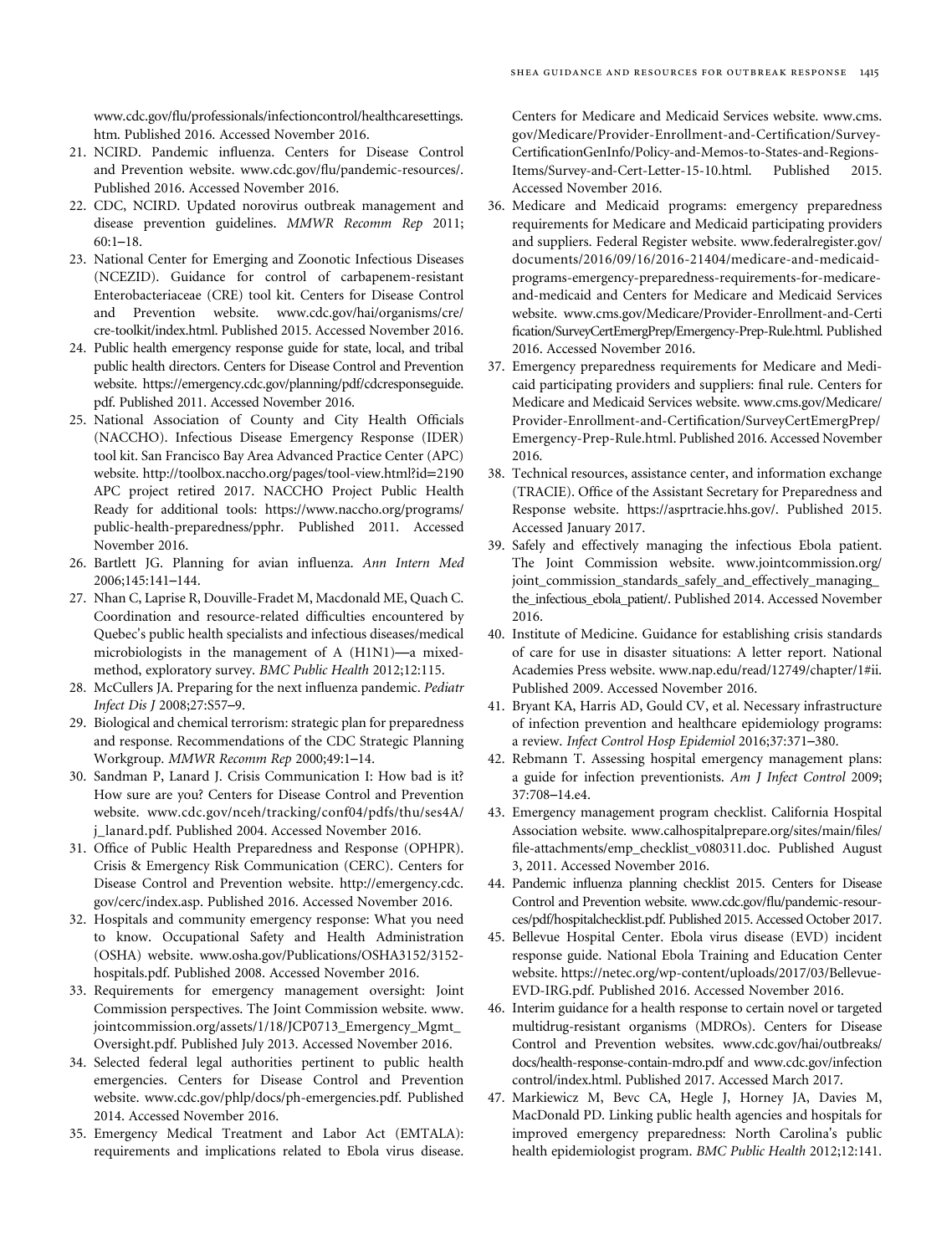- <span id="page-23-0"></span>48. National Center for Immunization and Respiratory Diseases (NCIRD). For clinicians: Evaluating and managing patients exposed to birds infected with avian influenza viruses of public health concern. Centers for Disease Control and Prevention website. www.cdc.gov/flu/avianfl[u/clinicians-evaluating-patients.](www.cdc.gov/flu/avianflu/clinicians-evaluating-patients.htm) [htm](www.cdc.gov/flu/avianflu/clinicians-evaluating-patients.htm). Published 2016. Accessed November 2016.
- 49. Tools for infectious diseases emergencies. San Francisco Bay Area Advanced Practice Center website. Webpage retired 2017. IDER reference site: [http://toolbox.naccho.org/pages/tool-view.html?](http://toolbox.naccho.org/pages/tool-view.html?id=2190) id=[2190](http://toolbox.naccho.org/pages/tool-view.html?id=2190) Alternate tools on San Francisco Department of Public Health: [http://www.sfcdcp.org/exercises.html.](http://www.sfcdcp.org/exercises.html) Published 2012. Accessed November 2016.
- 50. Siegel JD, Rhinehart E, Jackson M, Chiarello L, HICPAC. 2007 Guideline for isolation precautions: preventing transmission of infectious agents in health care settings. Am J Infect Control 2007;35:S65–S164.
- 51. 2015 Update investigation and control of vancomycin-resistant Staphylococcus aureus (VRSA). Centers for Disease Control and Prevention website. [www.cdc.gov/hai/pdfs/vrsa-investigation](www.cdc.gov/hai/pdfs/vrsa-investigation-guide-05_12_2015.pdf)[guide-05\\_12\\_2015.pdf](www.cdc.gov/hai/pdfs/vrsa-investigation-guide-05_12_2015.pdf) and [www.cdc.gov/infectioncontrol/index.](www.cdc.gov/infectioncontrol/index.html) [html.](www.cdc.gov/infectioncontrol/index.html) Published 2015. Accessed November 2016.
- 52. Garnacho-Montero J, Dimopoulos G, Poulakou G, et al. Task force on management and prevention of Acinetobacter baumannii infections in the ICU. Intensive Care Med 2015;41:2057–2075.
- 53. Sandrock CE. Severe febrile respiratory illnesses as a cause of mass critical care. Respir Care 2008;53:40–53; discussion, 7.
- 54. Puro V, Fusco FM, Lanini S, Nisii C, Ippolito G. Risk management of febrile respiratory illness in emergency departments. New Microbiol 2008;31:165–173.
- 55. Public health and information sharing toolkit. Association of State and Territorial Health Officials (ASTHO) website. [www.](www.astho.org/Programs/Preparedness/Public-Health-Emergency-Law/Public-Health-and-Information-Sharing-Toolkit/) [astho.org/Programs/Preparedness/Public-Health-Emergency-Law/](www.astho.org/Programs/Preparedness/Public-Health-Emergency-Law/Public-Health-and-Information-Sharing-Toolkit/) [Public-Health-and-Information-Sharing-Toolkit/](www.astho.org/Programs/Preparedness/Public-Health-Emergency-Law/Public-Health-and-Information-Sharing-Toolkit/). Published 2012. Accessed November 2016.
- 56. Brouqui P. Facing highly infectious diseases: new trends and current concepts. Clin Microbiol Infect 2009;15:700–705.
- 57. Brett-Major DM, Jacob ST, Jacquerioz FA, et al. Being ready to treat Ebola virus disease patients. Am J Trop Med Hyg 2015;92:233–237.
- 58. Tompkins BM, Kerchberger JP. Special article: personal protective equipment for care of pandemic influenza patients: a training workshop for the powered air purifying respirator. Anesth Analg 2010;111:933–945.
- 59. Srinivasan A, McDonald LC, Jernigan D, et al. Foundations of the severe acute respiratory syndrome preparedness and response plan for healthcare facilities. Infect Control Hosp Epidemiol 2004;25:1020–1025.
- 60. Hospital 2009 H1N1 readiness review checklist. Centers for Disease Control and Prevention website. [www.cdc.gov/phpr/](www.cdc.gov/phpr/readiness/healthcare/documents/hospital_2009h1n1_checklist.pdf) [readiness/healthcare/documents/hospital\\_2009h1n1\\_checklist.pdf](www.cdc.gov/phpr/readiness/healthcare/documents/hospital_2009h1n1_checklist.pdf) and<www.cdc.gov/infectioncontrol/index.html>. Published 2009. Accessed November 2016.
- 61. NCIRD. Interim infection prevention and control recommendations for hospitalized patients with Middle East respiratory syndrome coronavirus (MERS-CoV). Centers for Disease Control and Prevention website. [www.cdc.gov/coronavirus/mers/](www.cdc.gov/coronavirus/mers/infection-prevention-control.html) [infection-prevention-control.html.](www.cdc.gov/coronavirus/mers/infection-prevention-control.html) Published 2015. Accessed November 2016.
- 62. Tomizuka T, Kanatani Y, Kawahara K. Insufficient preparedness of primary care practices for pandemic influenza and the effect of

a preparedness plan in Japan: a prefecture-wide crosssectional study. BMC Fam Pract 2013;14:174.

- 63. Fischer WA, Weber DJ, Wohl DA. Personal protective equipment: protecting health care providers in an Ebola outbreak. Clin Ther 2015;37:2402–2410.
- 64. Gamage B, Moore D, Copes R, Yassi A, Bryce E, Group BIRPS. Protecting health care workers from SARS and other respiratory pathogens: a review of the infection control literature. Am J Infect Control 2005;33:114–121.
- 65. Teleman MD, Boudville IC, Heng BH, Zhu D, Leo YS. Factors associated with transmission of severe acute respiratory syndrome among health-care workers in Singapore. Epidemiol Infect 2004;132:797–803.
- 66. Sprecher AG, Caluwaerts A, Draper M, et al. personal protective equipment for filovirus epidemics: a call for better evidence. J Infect Dis 2015;212(Suppl 2):S98–S100.
- 67. DeGennaro M, Feistritzer N, Gartland B, Sprouse E. Ebola preparedness protocols. Emory Healthcare website. [www.](www.emoryhealthcare.org/ebola-protocol/ehc-message.html) [emoryhealthcare.org/ebola-protocol/ehc-message.html](www.emoryhealthcare.org/ebola-protocol/ehc-message.html). Published 2016. Accessed November 2016.
- 68. Lane HC, Marston HD, Fauci AS. Conducting clinical trials in outbreak settings: points to consider. Clin Trials 2016;13: 92–95.
- 69. National Center for Emerging and Zoonotic Infectious Diseases (NCEZID). Healthcare-associated infection (HAI) outbreak investigation tool kit. Centers for Disease Control and Prevention website.<www.cdc.gov/hai/outbreaks/outbreaktoolkit.html> and <www.cdc.gov/infectioncontrol/index.html>. Published 2014. Accessed November 2016.
- 70. NCEZID. Infection prevention and control recommendations for hospitalized patients under investigation (PUIs) for Ebola virus disease in U.S. hospitals. Centers for Disease Control and Prevention website. [www.cdc.gov/vhf/ebola/healthcare-us/hospitals/](www.cdc.gov/vhf/ebola/healthcare-us/hospitals/infection-control.html) [infection-control.html.](www.cdc.gov/vhf/ebola/healthcare-us/hospitals/infection-control.html) Published 2015. Accessed November 2016.
- 71. Murphy DM, Hanchett M, Olmsted RN, et al. Competency in infection prevention: a conceptual approach to guide current and future practice. Am J Infect Control 2012;40:296–303.
- 72. Disaster Preparedness Program (DPP) Nursing Home Incident Command System. California Association of Health Facilities (CAHF) website.<www.cahfdisasterprep.com/nhics>. Published 2011. Accessed November 2016.
- 73. Beigi RH, Hodges J, Baldisseri M, English D, Committee M-WHE. Clinical review: considerations for the triage of maternity care during an influenza pandemic—one institution's approach. Crit Care 2010;14:225.
- 74. Davies HD, Byington CL, Diseases COI. Parental presence during treatment of Ebola or other highly consequential infection. Pediatrics 2016:138.
- 75. Chen WK, Wu HD, Lin CC, Cheng YC. Emergency department response to SARS, Taiwan. Emerg Infect Dis 2005;11:1067–1073.
- 76. Mehrotra P, Shane AL, Milstone AM. Family-centered care and high-consequence pathogens: thinking outside the room. JAMA Pediatr 2015;169:985–986.
- 77. Office of Public Health Preparedness and Response (OPHPR). Planning resources by setting: long-term, acute, and chronic care. Centers for Disease Control and Prevention website. [www.cdc.](www.cdc.gov/phpr/healthcare/planning2.htm) [gov/phpr/healthcare/planning2.htm.](www.cdc.gov/phpr/healthcare/planning2.htm) Published 2016. Accessed November 2016.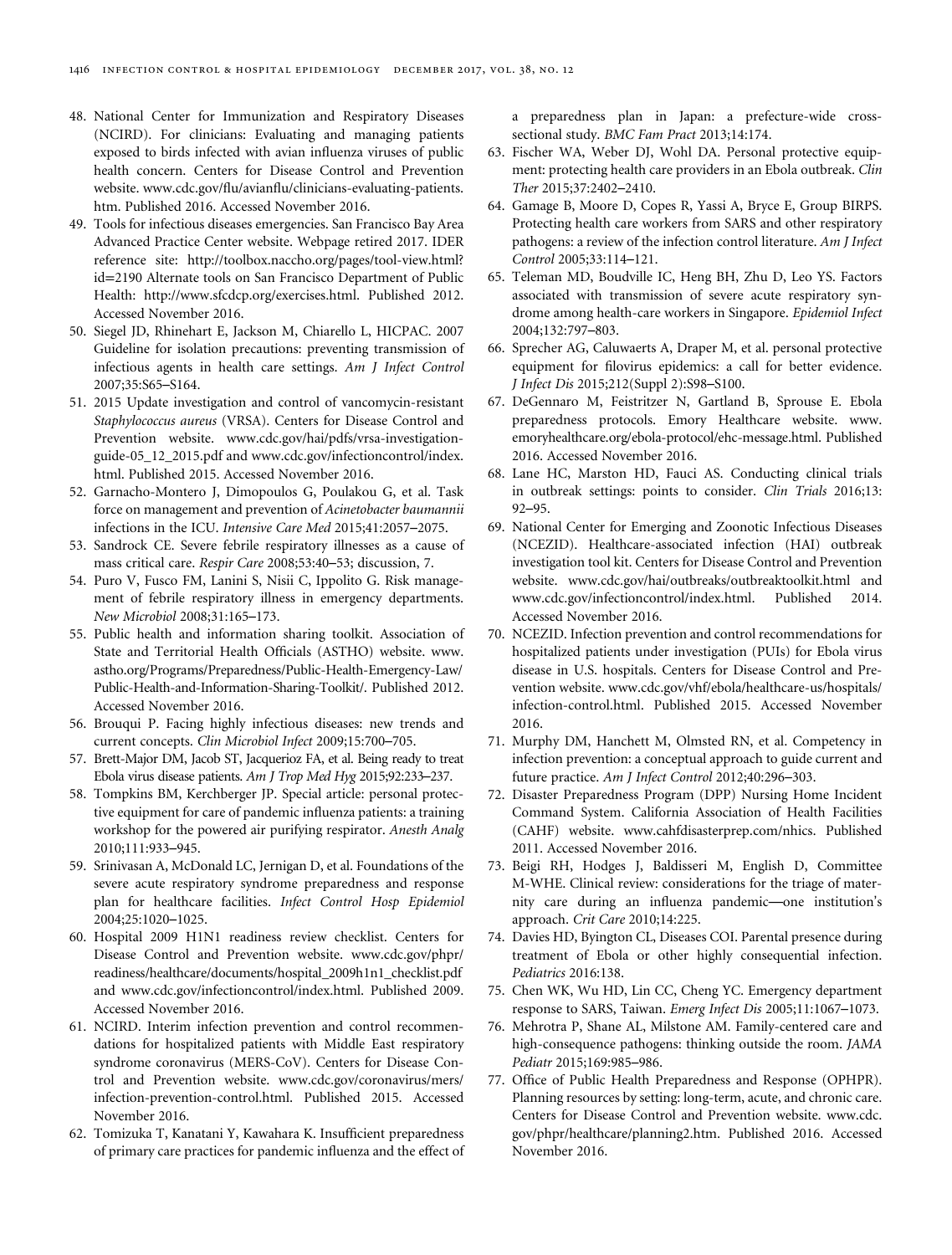- <span id="page-24-0"></span>78. California Department of Public Health (CDPH). California Association of Health Facilities Disaster Preparedness Program (CAHF-DPP). California Association of Health Facilities (CAHF) website. [www.cahfdisasterprep.com/.](www.cahfdisasterprep.com/) Published 2006. Accessed November 2016.
- 79. Tupper JB, Gray CE, Pearson KB, Coburn AF. Safety of rural nursing home-to-emergency department transfers: improving communication and patient information sharing across settings. J Healthcare Qual 2015;37:55–65.
- 80. NCEZID. Prevention tool kits: example infection control transfer forms. Centers for Disease Control and Prevention website. [www.cdc.](www.cdc.gov/hai/prevent/prevention_tools.html) [gov/hai/prevent/prevention\\_tools.html](www.cdc.gov/hai/prevent/prevention_tools.html) and [www.cdc.gov/infection](www.cdc.gov/infectioncontrol/index.html) [control/index.html.](www.cdc.gov/infectioncontrol/index.html) Published 2015. Accessed November 2016.
- 81. Trick WE, Lin MY, Cheng-Leidig R, et al. Electronic public health registry of extensively drug-resistant organisms, Illinois, USA. Emerg Infect Dis 2015;21(10):1725–1732.
- 82. MacDonald RD, Farr B, Neill M, et al. An emergency medical services transfer authorization center in response to the Toronto severe acute respiratory syndrome outbreak. Prehosp Emergency Care 2004;8:223–231.

# appendix 1. needs assessment

#### METHODS

A needs assessment survey, disseminated online via RealMagnet software (Bethesda, MD), was sent to US SHEA Research Network (SRN) members in July 2016 with 3 weeks for completion. It included 25 questions regarding hospital policies, current practices, management of specific infections and outbreaks, and resources. Basic information about respondents and hospital affiliation was linked in aggregate to survey findings.

While this survey represented a small sample of diverse US hospitals, there is likely a bias toward hospitals that prioritize infection prevention because they are already SRN members and chose to participate; therefore, it is possible that the represented hospitals are better trained with more infection prevention practices in place than other US hospitals.

#### RESULTS

Of the 87 eligible members (who serve as HEs or infectious diseases specialists at their institutions), 49 (56%) completed the survey.

# Respondent and Hospital Characteristics

Of the 49 respondents, 43 have the following, nonexclusive primary hospital roles: 37 (86%) epidemiologist, 28 (65%) infection control committee chair, 26 (60%) patient care, 23 (53%), teaching/education, 22 (51%) clinical research, 10 (23%) administration, 4 (9%) infection preventionists, 4 (9%) public health, 2 (5%) antibiotic stewardship, 1 (2%) basic research, 1 (2%) clinical microbiology, and 1 (2%) quality and safety chair.

The hospitals represented are diverse. Of the 46 for which information is available: 27 (59%) academic centers, 8 (17%) community hospitals with academic affiliation, 4 (9%) community nonacademic hospitals, 2 (4%) Veterans Affairs hospitals, 2 (4%) children's hospitals, 2 (4%) nonmilitary federal hospitals, 2 (4%) acute-care adult and pediatrics, and 1 (2%) of each of the following: rehabilitation, home care tertiary, tertiary, public, teaching, and outpatient surgical. The hospitals ranged in size from <100 licensed beds to >1,000 licensed beds. Of the 44 hospitals with information available, 2 (5%) have <100 beds, 10 (23%) have 101–300 beds, 14 (32%) have 301–500 beds, 4 (9%) have 501–700 beds, 5 (11%) have 701–900 beds, 5 (11%) have >1,000 beds.

#### Staff Responsibilities and Knowledge

[Figure 3](#page-25-0) displays the frequency of respondents' infection prevention-related responsibilities. The survey assessed the hospital's clinical and nonclinical staff's knowledge of CDC "Ebola Assessment Domains for Infection Prevention and Management." For each domain, respondents indicated whether hospital staff relevant to that domain fit into 1 of 4 categories: "need more information," "somewhat knowledgeable," "very knowledgeable," or "don't know."

# Incident Command

All 49 respondents indicated familiarity with their institution's HICS. Twenty-eight (57%) were familiar before the US Ebola experience and 21 (43%) became familiar during the US Ebola alert. Respondents were asked what role they serve in the HICS; of the 48 respondents, 46 (96%) respondents serve as the medical technical specialist, 3 (6%) as the incident commander, 3 (6%) as the planning chief, and 1 (2%) as the logistics chief. Forty (82%) hospitals indicated that the emerging infection preparedness infrastructure was incorporated into the HICS, while 3 (6%) reported that it was not and 6 (12%) did not know.

#### Outbreak Simulations

Forty-four hospitals (90%) reported the use of simulation training. Departments and/or groups included were the emergency department  $(n = 44; 100\%)$ , laboratory management (n = 37; 84%), hospital security (n = 37; 84%), intensive care unit personnel ( $n = 36$ ; 82%), and environmental services  $(n= 35; 80\%)$ . The departments/groups least involved were outpatient areas  $(n = 12; 27%)$ , and medical/surgical ward personnel ( $n = 13$ ; 30%).

#### Specific Emerging Infections

Respondents were asked about 7 infectious diseases and whether specific policies and procedures exist, are simulated, implemented, and HICS activated for management and treatment [\(Table 4\)](#page-25-0). Of 48 responding hospitals, common policies included 48 Ebola (100%), 44 pandemic influenza (92%), and 40 CRE (83%). Among hospitals with policies, 43 hospitals (90%) have simulated Ebola, 28 hospitals (64%) have simulated pandemic influenza, and 14 (40%) have simulated MERS-CoV. Twenty-nine (60%) hospitals have activated their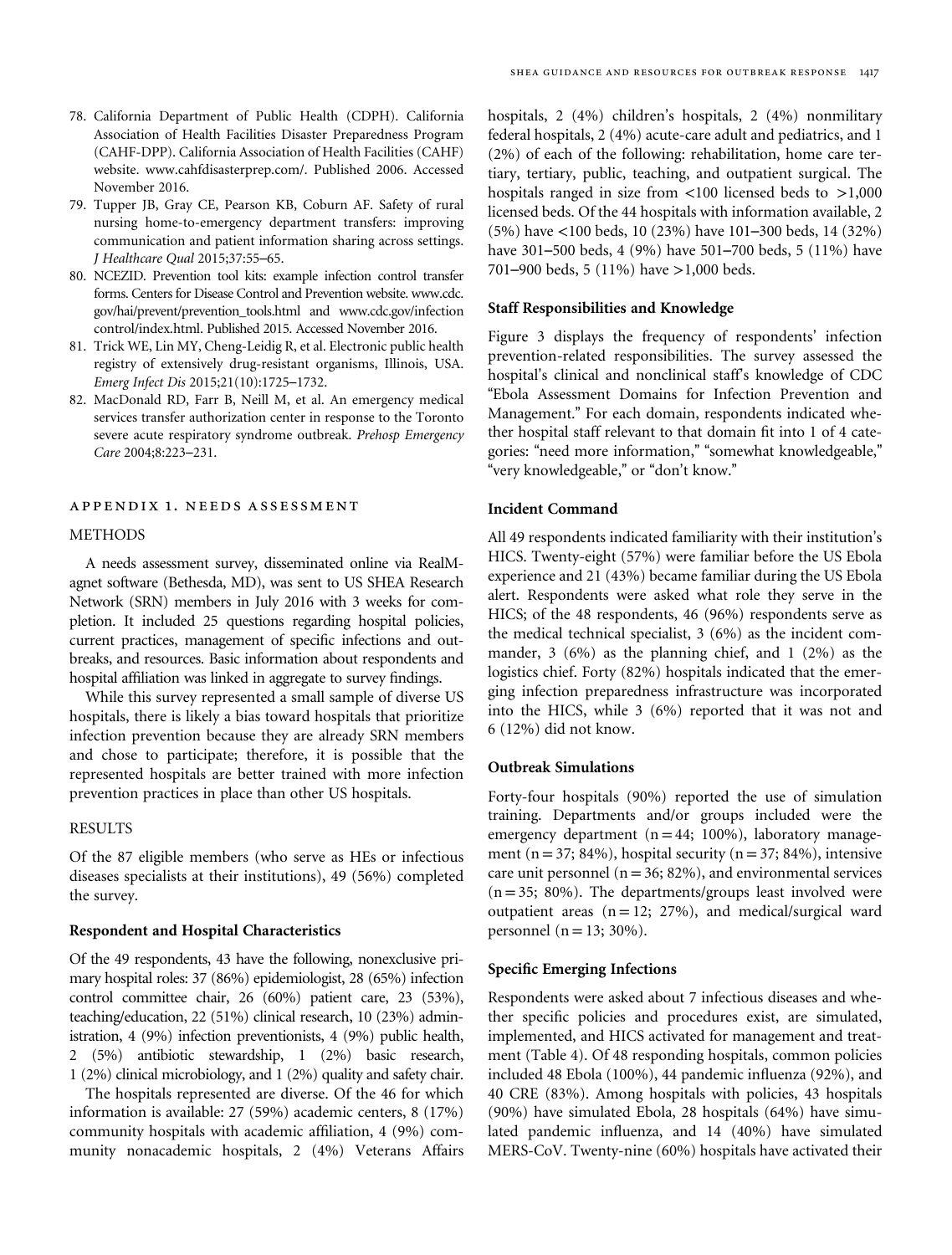<span id="page-25-0"></span>



| TABLE 4. Hospital Policies, Simulations, Suspect/Treated Cases and HICS Activation for Specific Emerging Infections |  |  |  |  |
|---------------------------------------------------------------------------------------------------------------------|--|--|--|--|
|                                                                                                                     |  |  |  |  |

| Variable                                                                                         | No. of<br>Respondents $No. (%)$ | Ebola,   | MERS-<br>CoV, No.<br>(9/6) | Zika.<br>No.<br>(%) | Pandemic<br>Influenza,<br>No. (%) | CRE.<br>No.<br>(9/0) | MDR-TB,<br>No. (%) | Measles and Vaccine<br>Preventable Diseases,<br>No. (%) |
|--------------------------------------------------------------------------------------------------|---------------------------------|----------|----------------------------|---------------------|-----------------------------------|----------------------|--------------------|---------------------------------------------------------|
| Infection-specific clinical and operational policies<br>and procedures are in place              | 48                              | 48 (100) | 35(73)                     | 15(31)              | 44 (92)                           | 40(83)               | 36(75)             | 36(75)                                                  |
| If policies and procedures are in place, they have been<br>simulated                             | 44                              | 43 (90)  | 14(40)                     | 1(7)                | 28(64)                            | 8(20)                | 4(11)              | 3(8)                                                    |
| Hospital has treated suspected or confirmed case(s)                                              | 47                              | 16(34)   | 22(47)                     | 11(23)              | 26(55)                            | 43 (91)              | 25(52)             | 27(57)                                                  |
| HICS has been activated (eg, single case of suspected<br>or confirmed Ebola could activate HICS) | 29                              | 23(79)   | 4(14)                      | 1(3)                | 10(34)                            | 3(10)                | 1(3)               | 3(10)                                                   |

NOTE. HICS, hospital incident command system; MERS-CoV, Middle East respiratory syndrome-coronavirus; CRE, carbapenem-resistant Enterobacteriaceae; MDR-TB, multidrug-resistant tuberculosis.

HICS, primarily for Ebola  $(n=23; 79%)$  and pandemic influenza  $(n = 10; 34%)$ . Of these, only 16 hospitals have treated suspected or confirmed cases of Ebola.

#### Training

Respondents were asked about information sources for emerging infections. All respondents utilize CDC guidance. Other trusted resources include: state and local health departments  $(n = 45; 92\%)$ , SHEA  $(n = 40; 82\%)$ , the World Health Organization ( $n = 40$ ; 82%), and the Infectious Diseases Society of America ( $n = 38$ ; 78%).

Staff training varies among hospitals. Overall, 36 hospitals (73%) train staff members during an outbreak or epidemic. Otherwise, training varies by department  $(n = 22; 45\%)$ , or occurs annually  $(n = 22; 45%)$ . Interestingly, infectious diseases education only happens upon hire in 19 hospitals (39%).

The most common types of staff education tools that respondents requested include clinical vignettes and table top exercises ( $n = 39$ ; 80%), checklists ( $n = 32$ ; 65%), and online or in-person simulations  $(n=31; 63%)$ . Less than half of respondents requested research articles  $(n = 6; 12\%)$  and fact sheets  $(n = 22; 45%)$ .

#### Communications

When hospitals communicate infection prevention information to patients and the public, several strategies are used including written education materials in patient waiting areas  $(n = 41; 84%)$ , hospital websites  $(n = 40; 82%)$ , and as-needed direct communications between clinical staff and patients  $(n= 39; 80%)$ . Email, verbal education in patient waiting areas, and social media were used by less than half of responding hospitals.

Of 49 responding hospitals, 45 (92%) reported a communication strategy with state and local health departments. Many hospitals  $(n=39; 80%)$  have an established communication procedure with other regional healthcare facilities for serious